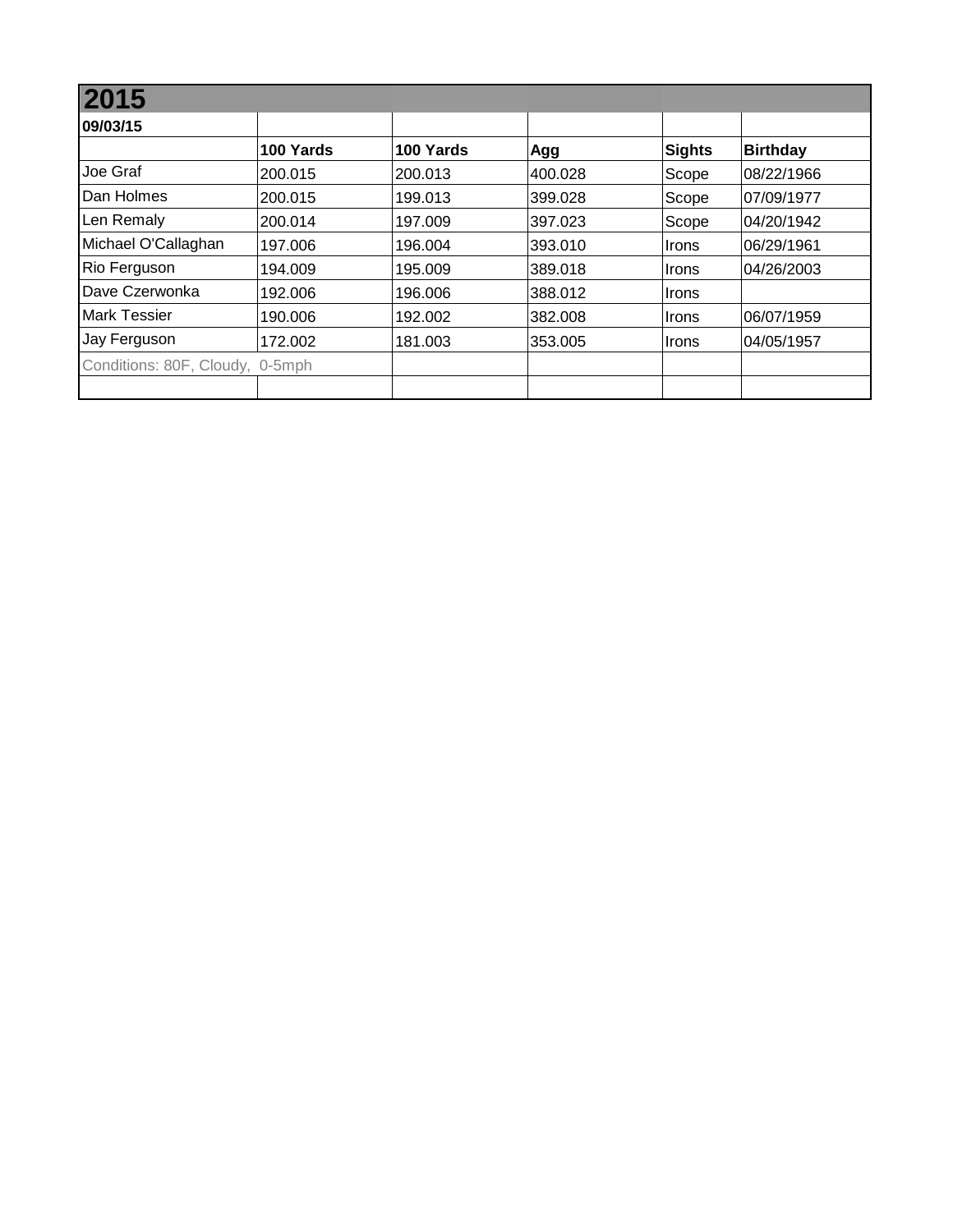| 08/27/15                       |           |           |         |        |                 |
|--------------------------------|-----------|-----------|---------|--------|-----------------|
|                                | 100 Yards | 100 Yards | Agg     | Sights | <b>Birthday</b> |
| Joe Graf                       | 200.018   | 200.017   | 400.035 | Scope  | 08/22/1966      |
| Len Remaly                     | 200.012   | 199.014   | 399.026 | Scope  | 04/20/1942      |
| Dave Czerwonka                 | 196.000   | 199.007   | 395.007 | Irons  |                 |
| Mike O'Callaghan               | 195.007   | 198.006   | 393.013 | Irons  | 06/29/1961      |
| Ethan Holmes (F)               | 196.004   | 197.007   | 393.011 | Irons  | 05/23/2005      |
| Rio Ferguson                   | 193.007   | 195.009   | 388.016 | Irons  | 04/26/2003      |
| <b>Mark Tessier</b>            | 193.007   | 193.010   | 386.017 | Irons  | 06/07/1959      |
| Jay Ferguson                   | 168.000   | 168.001   | 336.001 | ∣Irons | 04/05/1957      |
| Conditions: 75F, Clear, 0-5mph |           |           |         |        |                 |
|                                |           |           |         |        |                 |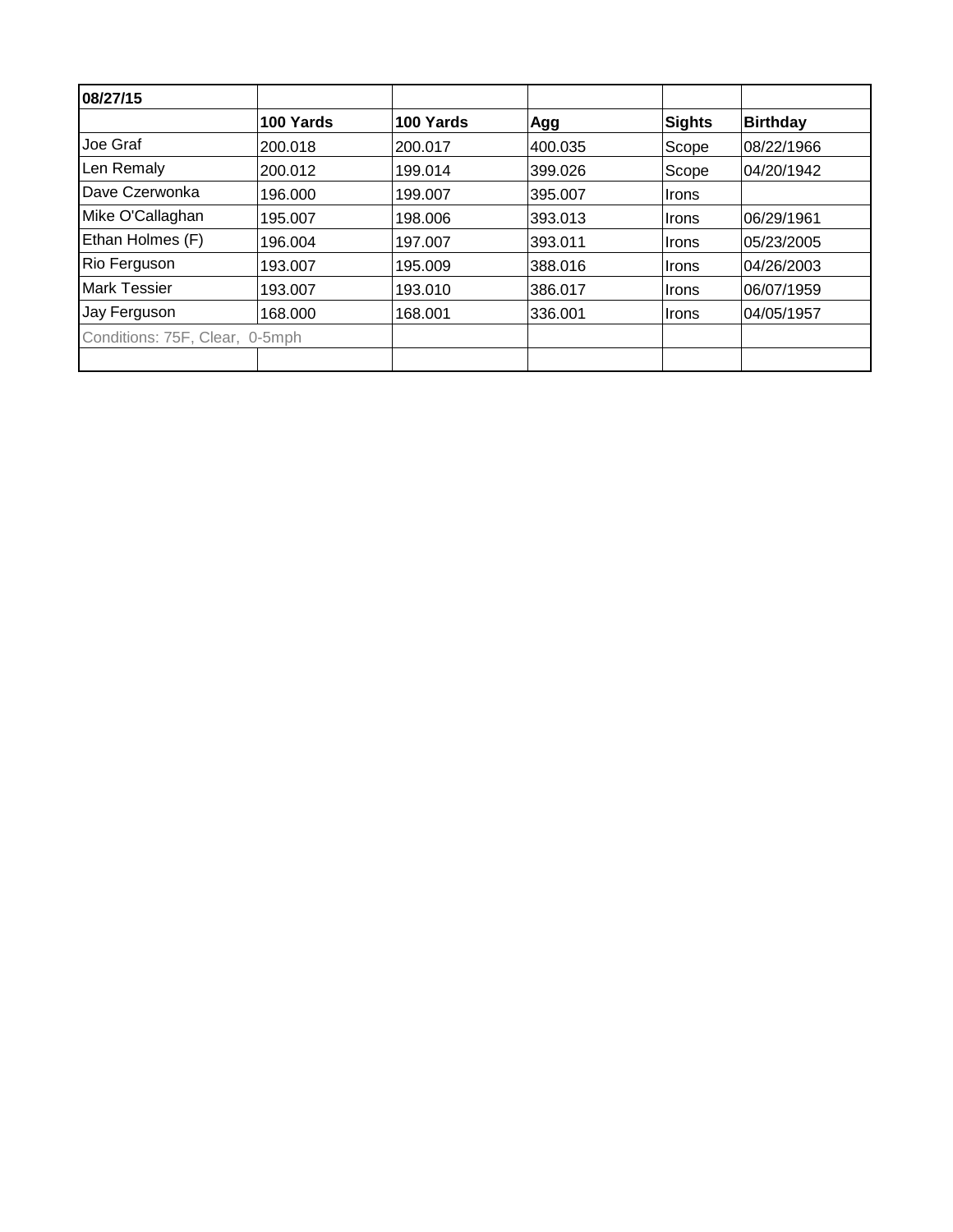| 08/20/15                       |           |           |         |              |                 |
|--------------------------------|-----------|-----------|---------|--------------|-----------------|
|                                | 100 Yards | 100 Yards | Agg     | Sights       | <b>Birthday</b> |
| Joe Graf                       | 200.015   | 199.019   | 399.034 | Scope        | 08/22/1966      |
| Margot Lee                     | 199.010   | 200.015   | 399.025 | Scope        | 03/23/1997      |
| Len Remaly                     | 199.011   | 200.009   | 399.020 | <b>Irons</b> | 04/20/1942      |
| <b>Rich Girvin</b>             | 198.009   | 200.013   | 398.022 | Scope        | 04/14/1950      |
| Mike O'Callaghan               | 196.007   | 196.008   | 392.015 | <b>Irons</b> | 06/29/1961      |
| Dave Czerwonka                 | 190.006   | 196.008   | 386.014 | <b>Irons</b> |                 |
| Rio Ferguson                   | 191.006   | 195.004   | 386.010 | <b>Irons</b> | 04/26/2003      |
| Jake Hall                      | 191.005   | 193.007   | 384.012 | <b>Irons</b> | 03/22/1995      |
| James Lee                      | 188.005   | 193.005   | 381.010 | <b>Irons</b> | 05/18/1962      |
| Madison Porter                 | 181.002   | 192.003   | 373.005 | <b>Irons</b> | 10/26/1997      |
| Jay Ferguson                   | 177.002   | 178.000   | 355.002 | <b>Irons</b> | 04/05/1957      |
| Conditions: 80F, Clear, 0-5mph |           |           |         |              |                 |
|                                |           |           |         |              |                 |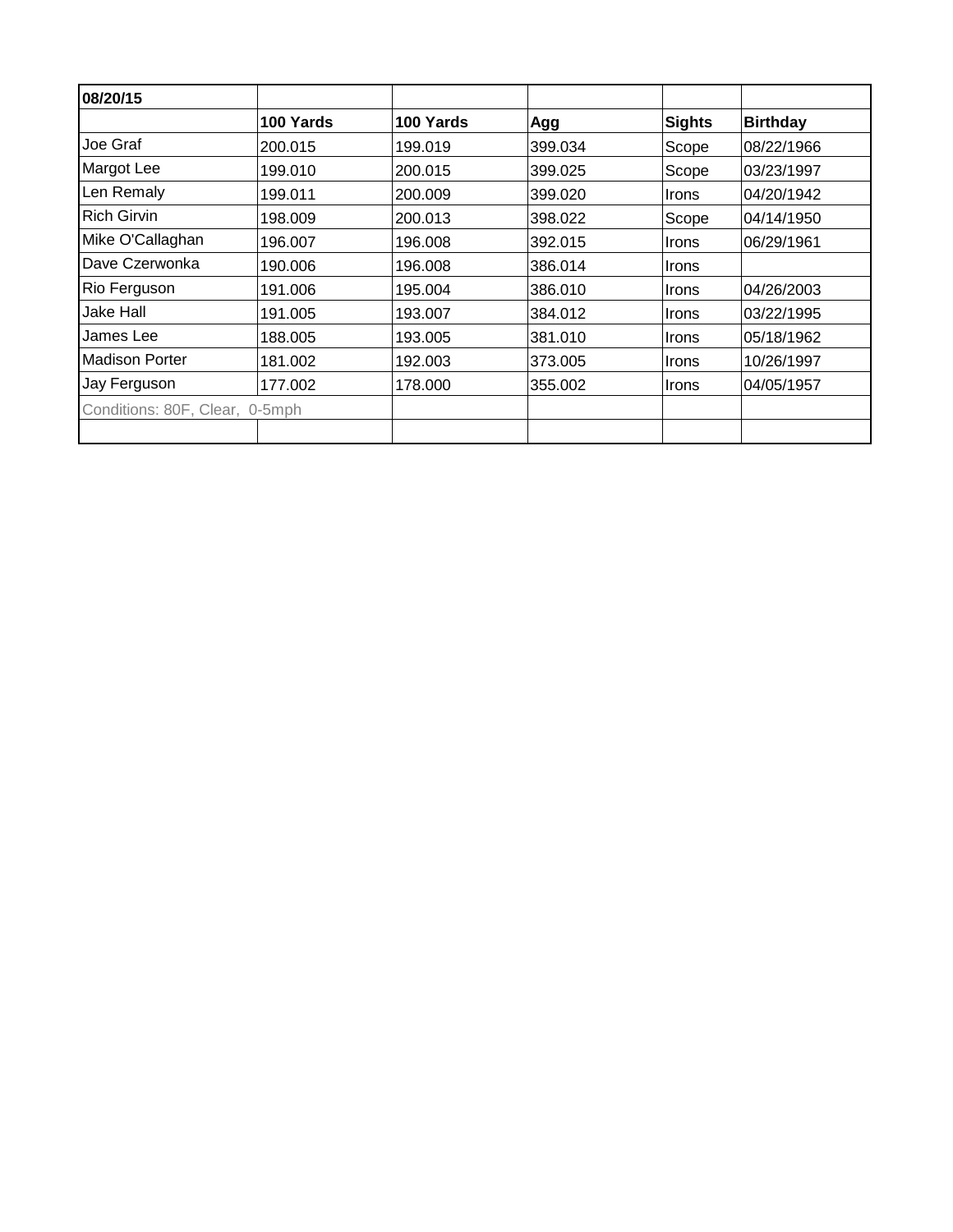| 08/13/15                       |           |           |         |              |                 |
|--------------------------------|-----------|-----------|---------|--------------|-----------------|
|                                | 100 Yards | 100 Yards | Agg     | Sights       | <b>Birthday</b> |
| Joe Graf                       | 200.015   | 200.019   | 400.034 | Scope        | 08/22/1966      |
| Margot Lee                     | 199.012   | 200.016   | 399.028 | Scope        | 03/23/1997      |
| Len Remaly                     | 200.011   | 198,008   | 398.019 | <b>Irons</b> | 04/20/1942      |
| Rio Ferguson                   | 198.008   | 198.011   | 396.019 | Irons        | 04/26/2003      |
| Mike O'Callaghan               | 198.011   | 195.002   | 393.013 | Irons        | 06/29/1961      |
| Dave Czerwonka                 | 193.007   | 198.011   | 391.018 | <b>Irons</b> |                 |
| James Lee                      | 190.003   | 190.003   | 380.006 | Irons        | 05/18/1962      |
| Peter MacMurray                | 185.003   | 185.002   | 370.005 | Irons        | 04/23/1949      |
| Jay Ferguson                   | 179.004   | 182.004   | 361.008 | Irons        | 04/05/1957      |
| Conditions: 80F, Clear, 0-5mph |           |           |         |              |                 |
|                                |           |           |         |              |                 |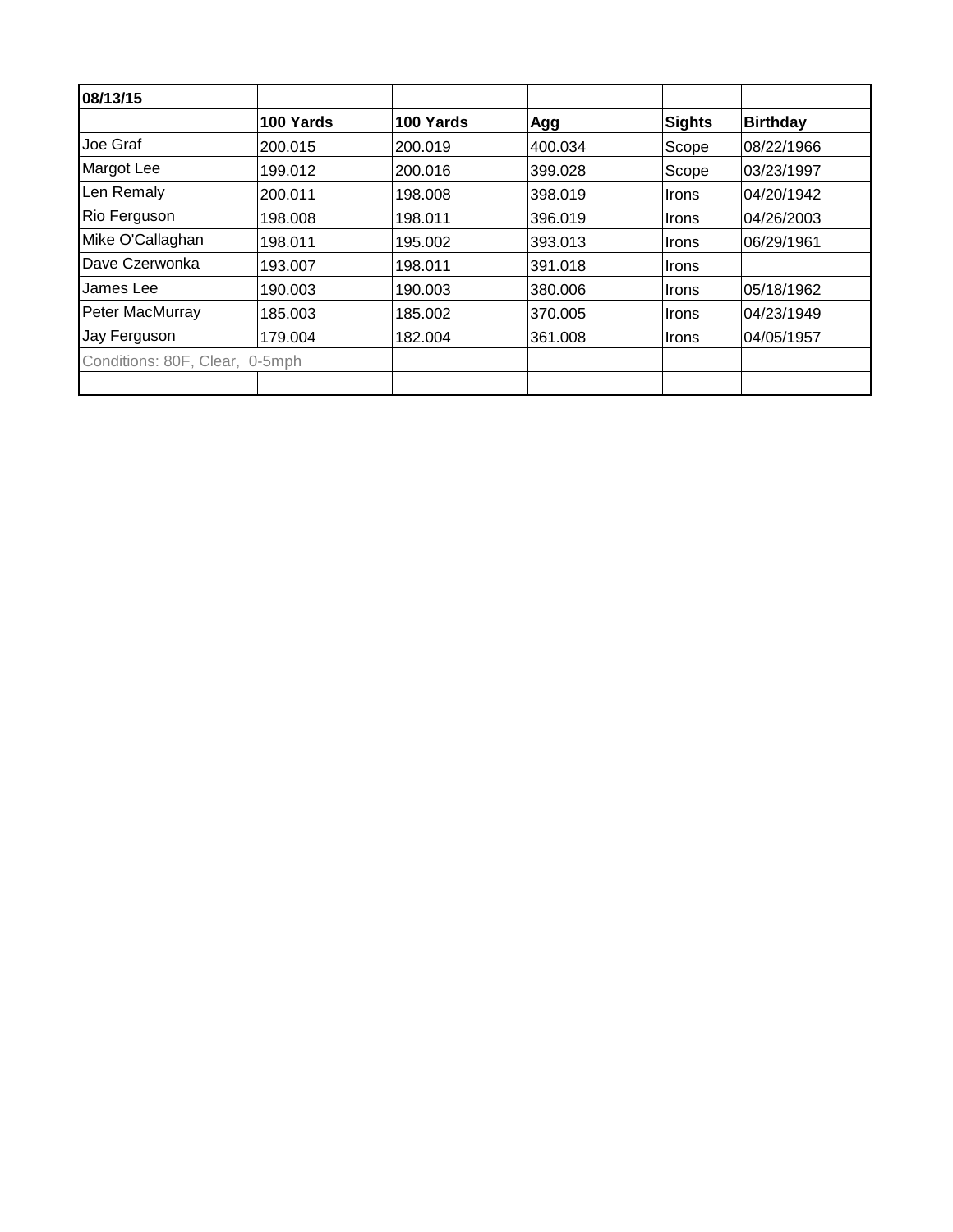| 08/06/15                          |           |           |         |              |                 |
|-----------------------------------|-----------|-----------|---------|--------------|-----------------|
|                                   | 100 Yards | 100 Yards | Agg     | Sights       | <b>Birthday</b> |
| Joe Graf                          | 200.015   | 200.016   | 400.031 | Scope        | 08/22/1966      |
| <b>Erik Hoskins</b>               | 200.010   | 200.018   | 400.028 | Scope        | 04/12/1972      |
| Margot Lee                        | 198.006   | 200.016   | 398.022 | Scope        | 03/23/1997      |
| Ethan Holmes (F)                  | 198.013   | 198.010   | 396.023 | <b>Irons</b> | 05/23/2005      |
| Rio Ferguson                      | 199.010   | 195.005   | 394.015 | <b>Irons</b> | 04/26/2003      |
| Jon Hotyckey                      | 195.007   | 197.011   | 392.018 | <b>Irons</b> | 11/11/1997      |
| Michael O'Callaghan               | 195.006   | 196.005   | 391.011 | <b>Irons</b> | 06/29/1961      |
| Dave Czerwonka                    | 190.000   | 196.000   | 386.000 | <b>Irons</b> |                 |
| James Lee                         | 189.009   | 195.008   | 384.017 | <b>Irons</b> | 05/18/1962      |
| Jake Hall                         | 188.003   | 190.005   | 378,008 | <b>Irons</b> | 03/22/1995      |
| Jay Ferguson                      | 179.000   | 174.000   | 353.000 | <b>Irons</b> | 04/05/1957      |
| Conditions: 80F, Overcast, 0-5mph |           |           |         |              |                 |
|                                   |           |           |         |              |                 |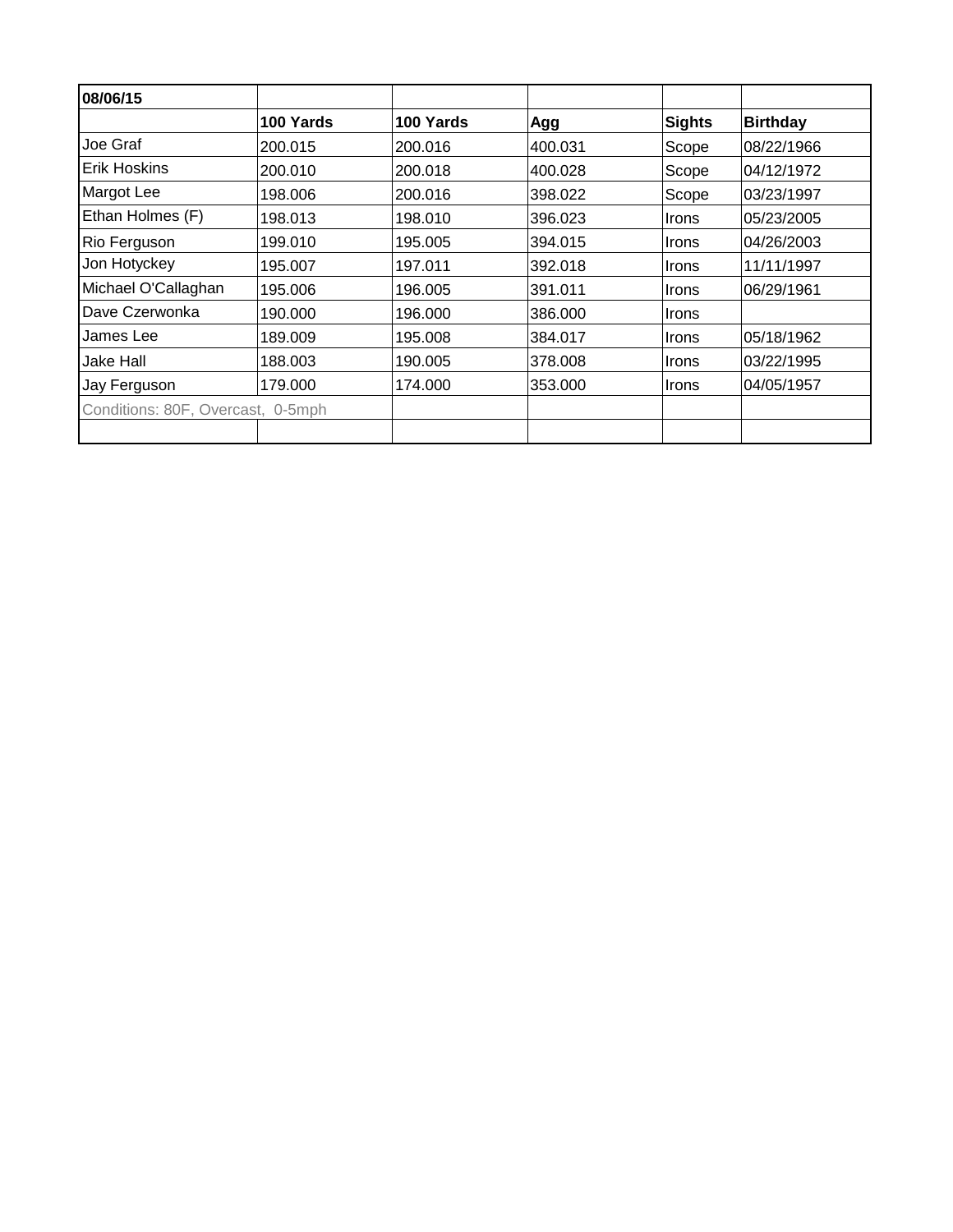| 07/30/15                        |           |           |         |        |                 |
|---------------------------------|-----------|-----------|---------|--------|-----------------|
|                                 | 100 Yards | 100 Yards | Agg     | Sights | <b>Birthday</b> |
| Margot Lee                      | 200.016   | 199.016   | 399.032 | Scope  | 03/23/1997      |
| Joe Graf                        | 199.014   | 199.017   | 398.031 | Scope  | 08/22/1966      |
| <b>Rich Girvin</b>              | 188.003   | 199.015   | 387.018 | Scope  | 04/14/1950      |
| Dave Czerwonka                  | 193.000   | 192.000   | 385.000 | Irons  |                 |
| Mike O'Callaghan                | 193.009   | 190.002   | 383.011 | Irons  | 06/29/1961      |
| James Lee                       | 190.005   | 192.009   | 382.014 | Irons  | 05/18/1962      |
| Rio Ferguson                    | 190.004   | 191.003   | 381.007 | Irons  | 04/26/2003      |
| Jay Ferguson                    | 134.000   | 164.000   | 298.000 | ∣Irons | 04/05/1957      |
| Conditions: 75F, Overcast, 0mph |           |           |         |        |                 |
|                                 |           |           |         |        |                 |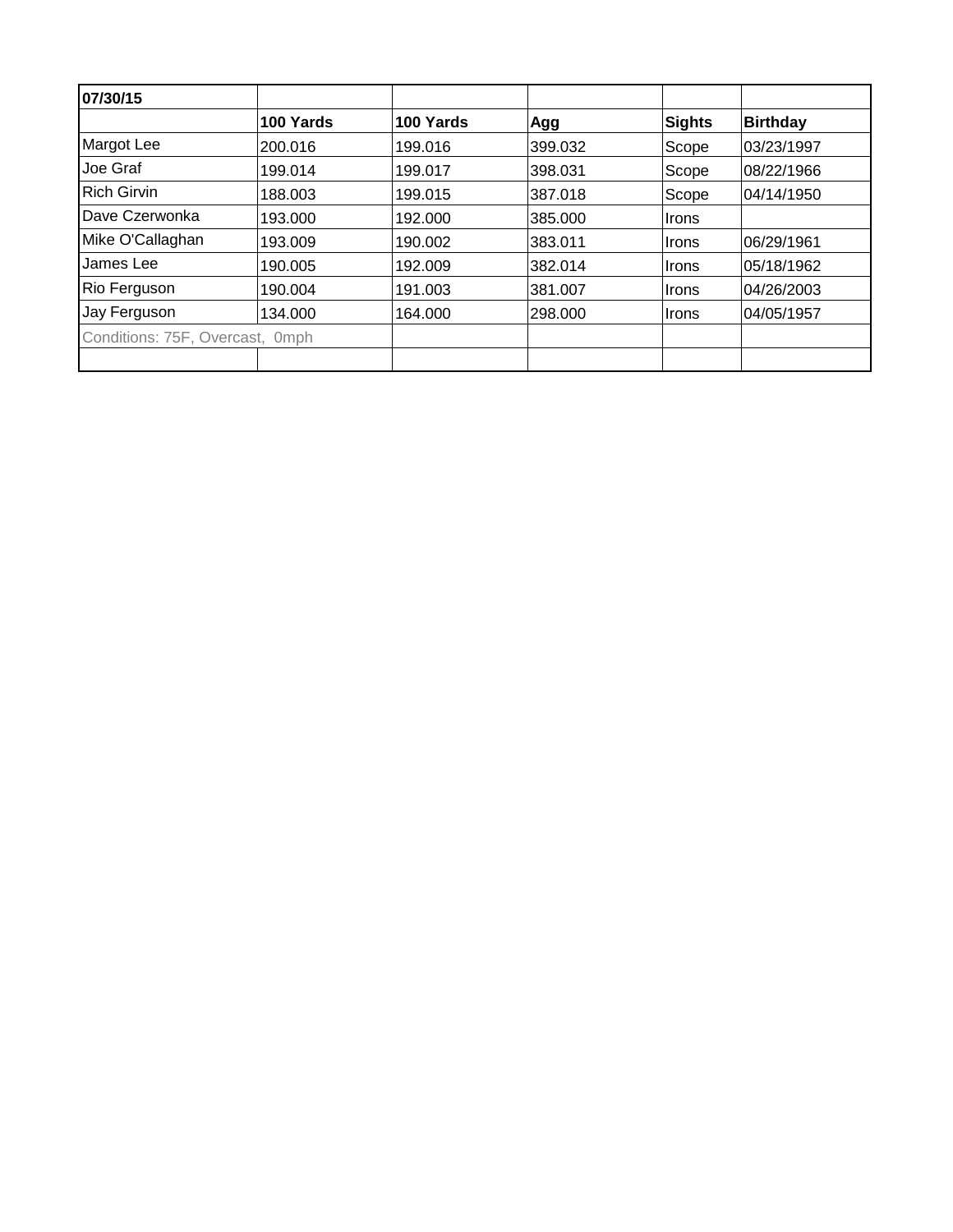| 07/09/15                        |           |           |         |               |                 |
|---------------------------------|-----------|-----------|---------|---------------|-----------------|
|                                 | 100 Yards | 100 Yards | Agg     | <b>Sights</b> | <b>Birthday</b> |
| Margot Lee                      | 200.011   | 200.016   | 400.027 | Scope         | 03/23/1997      |
| Joe Graf                        | 200.015   | 199.015   | 399.030 | Scope         | 08/22/1966      |
| Rio Ferguson                    | 197.006   | 196.008   | 393.014 | Irons         | 04/26/2003      |
| Ethan Holmes (F)                | 196.007   | 197.004   | 393.011 | ∣Irons        | 05/23/2005      |
| Dave Czerwonka                  | 193.000   | 191.000   | 384.000 | <b>Irons</b>  |                 |
| James Lee                       | 189.003   | 192.006   | 381.009 | ∣Irons        | 05/18/1962      |
| <b>Rich Girvin</b>              | 185.005   | 190.004   | 375,009 | Irons         | 04/14/1950      |
| Madison Porter                  | 186.006   | 184.003   | 370.009 | <b>Irons</b>  | 10/26/1997      |
| Jake Hall                       | 175.001   | 189.003   | 364.004 | <b>Irons</b>  | 11/20/1995      |
| Conditions: 75F, Overcast, 0mph |           |           |         |               |                 |
|                                 |           |           |         |               |                 |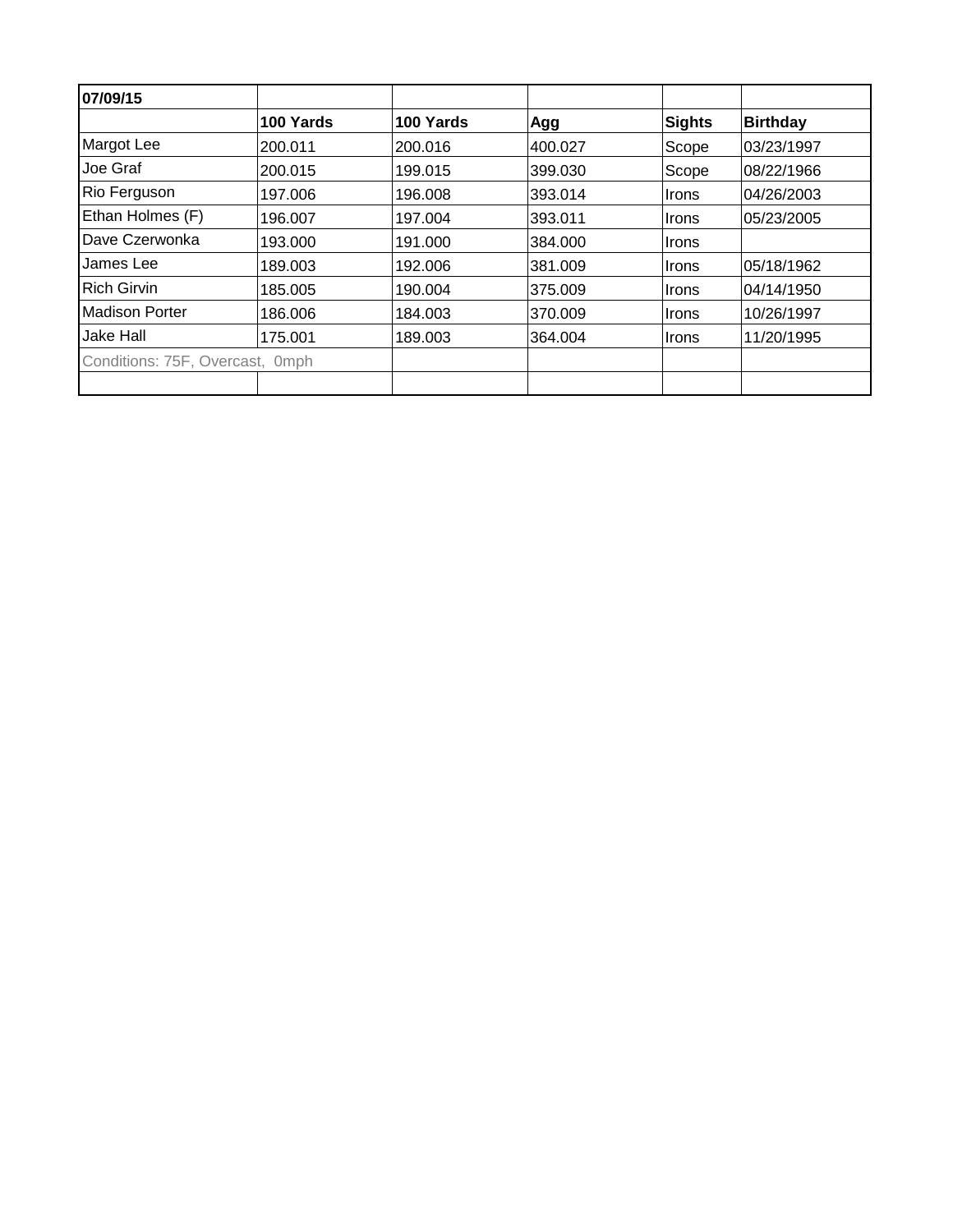| 07/02/15                        |           |           |         |        |                 |
|---------------------------------|-----------|-----------|---------|--------|-----------------|
|                                 | 100 Yards | 100 Yards | Agg     | Sights | <b>Birthday</b> |
| Joe Graf                        | 200.016   | 200.017   | 400.033 | Scope  | 08/22/1966      |
| Len Remaly                      | 199.010   | 200.015   | 399.025 | Irons  | 04/30/1942      |
| Ethan Holmes (F)                | 194.006   | 199.010   | 393.016 | ∣Irons | 05/23/2005      |
| Jonathan Hotyckey               | 197.008   | 194.008   | 391.016 | Irons  | 11/11/1997      |
| Michael O Callaghan             | 197.006   | 193.006   | 390.012 | Irons  | 06/29/1961      |
| Rio Ferguson                    | 185.004   | 195.007   | 380.011 | Irons  | 04/26/2003      |
| Dave Czerwonka                  | 193.000   | 187.000   | 380.000 | Irons  |                 |
| Jay Ferguson                    | 154.000   | 161.000   | 315.000 | ∣Irons | 04/05/1957      |
| Conditions: 75F, Overcast, 0mph |           |           |         |        |                 |
|                                 |           |           |         |        |                 |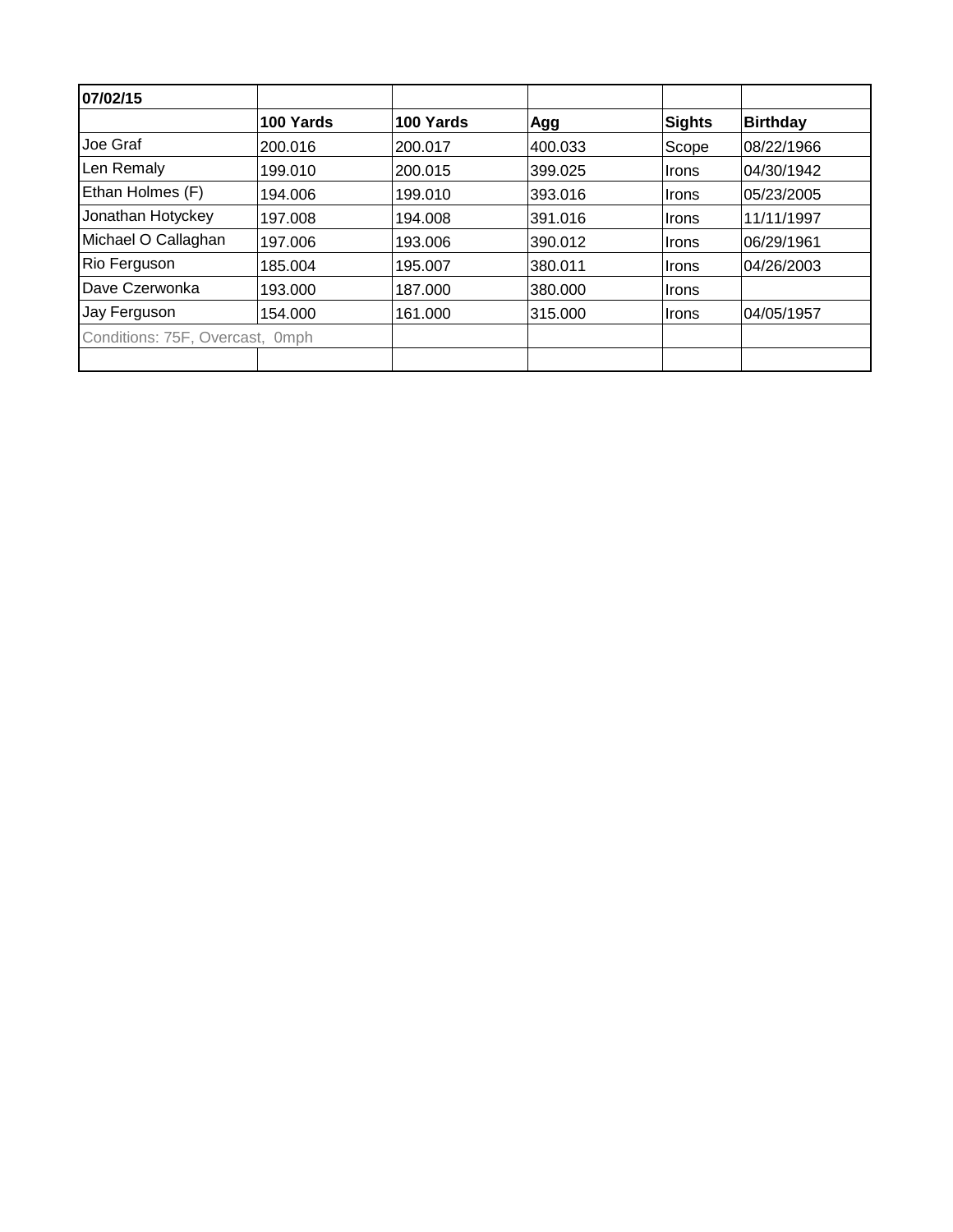| 06/25/15                        |           |           |         |        |                 |
|---------------------------------|-----------|-----------|---------|--------|-----------------|
|                                 | 100 Yards | 100 Yards | Agg     | Sights | <b>Birthday</b> |
| George Pantazelos               | 200.014   | 200.020   | 400.034 | Scope  | 07/28/1972      |
| Joe Graf                        | 200.015   | 200.019   | 400.034 | Scope  | 08/22/1966      |
| Rich Girvin                     | 200.011   | 200.014   | 400.025 | Scope  | 04/14/2015      |
| Len Remaly                      | 200.014   | 200.011   | 400.025 | Irons  | 04/20/1942      |
| <b>Chuck Cannon</b>             | 197.010   | 199.012   | 396.022 | Scope  | 01/11/1937      |
| Mike O'Callaghan                | 194.004   | 195.007   | 389.011 | Irons  | 06/29/1961      |
| Ethan Holmes (F)                | 188.004   | 196.006   | 384.010 | Irons  | 05/23/2005      |
| Dave Czerwonka                  | 192.000   | 191.000   | 383.000 | Irons  |                 |
| Madison Porter                  | 188.004   | 178.003   | 366.007 | Irons  | 10/26/1997      |
| Conditions: 70F, Overcast, 0mph |           |           |         |        |                 |
|                                 |           |           |         |        |                 |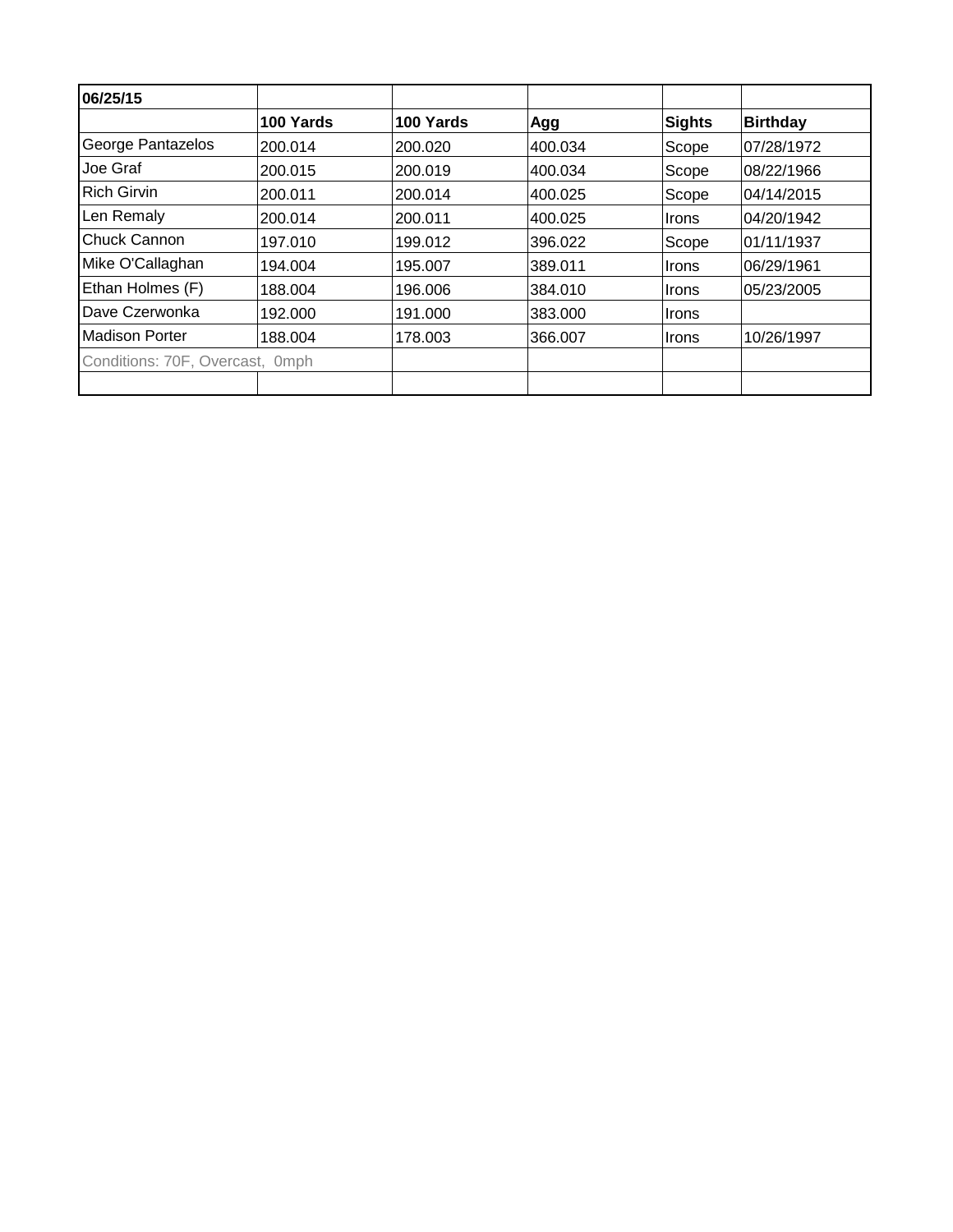| 100 Yards                       | 100 Yards | Agg     | <b>Sights</b> | <b>Birthday</b> |
|---------------------------------|-----------|---------|---------------|-----------------|
| 200.015                         | 200.018   | 400.033 | <b>Irons</b>  | 04/12/1972      |
| 200.018                         | 200.014   | 400.032 | Scope         | 07/09/1977      |
| 200.019                         | 200.012   | 400.031 | Scope         | 08/22/1966      |
| 199.014                         | 198.014   | 397.028 | Scope         | 10/05/1966      |
| 199.015                         | 197.013   | 396.028 | Scope         | 04/14/1950      |
| 199.014                         | 197.007   | 396.021 | Scope         | 101/11/1937     |
| 187.000                         | 186.000   | 373,000 | <b>Irons</b>  |                 |
| 165.000                         | 164.000   | 329,000 | <b>Irons</b>  | 04/23/1949      |
| 162.002                         | 163.002   | 325.004 | <b>Irons</b>  | 04/26/2003      |
| 110.001                         | 118.001   | 228,002 | <b>Irons</b>  | 04/05/1957      |
| Conditions: 70F, Overcast, 5mph |           |         |               |                 |
|                                 |           |         |               |                 |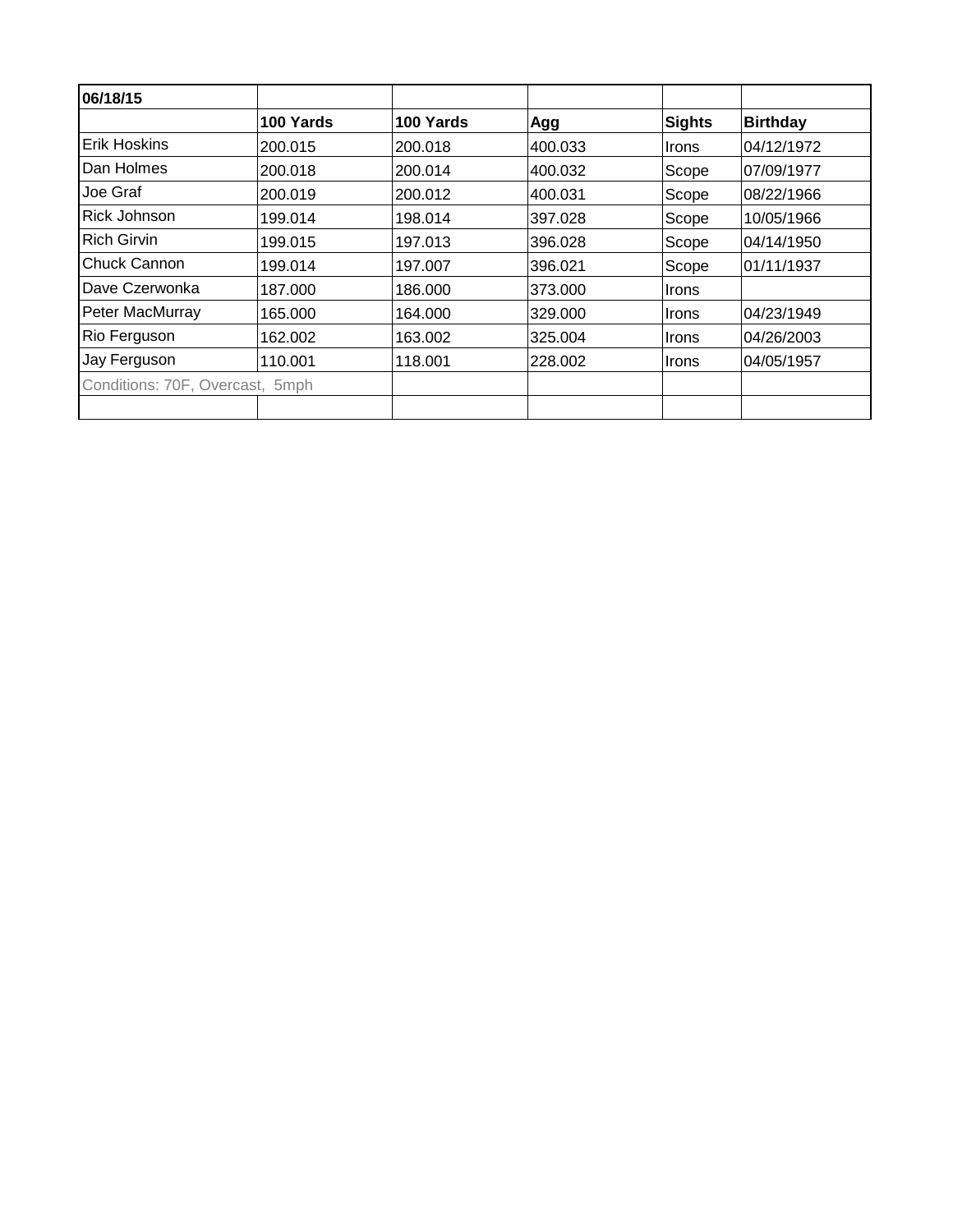| 06/11/15                                    |           |           |         |              |                 |
|---------------------------------------------|-----------|-----------|---------|--------------|-----------------|
|                                             | 100 Yards | 100 Yards | Agg     | Sights       | <b>Birthday</b> |
| <b>Rich Girvin</b>                          | 200.011   | 200.011   | 400.022 | Scope        | 04/14/1950      |
| Dan Holmes                                  | 196.008   | 199.011   | 395.019 | Scope        | 07/09/1977      |
| Rio Ferguson                                | 196.005   | 198.009   | 394.014 | <b>Irons</b> | 04/26/2003      |
| <b>Chuck Cannon</b>                         | 194.007   | 197.012   | 391.019 | Scope        | 01/11/1937      |
| Mike O'Callaghan                            | 194.008   | 194.007   | 388.015 | ∣Irons       | 06/29/1961      |
| Dave Czerwonka                              | 187.003   | 179,000   | 366.003 | ∣Irons       |                 |
| Jay Ferguson                                | 141.001   | 158.000   | 299.001 | Scope        | 04/05/1957      |
| Conditions: 80F, Overcast, variable 5-10mph |           |           |         |              |                 |
|                                             |           |           |         |              |                 |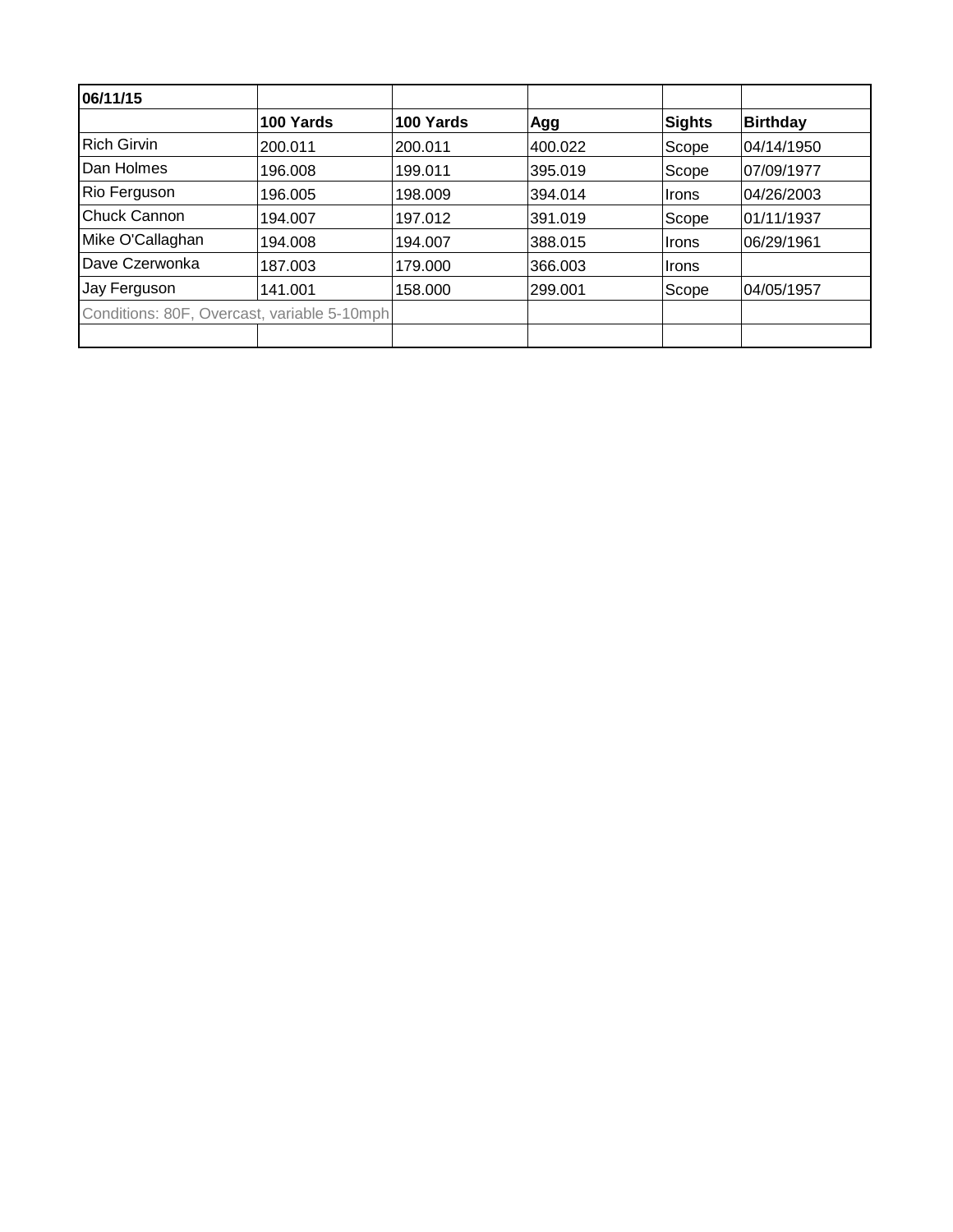| 06/04/15                                        |           |           |         |               |                 |
|-------------------------------------------------|-----------|-----------|---------|---------------|-----------------|
|                                                 | 100 Yards | 100 Yards | Agg     | <b>Sights</b> | <b>Birthday</b> |
| George Pantazelos                               | 200.014   | 200.017   | 400.031 | Scope         | 07/28/1972      |
| <b>Erik Hoskins</b>                             | 200.016   | 200.006   | 400.022 | Scope         | 04/12/1972      |
| Dan Holmes                                      | 199.015   | 199.013   | 398.028 | Scope         | 07/09/1977      |
| Chuck Cannon                                    | 200.013   | 198.013   | 398.026 | Scope         | 01/11/1937      |
| Joe Graf                                        | 198.011   | 200.014   | 398.025 | Scope         | 08/22/1966      |
| Len Remaly                                      | 200.010   | 198.009   | 398.019 | Irons         | 04/20/1942      |
| <b>Rich Girvin</b>                              | 198.012   | 199.014   | 397.026 | Scope         | 04/14/1950      |
| Rick Johnson                                    | 198.010   | 198.011   | 396.021 | Scope         | 10/05/1966      |
| <b>Mike Cameron</b>                             | 196.007   | 198.008   | 394.015 | Scope         | 07/12/1989      |
| Mike O'Callaghan                                | 192.003   | 188.003   | 380.006 | Irons         | 06/29/1961      |
| Rio Ferguson                                    | 188.002   | 191.008   | 379.010 | <b>Irons</b>  | 04/26/2003      |
| Peter MacMurray                                 | 181.001   | 186.003   | 367.004 | <b>Irons</b>  | 04/23/1949      |
| Maeve O'Callaghan                               | 179.001   | 179.001   | 358.002 | Irons         | 03/21/2000      |
| Jay Ferguson                                    | 158.000   | 153.000   | 311.000 | <b>Irons</b>  | 04/05/1957      |
| Conditions: 65F, Mostly Sunny, variable 5-10mph |           |           |         |               |                 |
|                                                 |           |           |         |               |                 |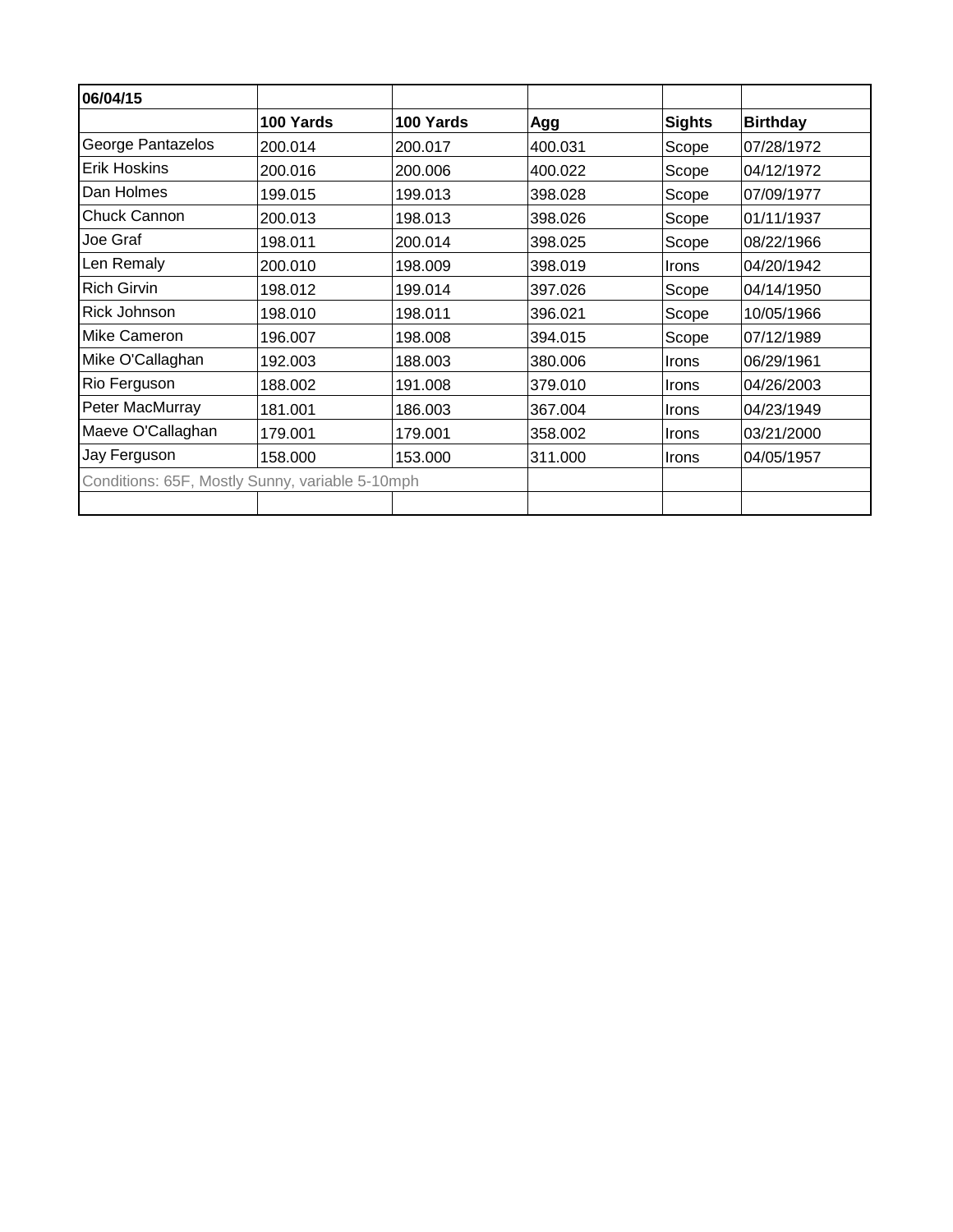| 05/28/15                                                 |           |           |         |               |                 |
|----------------------------------------------------------|-----------|-----------|---------|---------------|-----------------|
|                                                          | 100 Yards | 100 Yards | Agg     | <b>Sights</b> | <b>Birthday</b> |
| Joe Graf                                                 | 200.018   | 200.011   | 400.029 | Scope         | 08/27/1966      |
| George Pantazelos                                        | 199.014   | 200.018   | 399.032 | Scope         | 07/28/1972      |
| Dan Holmes                                               | 200.010   | 199.013   | 399.023 | Scope         | 07/09/1977      |
| Erik Hoskins                                             | 200.010   | 199.013   | 399.023 | Scope         | 04/12/1972      |
| Mike Cameron                                             | 200.013   | 198.013   | 398.026 | Scope         | 07/12/1989      |
| <b>Rich Girvin</b>                                       | 200.012   | 198.010   | 398.022 | Scope         | 04/14/1950      |
| Chuck Cannon                                             | 198.007   | 199.010   | 397.017 | Scope         | 01/11/1937      |
| Len Remaly                                               | 195.010   | 199.010   | 394.020 | <b>Irons</b>  | 04/20/1942      |
| Mike O'Callaghan                                         | 193.012   | 189.003   | 382.015 | <b>Irons</b>  | 06/29/1961      |
| Rio Ferguson                                             | 181.001   | 189.004   | 370.005 | Irons         | 04/26/2003      |
| Maeve O'Callaghan                                        | 187.003   | 181.001   | 368.004 | <b>Irons</b>  | 03/21/2000      |
| Jay Ferguson                                             | 161.002   | 165.001   | 326.003 | Irons         | 04/05/1957      |
| Conditions: 80F, Cloudy, Thunderstorms, variable 5-15mph |           |           |         |               |                 |
|                                                          |           |           |         |               |                 |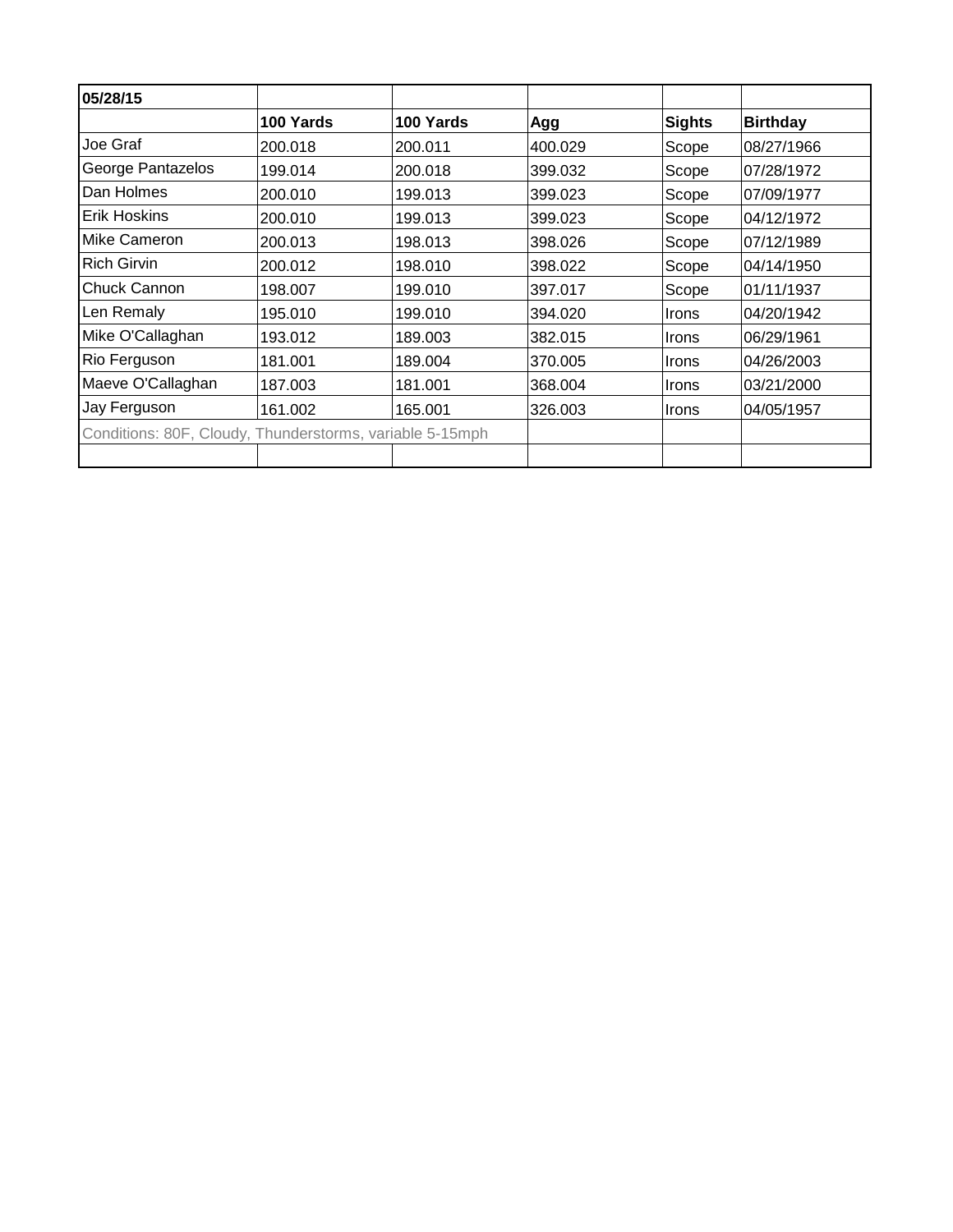| 05/21/15                              |           |           |         |               |                 |
|---------------------------------------|-----------|-----------|---------|---------------|-----------------|
|                                       | 100 Yards | 100 Yards | Agg     | <b>Sights</b> | <b>Birthday</b> |
| Dan Holmes                            | 199.010   | 200.015   | 399.025 | Scope         | 07/09/1977      |
| George Pantazelos                     | 200.017   | 198.016   | 398.033 | Scope         | 07/28/1972      |
| Joe Graf                              | 198.011   | 200.017   | 398.028 | Scope         | 08/22/1966      |
| Len Remaly                            | 198.010   | 200.015   | 398.025 | Irons         | 04/20/1942      |
| <b>Erik Hoskins</b>                   | 199.012   | 199.012   | 398.024 | Scope         | 04/12/1972      |
| <b>Margot Lee</b>                     | 198.012   | 199.013   | 397.025 | Irons         | 03/23/1994      |
| <b>Rich Girvin</b>                    | 198.008   | 198.006   | 396.014 | Scope         | 04/14/1950      |
| Mike Cameron                          | 197.007   | 198.011   | 395.018 | Scope         | 07/12/1989      |
| Mike O'Callaghan                      | 197.011   | 195.005   | 392.016 | Irons         | 06/29/1961      |
| Rio Ferguson                          | 188.003   | 195.004   | 383.007 | Irons         | 04/26/2003      |
| James Lee                             | 185.001   | 193.006   | 378.007 | Irons         | 05/08/1962      |
| Maeve O'Callaghan                     | 185.007   | 178.000   | 363.007 | <b>Irons</b>  | 03/21/2000      |
| Peter MacMurray                       | 177.001   | 179.002   | 356.003 | <b>Irons</b>  | 04/23/1949      |
| Jay Ferguson                          | 157.002   | 160.001   | 317.003 | Irons         | 04/05/1957      |
| Conditions: 60F, Clear, variable 5mph |           |           |         |               |                 |
|                                       |           |           |         |               |                 |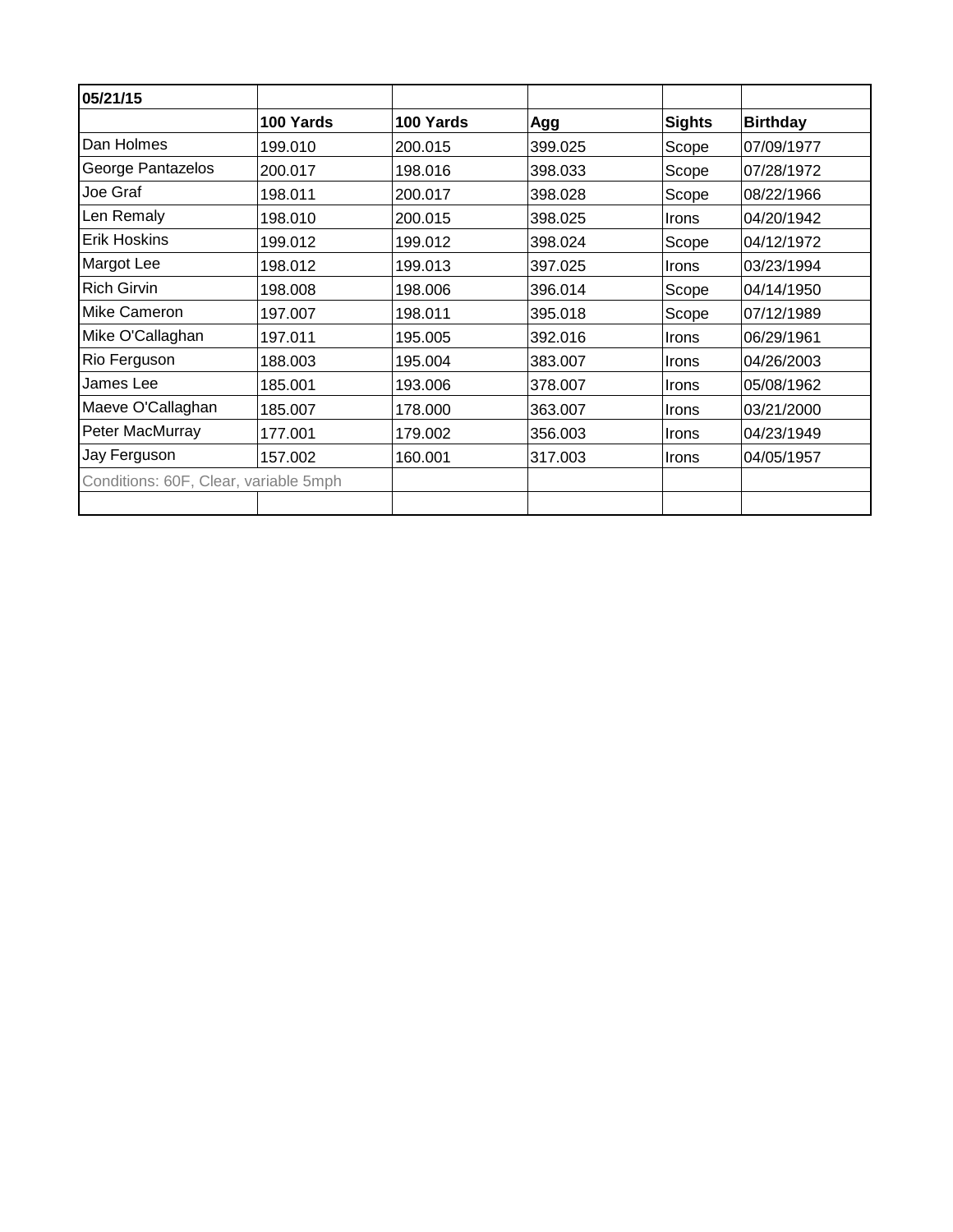| 05/14/15                                 |           |           |         |              |                 |
|------------------------------------------|-----------|-----------|---------|--------------|-----------------|
|                                          | 100 Yards | 100 Yards | Agg     | Sights       | <b>Birthday</b> |
| <b>Erik Hoskins</b>                      | 199.013   | 198.017   | 397.030 | Scope        | 04/12/1972      |
| Joe Graf                                 | 198.012   | 199.011   | 397.023 | Scope        | 08/22/1966      |
| <b>IDan Holmes</b>                       | 199.010   | 198.008   | 397.018 | Scope        | 07/09/1977      |
| Len Remaly                               | 196.007   | 199.009   | 395.016 | <b>Irons</b> | 04/20/1942      |
| Mike Cameron                             | 196.011   | 197.010   | 393.021 | Scope        | 07/12/1989      |
| Mike O'Callaghan                         | 195.008   | 197.009   | 392.017 | <b>Irons</b> | 06/29/1961      |
| Chuck Cannon                             | 195.005   | 197.009   | 392.014 | Scope        | 01/11/1937      |
| Peter MacMurray                          | 188.001   | 179.000   | 367.001 | <b>Irons</b> | 04/23/1949      |
| Maeve O'Callaghan                        | 183.003   | 182.002   | 365,005 | Irons        | 03/21/2000      |
| Jay Ferguson                             | 160.000   | 165.001   | 325,001 | <b>Irons</b> | 04/05/1957      |
| Conditions: 70F, Clear, variable 5-15mph |           |           |         |              |                 |
|                                          |           |           |         |              |                 |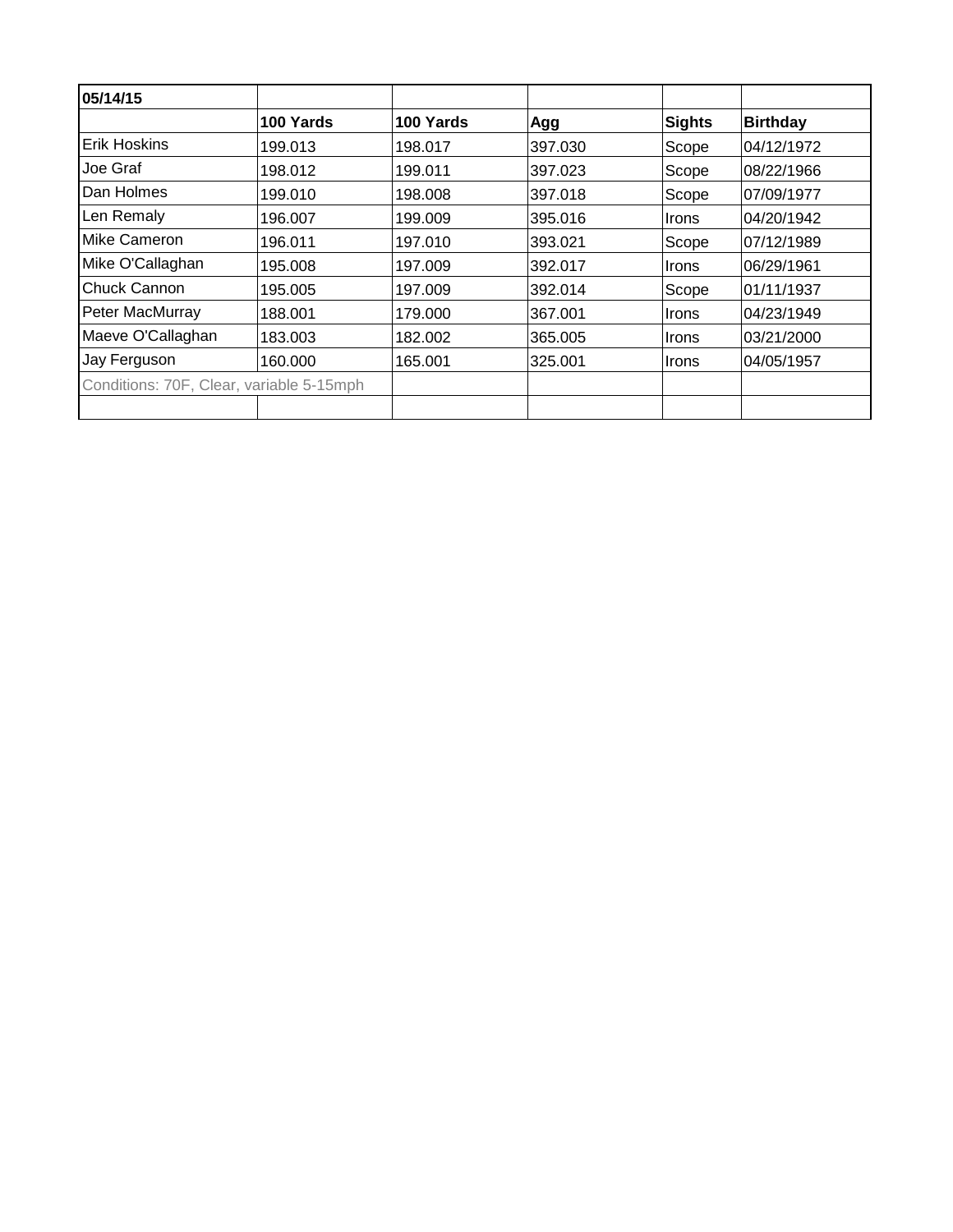| 05/07/15                                 |           |           |         |               |                 |
|------------------------------------------|-----------|-----------|---------|---------------|-----------------|
|                                          | 100 Yards | 100 Yards | Agg     | <b>Sights</b> | <b>Birthday</b> |
| Joe Graf                                 | 200.014   | 200.016   | 400.030 | Scope         | 08/22/1966      |
| George Pantazelos                        | 200.015   | 200.015   | 400.030 | Irons         | 07/28/1972      |
| <b>Erik Hoskins</b>                      | 199.014   | 199.012   | 398.026 | Scope         | 04/12/1972      |
| Chuck Cannon                             | 199.014   | 198.015   | 397.029 | Scope         | 01/11/1937      |
| Dan Holmes                               | 198.012   | 198.010   | 396.022 | Scope         | 07/09/1977      |
| Len Remaly                               | 198.009   | 198.011   | 396.020 | Irons         | 04/20/1942      |
| <b>Rich Girvin</b>                       | 199.009   | 197.010   | 396.019 | Scope         | 04/14/1950      |
| Michael O'Callaghan                      | 190.005   | 197.009   | 387.014 | Irons         | 06/28/1961      |
| James Lee                                | 190.005   | 191.004   | 381.009 | Irons         | 05/08/1962      |
| Rio Ferguson                             | 191.005   | 190.004   | 381.009 | Irons         | 04/26/2003      |
| Dave Czerwonka                           | 184.003   | 192.008   | 376.011 | Irons         |                 |
| Maeve O'Callaghan                        | 174.002   | 177.003   | 351.005 | <b>Irons</b>  | 03/21/2000      |
| Maia Pantazelos (F)                      | 191.004   | 000.000   | 191.004 | Irons         |                 |
| Jay Ferguson                             | 052.000   | 108.000   | 160.000 | Scope         | 04/05/1957      |
| Conditions: 70F, Clear, variable 5-15mph |           |           |         |               |                 |
|                                          |           |           |         |               |                 |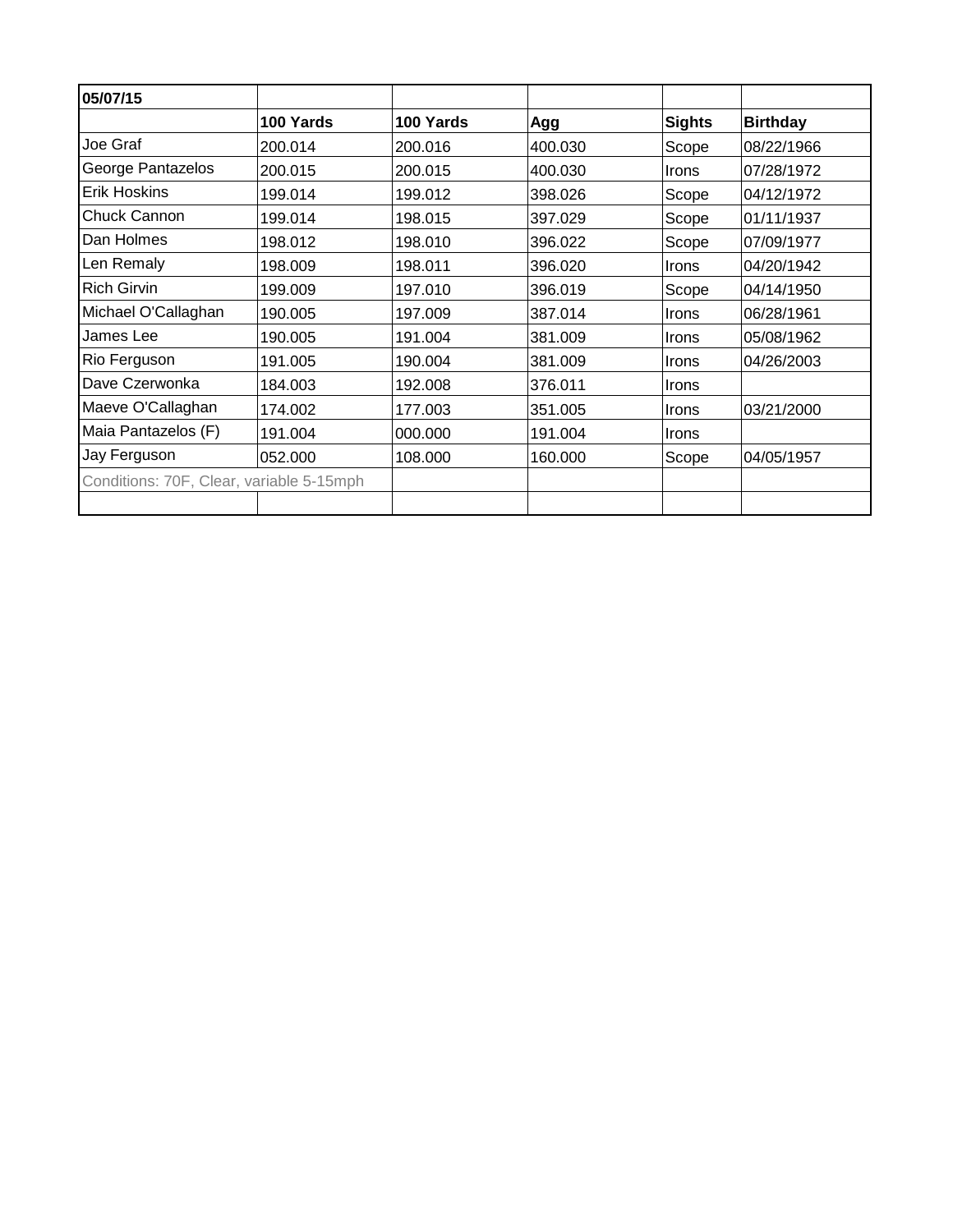| 04/30/15                                         |           |           |         |               |                 |
|--------------------------------------------------|-----------|-----------|---------|---------------|-----------------|
|                                                  | 100 Yards | 100 Yards | Agg     | <b>Sights</b> | <b>Birthday</b> |
| Joe Graf                                         | 200.015   | 200.015   | 400.030 | Scope         | 08/22/1966      |
| <b>Erik Hoskins</b>                              | 200.016   | 199.014   | 399.030 | Scope         | 04/12/1972      |
| Dan Holmes                                       | 200.011   | 199.015   | 399.026 | Scope         | 07/09/1977      |
| Len Remaly                                       | 198.011   | 196.008   | 394.019 | <b>Irons</b>  | 04/20/1942      |
| <b>Chuck Cannon</b>                              | 195.008   | 197.008   | 392.016 | Scope         | 01/11/1937      |
| Rio Ferguson                                     | 197.008   | 195.003   | 392.011 | <b>Irons</b>  | 04/26/2003      |
| James Lee                                        | 191.006   | 193.007   | 384.013 | <b>Irons</b>  | 05/08/1962      |
| Michael O'Callaghan                              | 193.005   | 191.007   | 384.012 | <b>Irons</b>  | 06/29/1961      |
| Maeve O'Callaghan                                | 186.003   | 187.004   | 373.007 | <b>Irons</b>  | 03/21/2000      |
| Peter MacMurray                                  | 167.004   | 169.003   | 336.007 | <b>Irons</b>  | 04/23/1949      |
| Maia Pantazelos (F)                              | 184.003   | 000.000   | 184.003 | <b>Irons</b>  |                 |
| Peter Pantazelos (F)                             | 167.001   | 000.000   | 167.001 | <b>Irons</b>  |                 |
| Jay Ferguson                                     | 042.000   | 111.000   | 153.000 | Scope         | 04/05/1957      |
| Conditions: 50F, Partly Cloudy, variable 5-10mph |           |           |         |               |                 |
|                                                  |           |           |         |               |                 |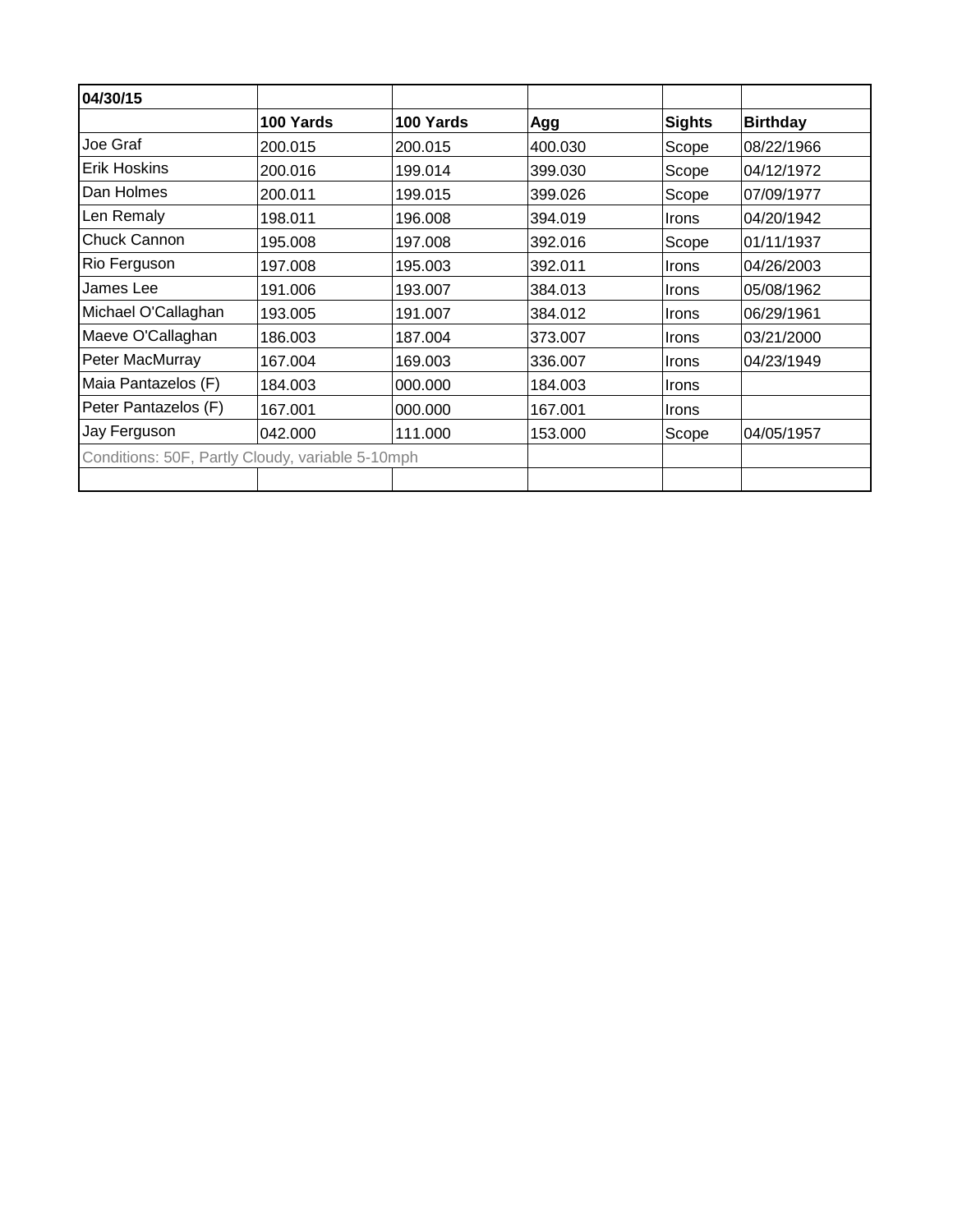| 08/28/14                                         |           |           |         |               |                 |
|--------------------------------------------------|-----------|-----------|---------|---------------|-----------------|
|                                                  | 100 Yards | 100 Yards | Agg     | <b>Sights</b> | <b>Birthday</b> |
| Mike Cameron                                     | 200.011   | 198.009   | 398.020 | Scope         | 07/12/1989      |
| <b>Rich Girvin</b>                               | 200.014   | 197.013   | 397.027 | Scope         | 04/14/1950      |
| Joe Caires                                       | 199.010   | 198.014   | 397.024 | Scope         | 01/24/1952      |
| Len Remaly                                       | 199.014   | 197.007   | 396.021 | <b>Irons</b>  | 04/20/1942      |
| <b>Ralph Copley</b>                              | 199.010   | 197.010   | 396.020 | Scope         | 08/11/1939      |
| Michael O'Callaghan                              | 195.008   | 195.005   | 390.013 | Irons         | 06/29/1961      |
| James Lee                                        | 192.005   | 192.005   | 384.010 | Irons         | 05/08/1967      |
| <b>Mark Tessier</b>                              | 190.004   | 194.004   | 384.008 | <b>Irons</b>  | 06/07/1959      |
| John Payton                                      | 190.002   | 190.004   | 380.006 | Irons         | 04/16/1957      |
| Peter MacMurray                                  | 186.003   | 190.002   | 376.005 | <b>Irons</b>  | 04/23/1949      |
| Will Hoskins (F)                                 | 179.001   | 192.008   | 371.009 | Scope         | 05/19/2006      |
| Conditions: 70F, Partly Cloudy, variable 5-15mph |           |           |         |               |                 |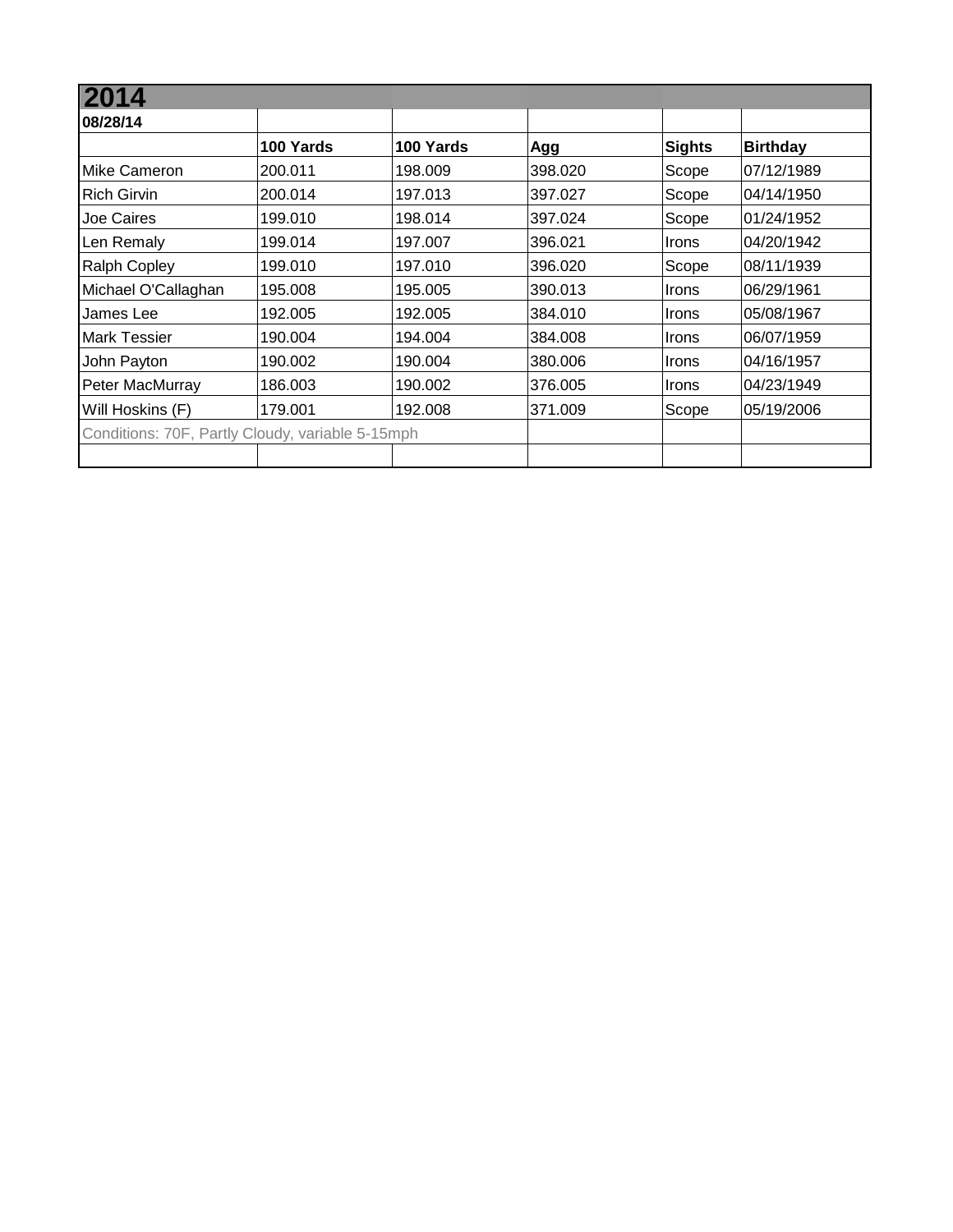| 08/21/14                                         |           |           |         |              |                 |
|--------------------------------------------------|-----------|-----------|---------|--------------|-----------------|
|                                                  | 100 Yards | 100 Yards | Agg     | Sights       | <b>Birthday</b> |
| <b>Ralph Copley</b>                              | 199.009   | 198.014   | 397.023 | Scope        | 08/11/1939      |
| Margot Lee                                       | 198.012   | 198.011   | 396.023 | Scope        | 103/23/1994     |
| <b>Mark Tessier</b>                              | 193.002   | 196.003   | 389.005 | <b>Irons</b> | 06/07/1959      |
| Michael O'Callaghan                              | 193.003   | 195.007   | 388.010 | Irons        | 06/29/1961      |
| John Payton                                      | 193.007   | 195.002   | 388,009 | <b>Irons</b> | 04/16/1957      |
| James Lee                                        | 192.003   | 192.005   | 384.008 | <b>Irons</b> | 105/08/1962     |
| <b>Chris Hoskins</b>                             | 191.009   | 192.005   | 383.014 | <b>Irons</b> | 11/10/2000      |
| <b>Rich Girvin</b>                               | 191.007   | 192.005   | 383.012 | Scope        | 04/14/1950      |
| Ethan Holmes (F)                                 | 188.009   | 194.004   | 382.013 | <b>Irons</b> | 05/23/2005      |
| Peter MacMurray                                  | 178.002   | 177.002   | 355.004 | <b>Irons</b> | 04/23/1949      |
| Will Hoskins (F)                                 | 167.007   | 182.002   | 349.009 | Scope        | 05/14/2006      |
| Conditions: 70F, Partly Cloudy, variable 5-15mph |           |           |         |              |                 |
|                                                  |           |           |         |              |                 |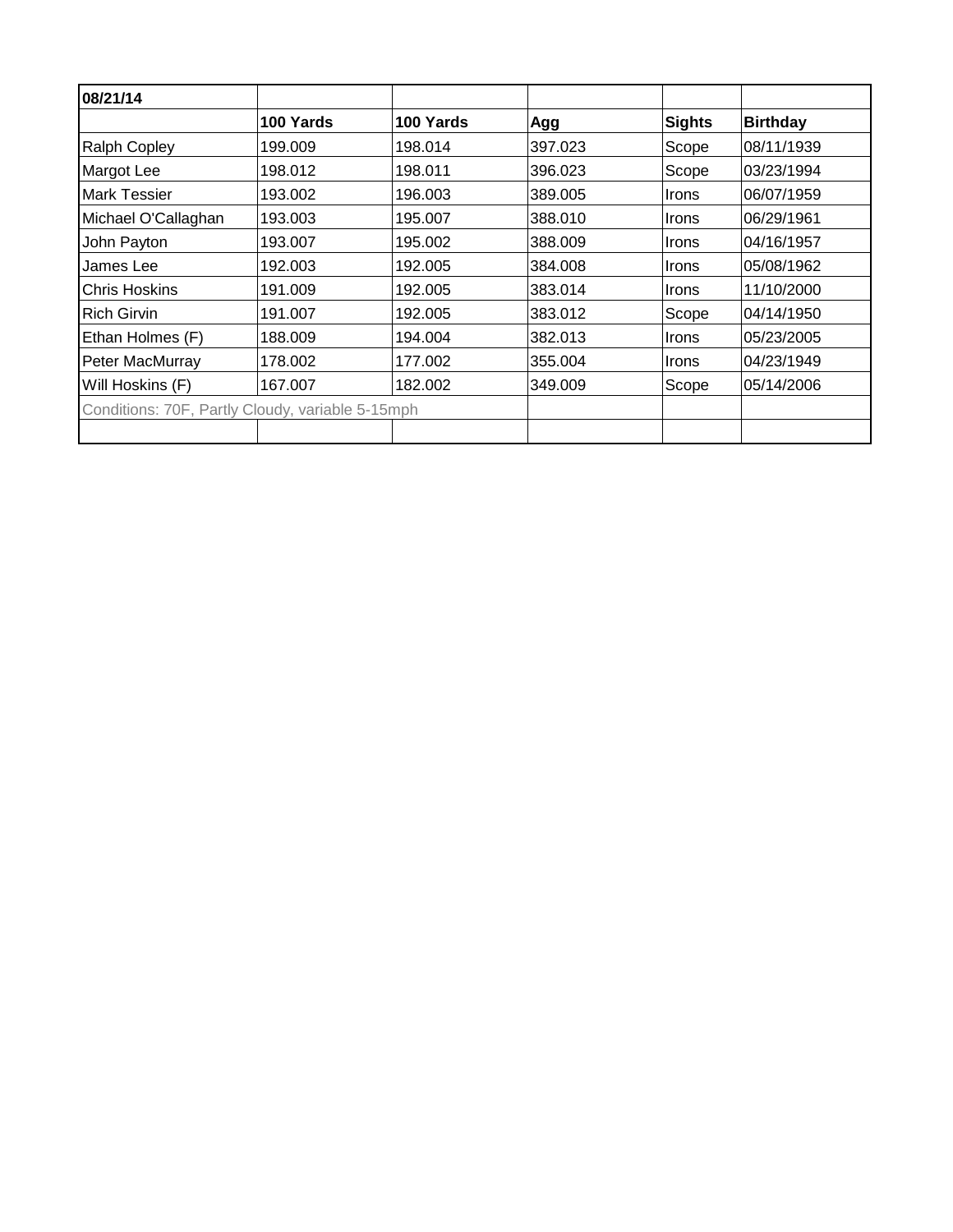| 08/14/14                                 |           |           |         |              |                 |
|------------------------------------------|-----------|-----------|---------|--------------|-----------------|
|                                          | 100 Yards | 100 Yards | Agg     | Sights       | <b>Birthday</b> |
| Margot Lee                               | 200.018   | 200.018   | 400.036 | Scope        | 03/23/1994      |
| <b>Rich Girvin</b>                       | 199.015   | 200.012   | 399.027 | Scope        | 04/14/1950      |
| Len Remaly                               | 199.015   | 200.012   | 399.027 | Irons        | 04/20/1942      |
| <b>Ralph Copley</b>                      | 199.015   | 198.012   | 397.027 | Scope        | 08/11/1939      |
| Mike Cameron                             | 199.012   | 198.012   | 397.024 | Irons        | 07/12/1989      |
| Erik Hoskins                             | 198.014   | 198.012   | 396.026 | Scope        | 04/12/1972      |
| Joe Caires                               | 200.014   | 196.005   | 396.019 | Scope        |                 |
| Mark Tessier                             | 197.005   | 193.006   | 390.011 | Irons        | 06/07/1959      |
| James Lee                                | 193.005   | 193.005   | 386.010 | Irons        | 05/08/1962      |
| <b>Chris Hoskins</b>                     | 193.003   | 190.002   | 383.005 | Irons        | 11/10/2000      |
| Ethan Holmes (F)                         | 183.002   | 190.003   | 373.005 | <b>Irons</b> | 05/23/2005      |
| Will Hoskins (F)                         | 187.005   | 179.003   | 366.008 | Scope        | 05/19/2006      |
| Peter MacMurray                          | 178.004   | 182.006   | 360.010 | Irons        | 04/23/1949      |
| Conditions: 70F, Partly Cloudy, 0-10 mph |           |           |         |              |                 |
|                                          |           |           |         |              |                 |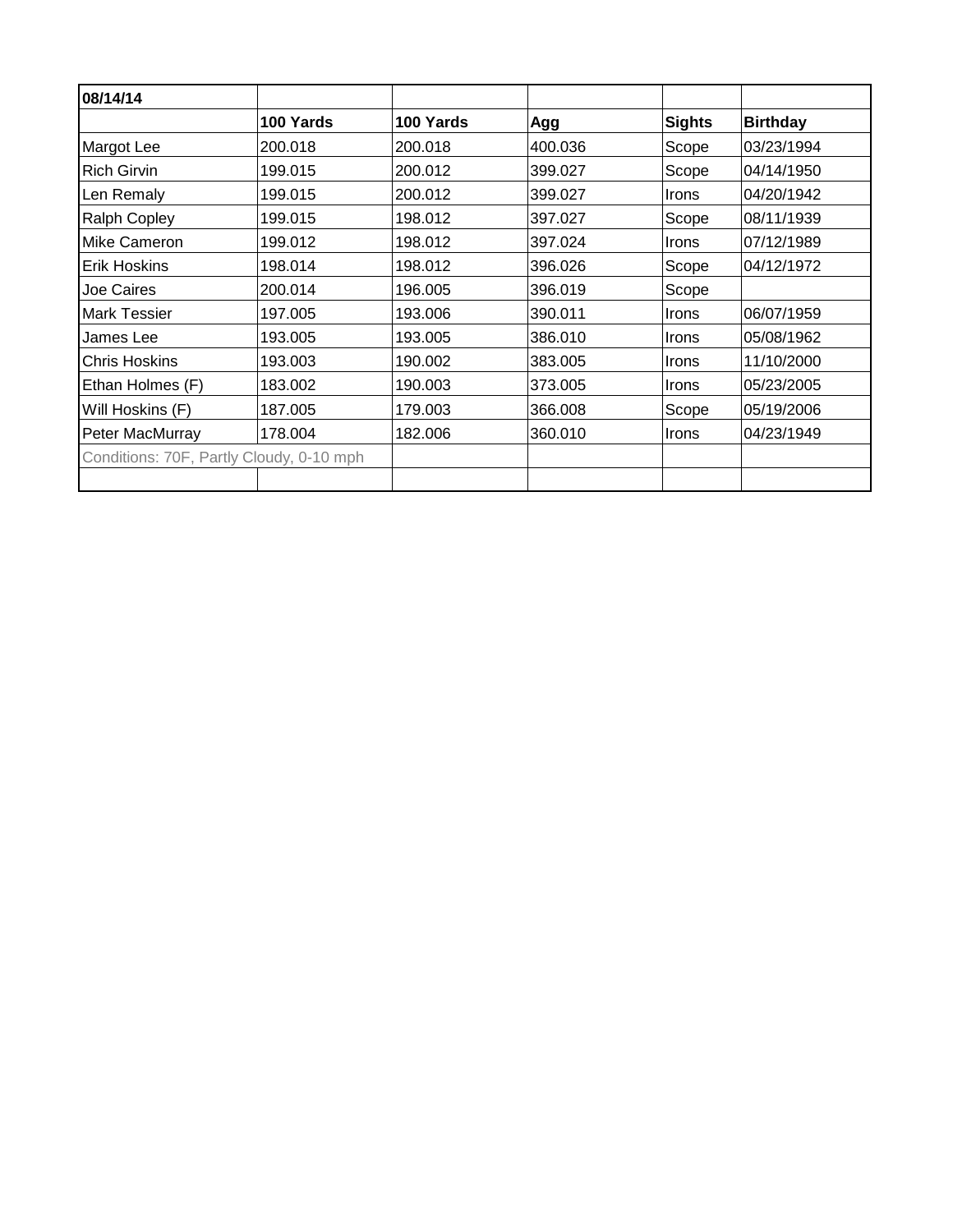| 08/07/14                              |           |           |         |               |                 |
|---------------------------------------|-----------|-----------|---------|---------------|-----------------|
|                                       | 100 Yards | 100 Yards | Agg     | <b>Sights</b> | <b>Birthday</b> |
| George Pantazelos                     | 200.015   | 199.017   | 399.032 | Scope         | 07/28/1972      |
| Mike Cameron                          | 200.012   | 199.010   | 399.022 | Scope         | 07/12/1989      |
| <b>Ralph Copley</b>                   | 200.009   | 199.010   | 399.019 | Scope         | 08/11/1939      |
| Margot Lee                            | 199.015   | 199.014   | 398.029 | Scope         | 03/23/1994      |
| Chuck Cannon                          | 200.016   | 198.013   | 398.029 | Scope         | 01/11/1937      |
| <b>Erik Hoskins</b>                   | 199.013   | 199.011   | 398.024 | Scope         | 04/12/1972      |
| Len Remaly                            | 197.014   | 199.009   | 396.023 | <b>Irons</b>  | 04/20/1942      |
| Michael O'Callaghan                   | 194.009   | 194.008   | 388.017 | <b>Irons</b>  | 06/29/1961      |
| <b>Mark Tessier</b>                   | 194.004   | 194.005   | 388.009 | <b>Irons</b>  | 06/07/1959      |
| <b>Chris Hoskins</b>                  | 184.002   | 192.009   | 376.011 | <b>Irons</b>  | 11/10/2000      |
| James Lee                             | 186.003   | 182.001   | 368.004 | <b>Irons</b>  | 05/08/1962      |
| Will Hoskins (F)                      | 160.000   | 170.002   | 330.002 | Scope         | 05/19/2006      |
| Conditions: 75F, Partly Cloudy, 5 mph |           |           |         |               |                 |
|                                       |           |           |         |               |                 |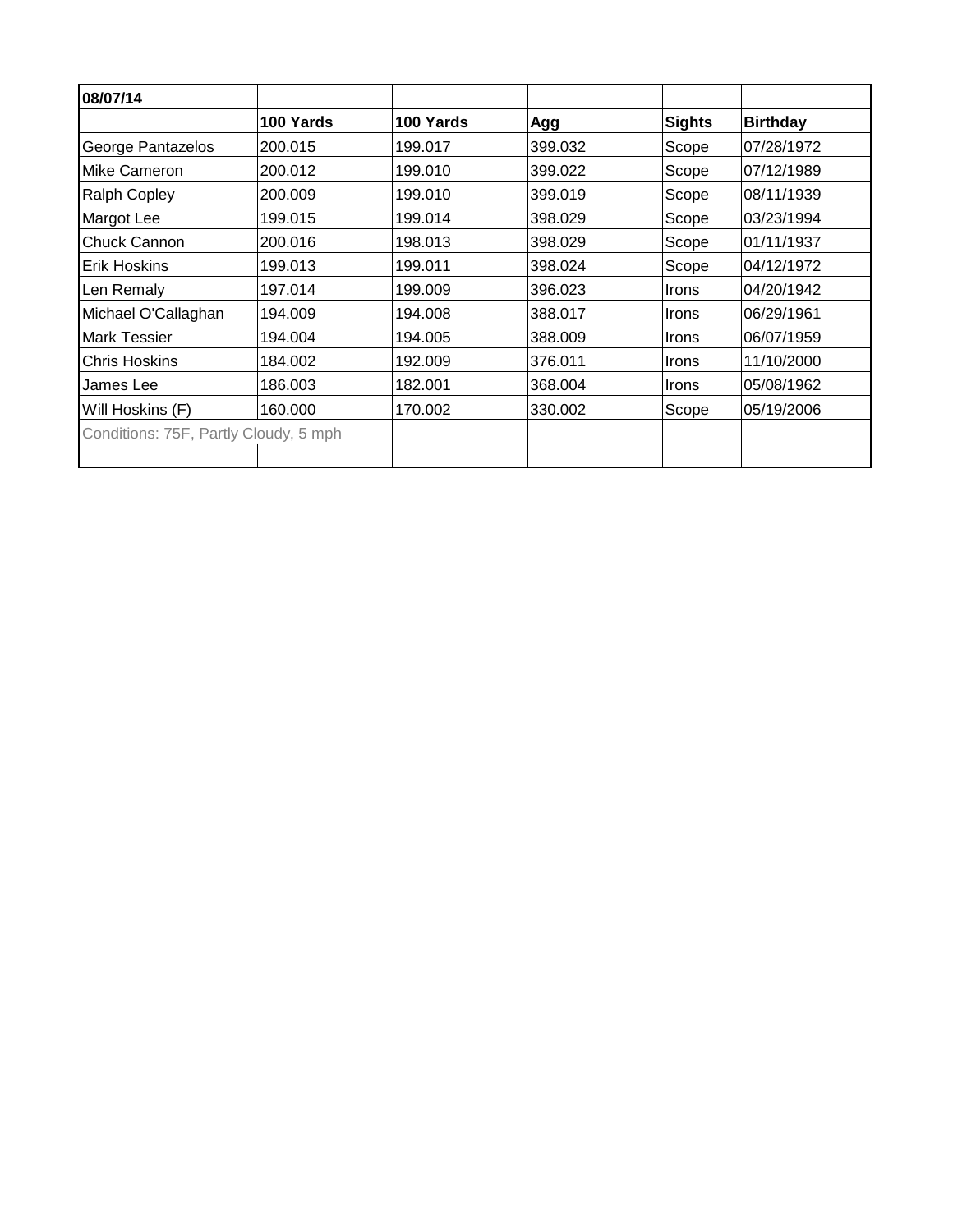| 07/31/14                      |           |           |         |        |                 |
|-------------------------------|-----------|-----------|---------|--------|-----------------|
|                               | 100 Yards | 100 Yards | Agg     | Sights | <b>Birthday</b> |
| <b>Erik Hoskins</b>           | 200.011   | 200.015   | 400.026 | Scope  | 04/12/1972      |
| <b>Rich Girvin</b>            | 200.015   | 199.012   | 399.027 | Scope  | 04/14/1950      |
| Len Remaly                    | 199.014   | 200.012   | 399.026 | Irons  | 04/20/1942      |
| <b>Ralph Copley</b>           | 199.012   | 200.014   | 399.026 | Scope  | 08/11/1939      |
| Margot Lee                    | 200.014   | 199.011   | 399.025 | Scope  | 03/23/1994      |
| John Payton                   | 195.005   | 195.005   | 390.010 | Irons  | 04/16/1957      |
| Mike O'Callaghan              | 193.003   | 192.005   | 385.008 | ∣Irons | 06/29/1961      |
| James Lee                     | 191.005   | 189.002   | 380,007 | ∣Irons | 05/08/1962      |
| Conditions: 80F, sunny, 5 mph |           |           |         |        |                 |
|                               |           |           |         |        |                 |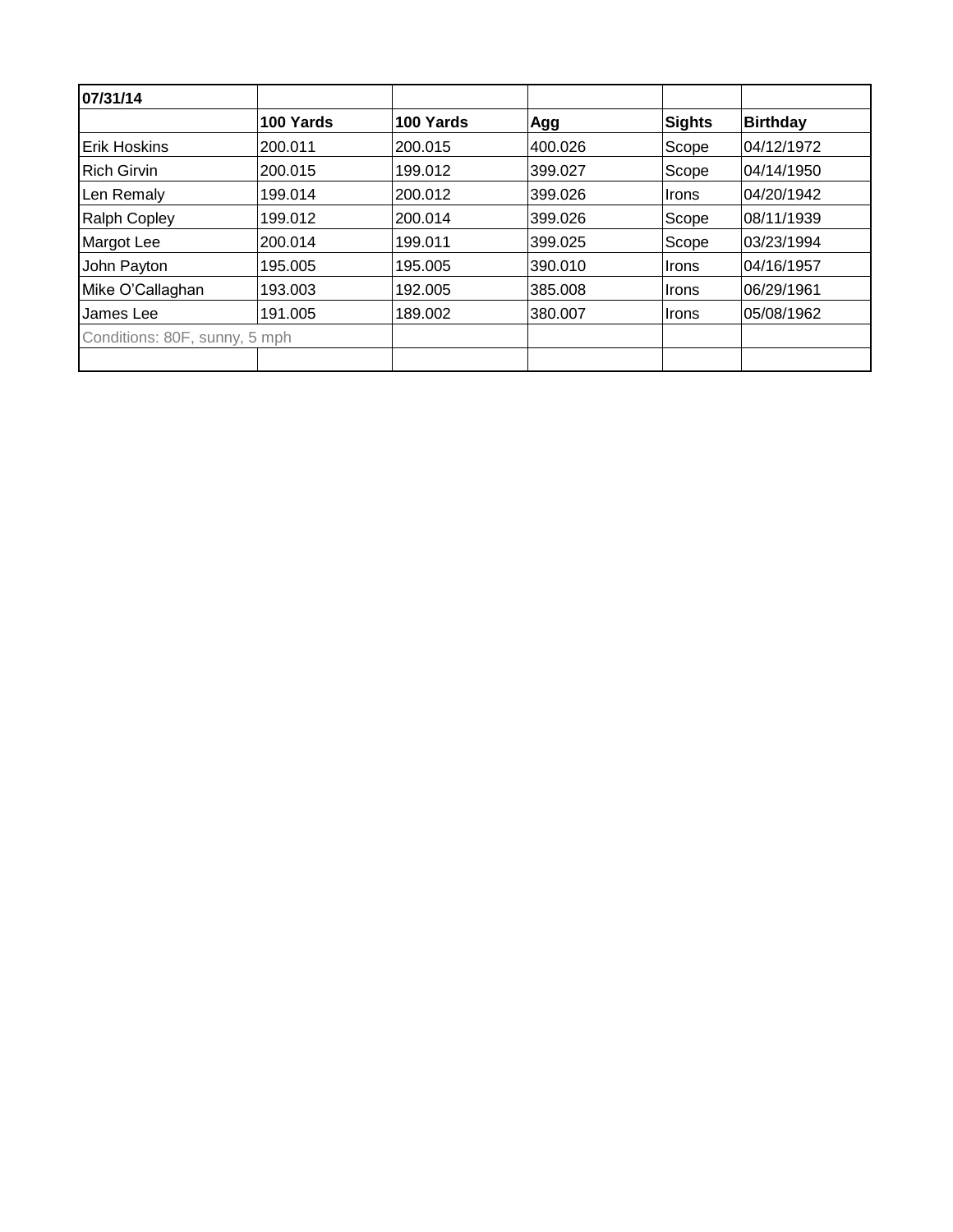| 100 Yards                     |           |         |              |                 |
|-------------------------------|-----------|---------|--------------|-----------------|
|                               | 100 Yards | Agg     | Sights       | <b>Birthday</b> |
| 198.012                       | 200.016   | 398.028 | <b>Irons</b> | 04/20/1942      |
| 197.007                       | 200.012   | 397.019 | Scope        | 03/23/1994      |
| 195.006                       | 200.015   | 395.021 | Scope        | 08/11/1939      |
| 194.005                       | 200.013   | 394.018 | Scope        | 04/14/1950      |
| 196,006                       | 195.005   | 391.011 | <b>Irons</b> | 06/29/1961      |
| 193.004                       | 197.007   | 390.011 | <b>Irons</b> | 06/07/1959      |
| 189.005                       | 196.009   | 385.014 | <b>Irons</b> | 05/23/2005      |
| 186.003                       | 181.002   | 367.005 | Irons        | 05/08/1962      |
| 157.000                       | 167.000   | 324.000 | <b>Irons</b> | 04/23/1949      |
| Conditions: 80F, sunny, 5 mph |           |         |              |                 |
|                               |           |         |              |                 |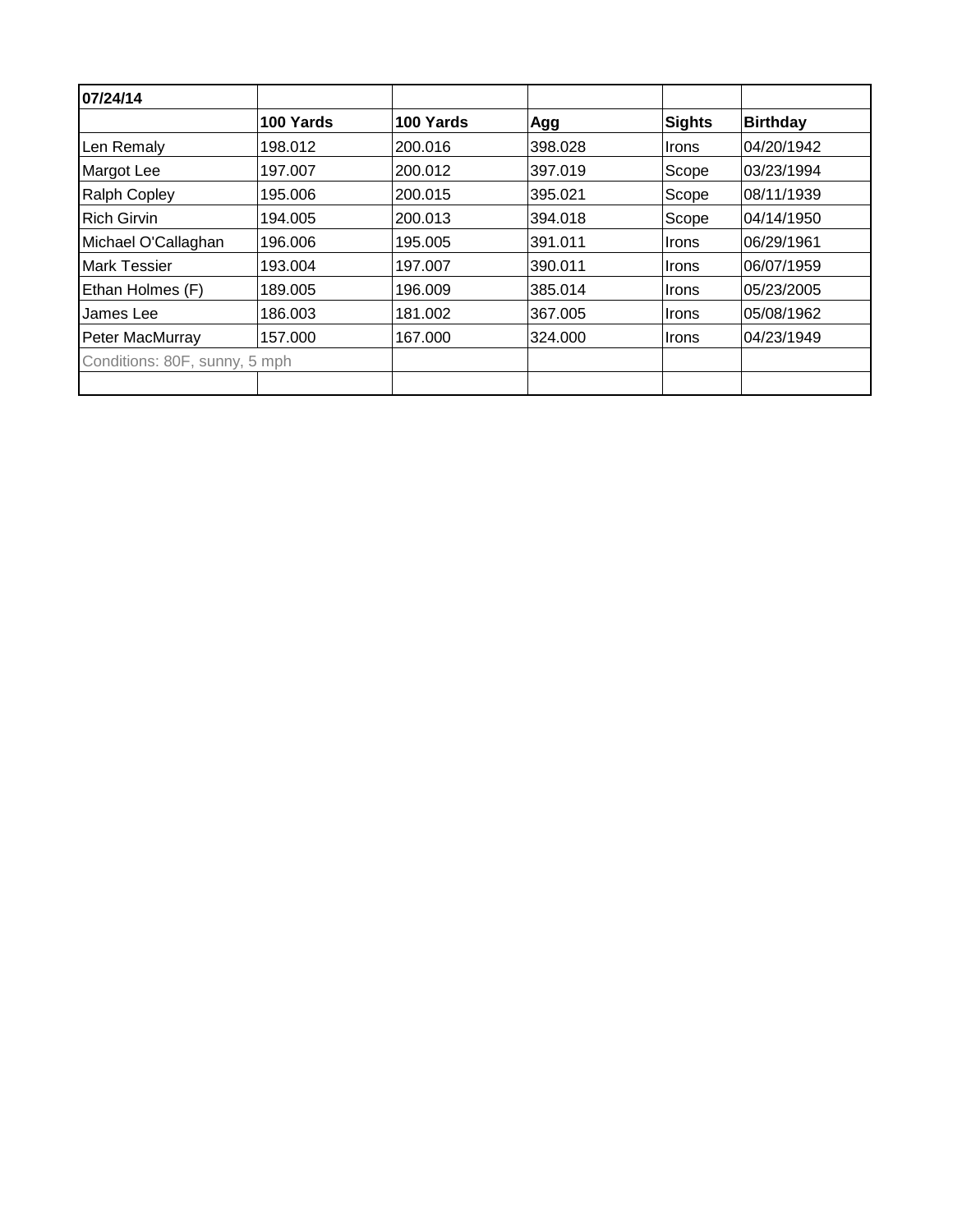| 07/10/14                      |           |           |         |        |                 |
|-------------------------------|-----------|-----------|---------|--------|-----------------|
|                               | 100 Yards | 100 Yards | Agg     | Sights | <b>Birthday</b> |
| <b>Erik Hoskins</b>           | 200.016   | 200.015   | 400.031 | Scope  | 04/12/1972      |
| Margot Lee                    | 200.012   | 200.016   | 400.028 | Scope  | 03/23/1994      |
| <b>Ralph Copley</b>           | 198.011   | 200.016   | 398.027 | Scope  | 08/11/1939      |
| Chuck Cannon                  | 198.011   | 200.015   | 398.026 | Scope  | 01/11/1937      |
| <b>Mark Tessier</b>           | 192.004   | 198.007   | 390.011 | ∣Irons | 06/07/1959      |
| James Lee                     | 189.004   | 191.006   | 380.010 | ∣Irons | 05/08/1962      |
| Mike Cameron                  | 175.004   | 198.005   | 373.009 | ∣Irons | 07/12/1987      |
| Peter MacMurray               | 144.000   | 173.000   | 317.000 | ∣Irons | 04/23/1949      |
| Conditions: 80F, sunny, 5 mph |           |           |         |        |                 |
|                               |           |           |         |        |                 |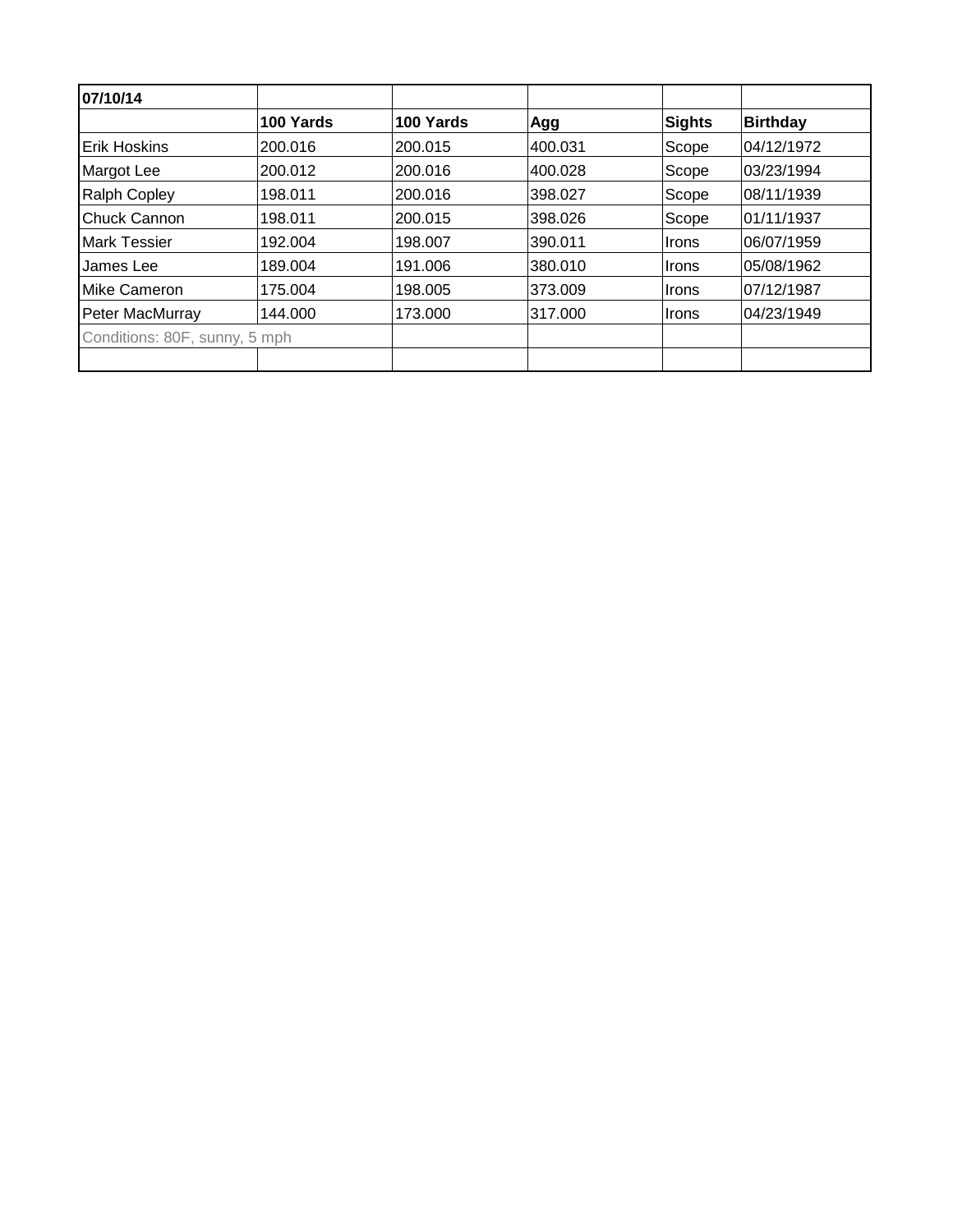| 07/03/14                                          |           |           |         |        |                 |
|---------------------------------------------------|-----------|-----------|---------|--------|-----------------|
|                                                   | 100 Yards | 100 Yards | Agg     | Sights | <b>Birthday</b> |
| Len Remaly                                        | 197.007   | 199.011   | 396.018 | Scope  | 04/20/1942      |
| <b>Rich Girvin</b>                                | 198.007   | 195.007   | 393.014 | Scope  | 04/14/1950      |
| Mike Cameron                                      | 194.007   | 198.006   | 392.013 | Scope  | 07/12/1989      |
| <b>Mark Tessier</b>                               | 193.005   | 192.005   | 385.010 | Irons  | 06/07/1959      |
| James Lee                                         | 193.008   | 190.003   | 383.011 | ∣Irons | 05/08/1962      |
| Conditions: 89F, partly cloudy, variable 5-10 mph |           |           |         |        |                 |
|                                                   |           |           |         |        |                 |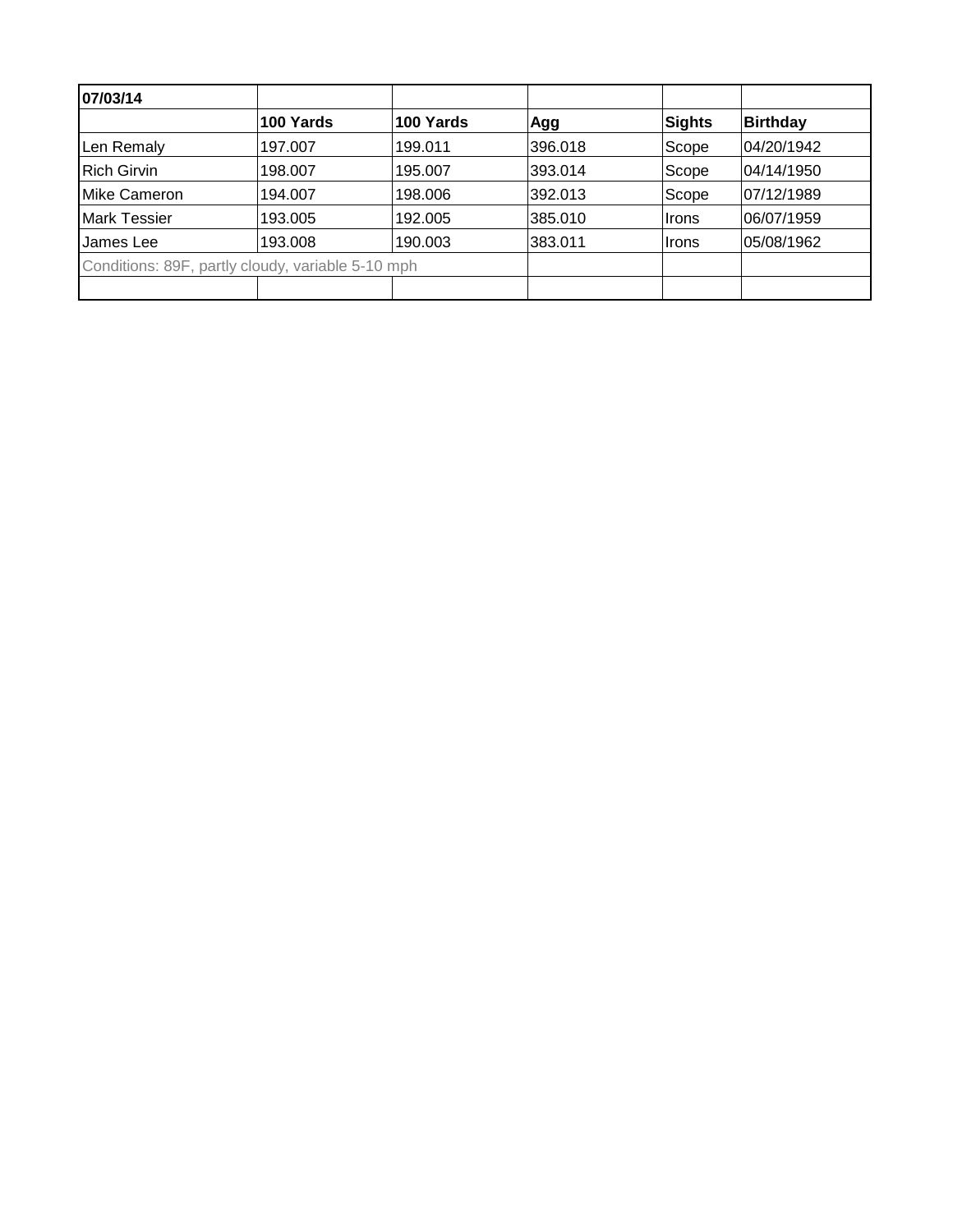| 06/26/14                                  |           |           |         |        |                 |
|-------------------------------------------|-----------|-----------|---------|--------|-----------------|
|                                           | 100 Yards | 100 Yards | Agg     | Sights | <b>Birthday</b> |
| <b>Margot Lee</b>                         | 199.010   | 199.013   | 398.023 | Irons  | 03/23/1994      |
| <b>Ralph Copley</b>                       | 198.006   | 198.010   | 396.016 | Scope  | 08/11/1939      |
| Len Remaly                                | 198.010   | 196.009   | 394.019 | Irons  | 04/20/1942      |
| Mike Cameron                              | 193.005   | 199.007   | 392.012 | Scope  | 07/12/1989      |
| Michael O'Callaghan                       | 197.010   | 194.007   | 391.017 | Irons  | 06/29/1961      |
| <b>Rich Girvin</b>                        | 194.007   | 194.005   | 388.012 | Scope  | 04/14/1950      |
| Ethan Holmes (F)                          | 194.006   | 193.006   | 387.012 | Irons  | 05/23/2005      |
| <b>Mark Tessier</b>                       | 191.006   | 194.007   | 385.013 | Irons  | 06/02/1959      |
| Maeve O'Callaghan                         | 187.002   | 186.004   | 373.006 | Irons  | 03/21/2000      |
| Conditions: 70F, sunny, variable 5-15 mph |           |           |         |        |                 |
|                                           |           |           |         |        |                 |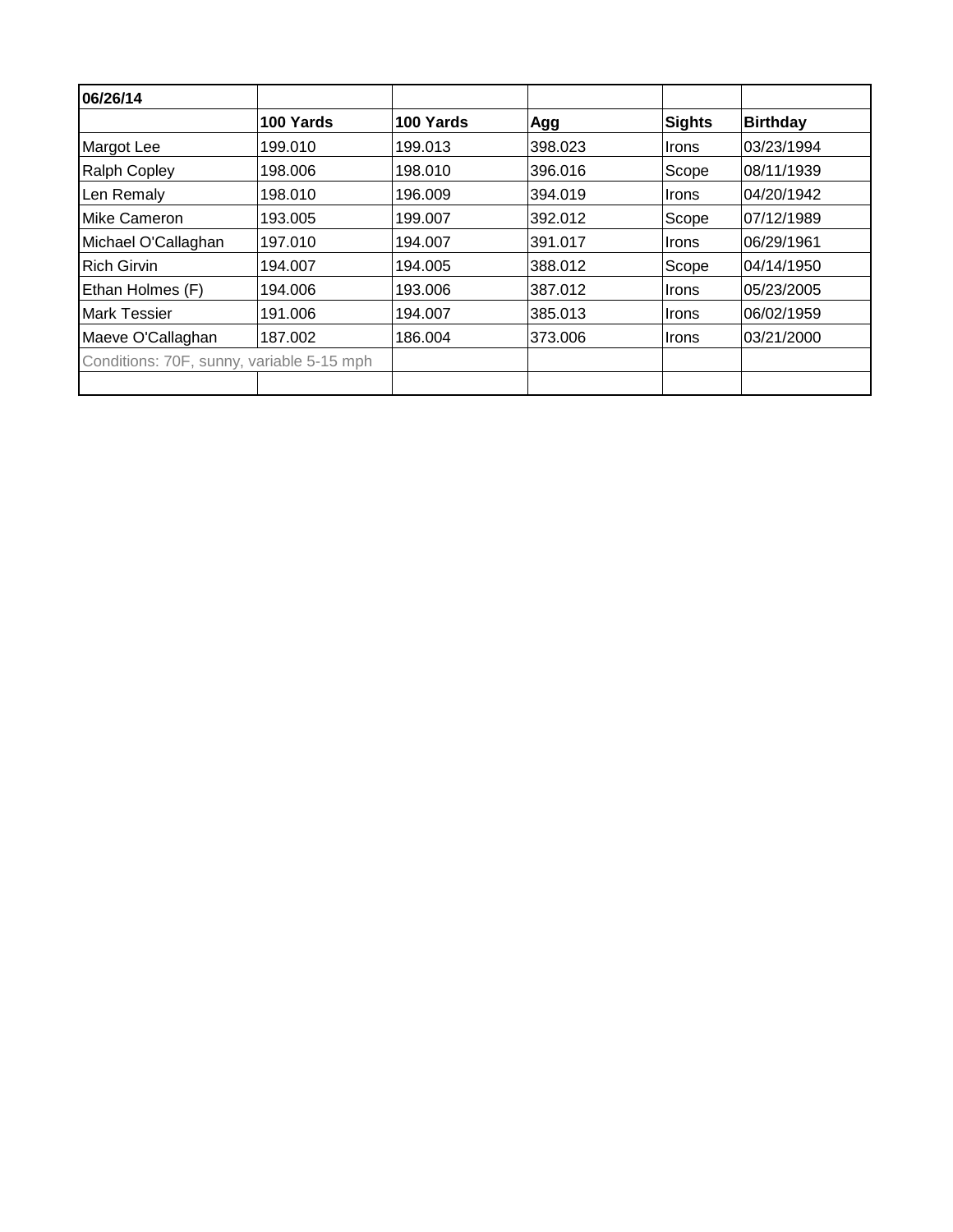| 06/19/14                                  |           |           |         |              |                 |
|-------------------------------------------|-----------|-----------|---------|--------------|-----------------|
|                                           | 100 Yards | 100 Yards | Agg     | Sights       | <b>Birthday</b> |
| Dan Holmes                                | 199.010   | 200.013   | 399.023 | Scope        | 07/09/1977      |
| Margot Lee                                | 196.009   | 199.013   | 395.022 | Scope        | 03/23/1994      |
| Len Remaly                                | 196.008   | 198.012   | 394.020 | <b>Irons</b> | 04/20/1942      |
| <b>Ralph Copley</b>                       | 195.008   | 198.012   | 393.020 | Scope        | 08/11/1939      |
| <b>Mark Tessier</b>                       | 193.004   | 195.004   | 388,008 | ∣Irons       | 06/07/1959      |
| James Lee                                 | 184.004   | 185.002   | 369.006 | ∣Irons       | 105/08/1962     |
| Peter MacMurray                           | 173.000   | 168.000   | 341.000 | ∣Irons       | 04/23/1949      |
| Conditions: 70F, sunny, variable 5-15 mph |           |           |         |              |                 |
|                                           |           |           |         |              |                 |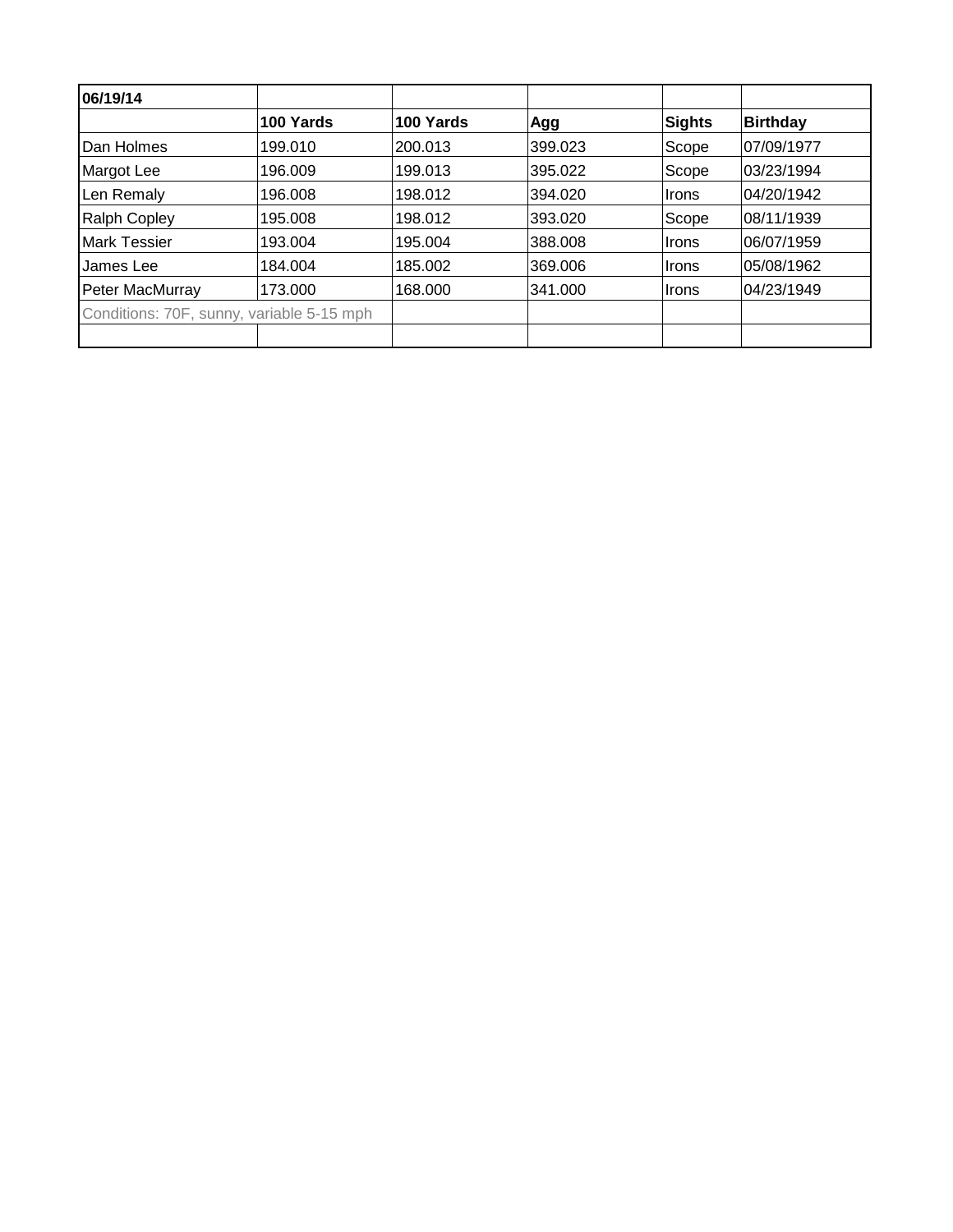| 06/05/14                                   |           |           |         |               |                 |
|--------------------------------------------|-----------|-----------|---------|---------------|-----------------|
|                                            | 100 Yards | 100 Yards | Agg     | <b>Sights</b> | <b>Birthday</b> |
| <b>Erik Hoskins</b>                        | 200.016   | 200.017   | 400.033 | Scope         | 04/12/1972      |
| Dan Holmes                                 | 200.015   | 200.012   | 400.027 | Scope         | 07/09/1977      |
| <b>Rich Girvin</b>                         | 199.012   | 199.010   | 398.022 | Scope         | 04/14/1950      |
| Len Remaly                                 | 199.012   | 199.009   | 398.021 | Irons         | 04/20/1942      |
| <b>Abby Monique</b>                        | 199.011   | 197.009   | 396.020 | ∣Irons        | 07/10/1998      |
| Michael O Callaghan                        | 197.005   | 194.011   | 391.016 | <b>Irons</b>  | 06/29/1961      |
| <b>Mark Tessier</b>                        | 189.003   | 197.010   | 386.013 | <b>Irons</b>  | 06/07/1959      |
| Maeve O'Callaghan                          | 183.002   | 179.000   | 362.002 | <b>Irons</b>  | 03/21/2000      |
| Conditions: 60F, cloudy, variable 5-10 mph |           |           |         |               |                 |
|                                            |           |           |         |               |                 |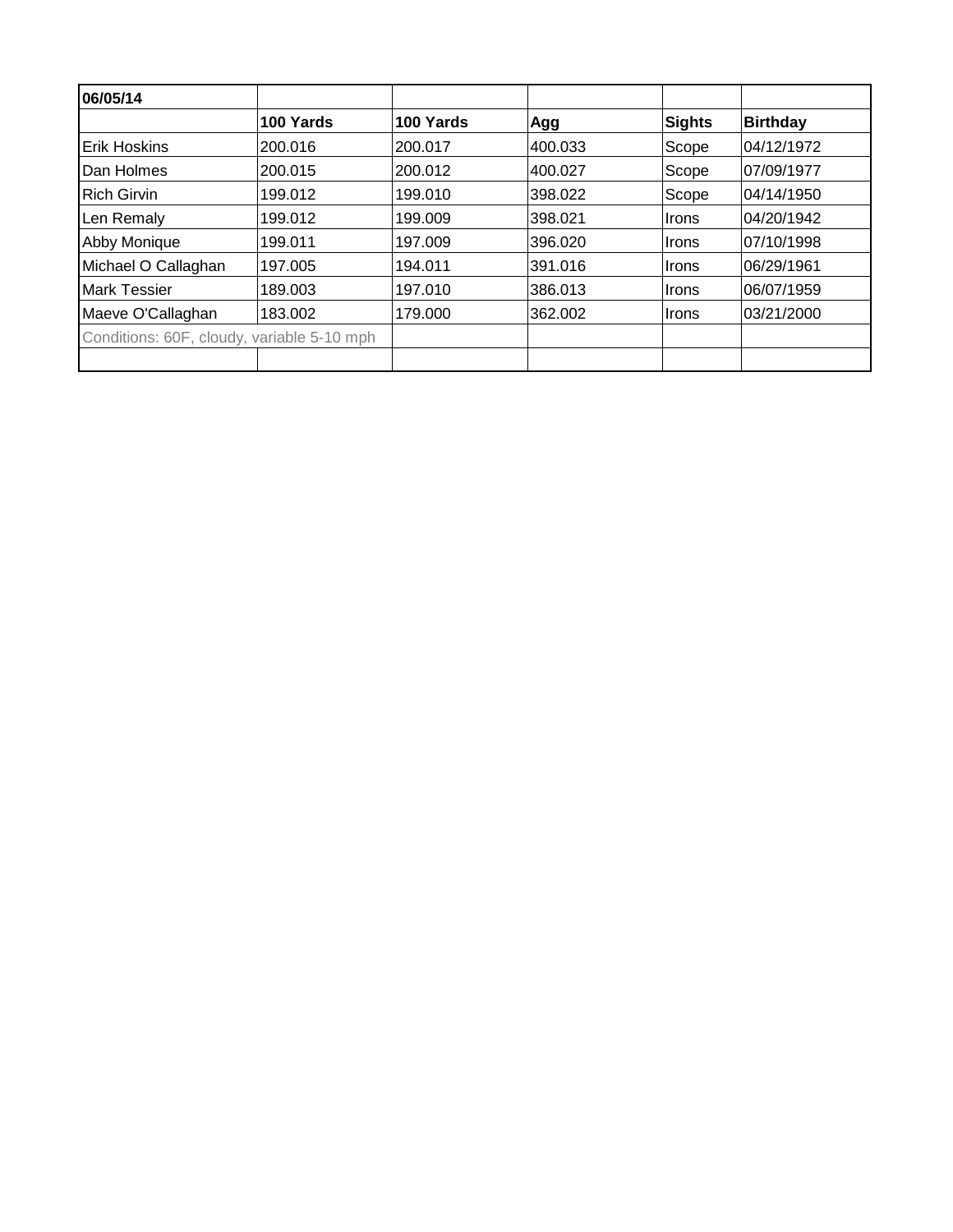| 100 Yards | 100 Yards | Agg                                       | Sights       | <b>Birthday</b> |
|-----------|-----------|-------------------------------------------|--------------|-----------------|
| 199.011   | 200.016   | 399.027                                   | <b>Irons</b> | 04/20/1942      |
| 198.011   | 200.015   | 398.026                                   | Scope        | 107/09/1977     |
| 198.013   | 199.014   | 397.027                                   | Scope        | 08/11/1939      |
| 199.015   | 198.012   | 397.027                                   | Scope        | 04/14/1950      |
| 196.010   | 200.014   | 396.024                                   | <b>Irons</b> | 103/23/1994     |
| 195.005   | 195.011   | 390.016                                   | <b>Irons</b> | 107/10/1998     |
| 195.007   | 195.004   | 390.011                                   | <b>Irons</b> | 06/29/1961      |
| 193.004   | 195.010   | 388.014                                   | <b>Irons</b> | 06/07/1959      |
| 190.003   | 185.000   | 375.003                                   | Irons        | 05/08/1962      |
| 179.003   | 175.001   | 354.004                                   | ∣Irons       | 03/21/2000      |
|           |           |                                           |              |                 |
|           |           |                                           |              |                 |
|           |           | Conditions: 60F, sunny, variable 5-10 mph |              |                 |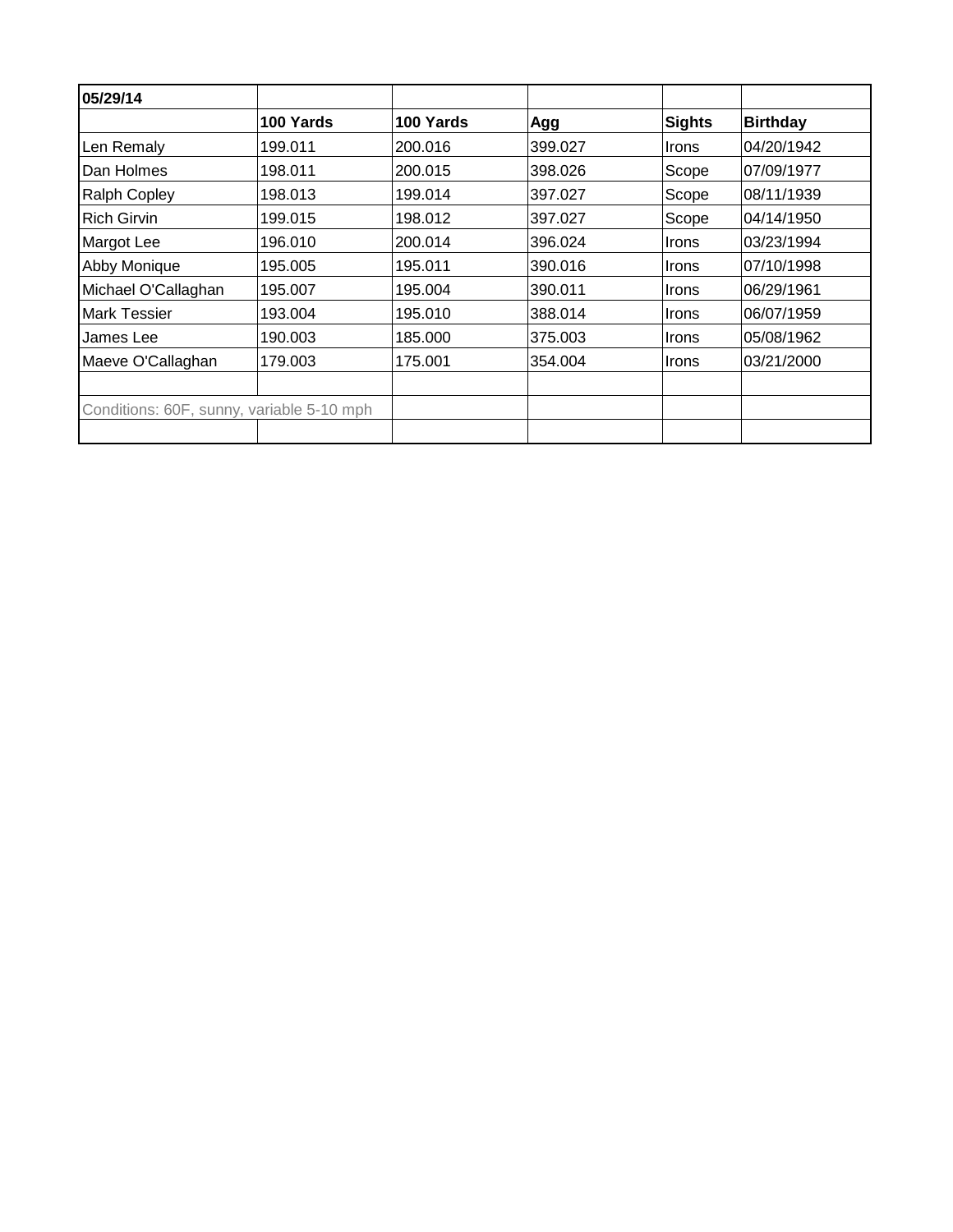| 05/22/14                         |           |           |         |              |                 |
|----------------------------------|-----------|-----------|---------|--------------|-----------------|
|                                  | 100 Yards | 100 Yards | Agg     | Sights       | <b>Birthday</b> |
| Dan Holmes                       | 200.015   | 200.018   | 400.033 | Scope        | 07/09/1977      |
| Margot Lee                       | 200.016   | 200.017   | 400.033 | <b>Irons</b> | 03/23/1994      |
| George Pantazelos                | 200.012   | 200.012   | 400.024 | <i>Irons</i> | 07/28/1972      |
| <b>Erik Hoskins</b>              | 200.012   | 200.012   | 400.024 | Scope        | 04/12/1972      |
| <b>Rich Girvin</b>               | 199.010   | 199.011   | 398.021 | Scope        | 04/14/1950      |
| <b>Mike Cameron</b>              | 197.008   | 198.010   | 395.018 | Scope        | 07/12/1989      |
| Abby Monique                     | 196.005   | 195.005   | 391.010 | Irons        | 07/10/1998      |
| Michael O'Callaghan              | 193.004   | 196.003   | 389.007 | Irons        | 06/29/1961      |
| <b>Mark Tessier</b>              | 194.006   | 191.005   | 385.011 | Irons        | 06/07/1959      |
| James Lee                        | 188.006   | 184.003   | 372.009 | Irons        | 05/08/1962      |
| Mark Monique                     | 182.005   | 183.002   | 365.007 | <b>Irons</b> | 10/18/1963      |
| Maeve O'Callaghan                | 140.000   | 182.000   | 322.000 | <b>Irons</b> | 03/21/2000      |
| Conditions: 55F, cloudy, 0-5 mph |           |           |         |              |                 |
|                                  |           |           |         |              |                 |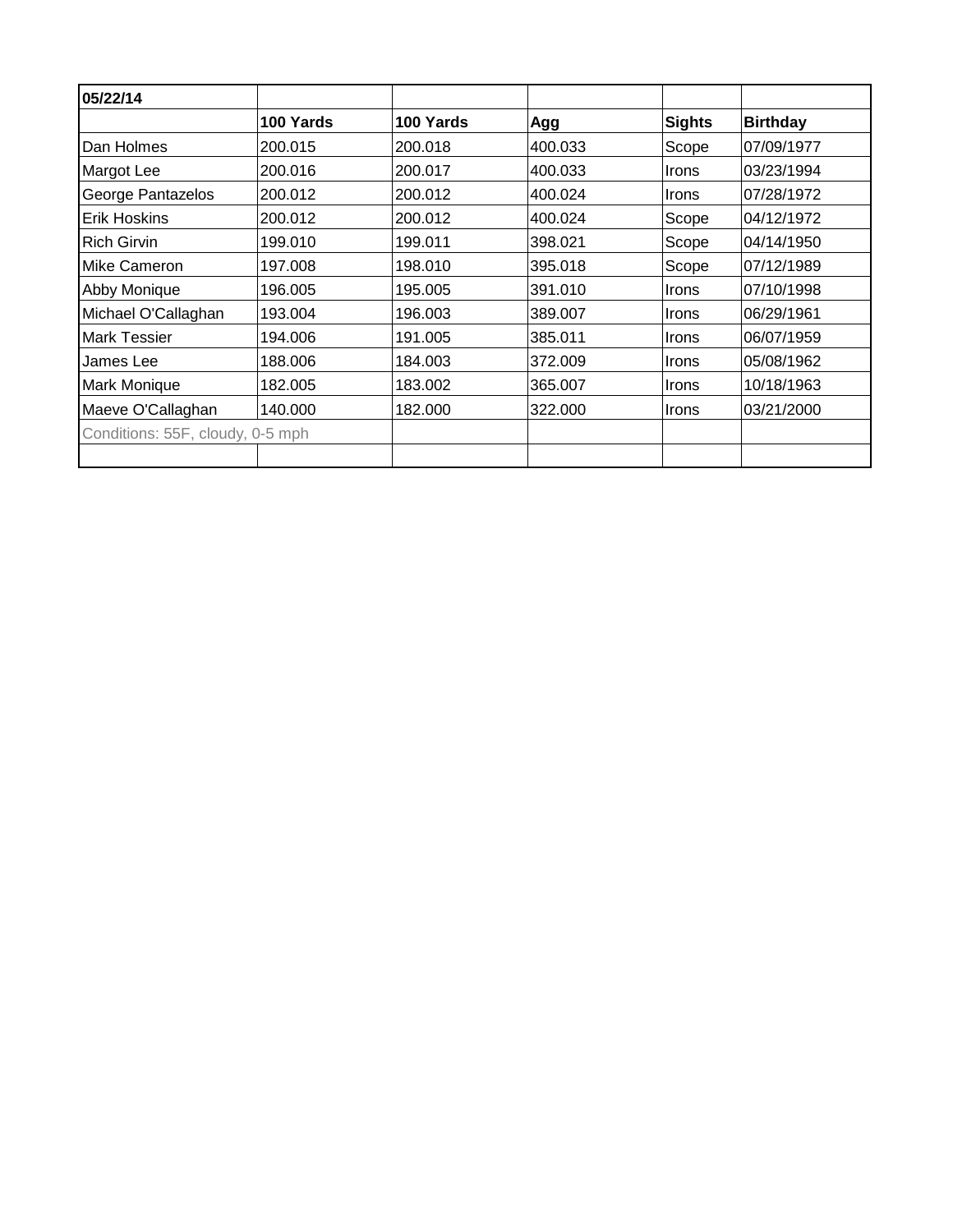| 05/15/14                                  |           |           |         |               |                 |
|-------------------------------------------|-----------|-----------|---------|---------------|-----------------|
|                                           | 100 Yards | 100 Yards | Agg     | <b>Sights</b> | <b>Birthday</b> |
| <b>Erik Hoskins</b>                       | 200.017   | 200.014   | 400.031 | Scope         | 04/12/1972      |
| Dan Holmes                                | 200.015   | 200.011   | 400.026 | Scope         | 07/09/1977      |
| Len Remaly                                | 200.014   | 200.009   | 400.023 | <b>Irons</b>  | 04/20/1942      |
| <b>Ralph Copley</b>                       | 200.015   | 199.013   | 399.028 | Scope         | 08/11/1939      |
| Margot Lee                                | 198.012   | 198.011   | 396.023 | <b>Irons</b>  | 03/23/1994      |
| <b>Mike Cameron</b>                       | 195.007   | 197.008   | 392.015 | Scope         | 07/12/1989      |
| <b>Rich Girvin</b>                        | 197.006   | 194.010   | 391.016 | Scope         | 04/14/1950      |
| Michael O'Callaghan                       | 194.008   | 196.005   | 390.013 | <b>Irons</b>  | 06/29/1961      |
| Liana Squeglia                            | 194.010   | 192.004   | 386.014 | <b>Irons</b>  | 01/08/1999      |
| Abby Monique                              | 190.005   | 192.004   | 382.009 | <b>Irons</b>  | 07/10/1998      |
| James Lee                                 | 187.000   | 189.004   | 376.004 | <b>Irons</b>  | 05/08/1962      |
| Maeve O'Callaghan                         | 177.000   | 172.002   | 349.002 | <b>Irons</b>  | 03/21/2000      |
| Conditions: 60F, cloudy, variable 0-5 mph |           |           |         |               |                 |
|                                           |           |           |         |               |                 |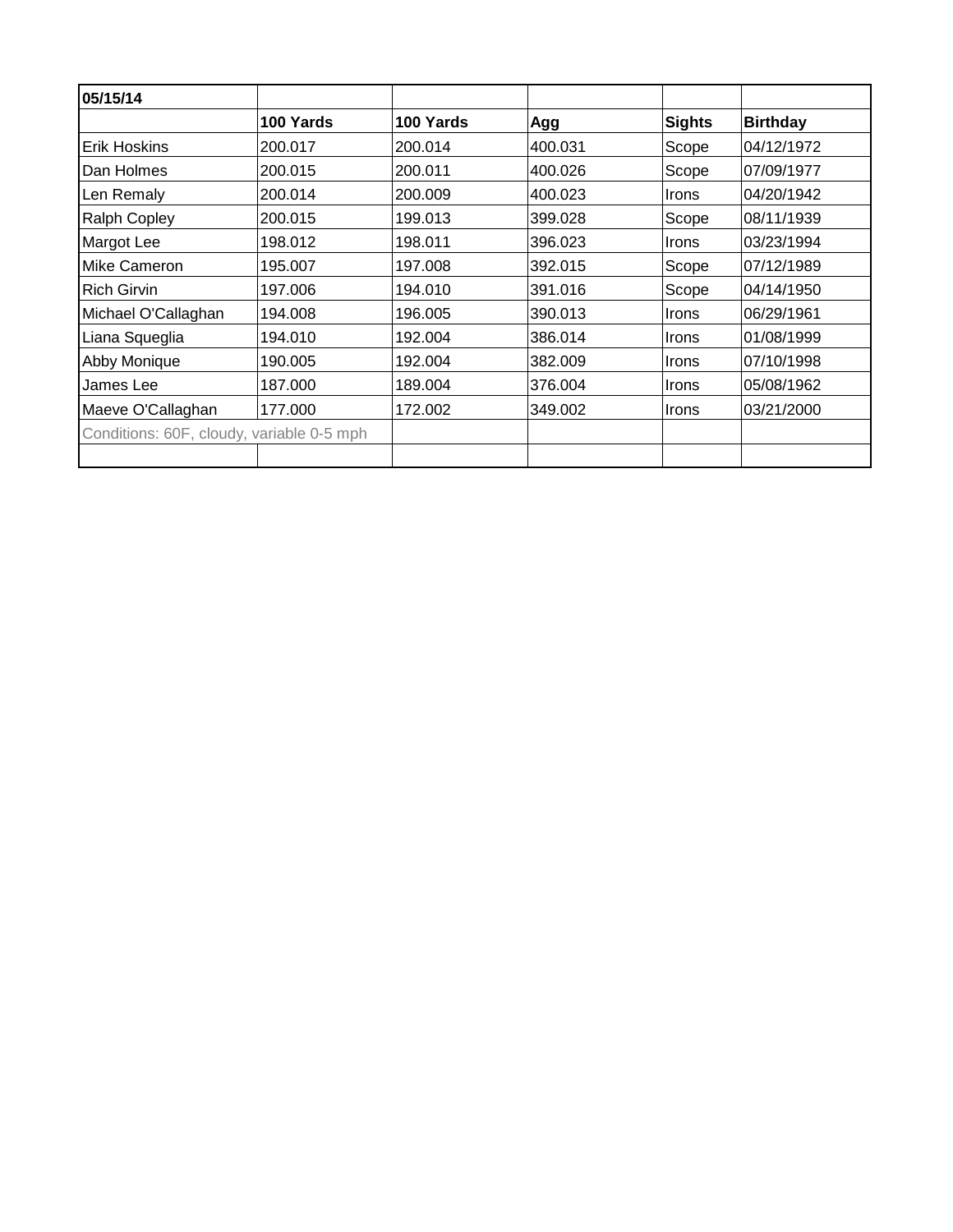| 05/08/14                                         |           |           |         |               |                 |
|--------------------------------------------------|-----------|-----------|---------|---------------|-----------------|
|                                                  | 100 Yards | 100 Yards | Agg     | <b>Sights</b> | <b>Birthday</b> |
| Erik Hoskins                                     | 199.012   | 200.018   | 399.030 | Scope         | 04/12/1972      |
| George Pantazelos                                | 199.012   | 200.015   | 399.027 | Scope         | 07/28/1972      |
| Len Remaly                                       | 200.012   | 199.012   | 399.024 | Scope         | 04/20/1942      |
| Dan Holmes                                       | 199.010   | 200.011   | 399.021 | Scope         | 07/09/1977      |
| <b>Ralph Copley</b>                              | 198.011   | 199.013   | 397.024 | Scope         | 08/11/1939      |
| <b>Brendan Whitaker</b>                          | 198.011   | 197.010   | 395.021 | Irons         | 02/17/1997      |
| <b>Rich Girvin</b>                               | 198.010   | 197.010   | 395.020 | Scope         | 04/14/1950      |
| Abby Monique                                     | 197.010   | 196.010   | 393.020 | <b>Irons</b>  | 07/10/1998      |
| <b>Mike Cameron</b>                              | 196.009   | 195.007   | 391.016 | Scope         | 07/12/1989      |
| Michael O'Callaghan                              | 193.010   | 197.007   | 390.017 | Irons         | 06/29/1961      |
| James Lee                                        | 188.004   | 194.004   | 382.008 | Irons         | 05/08/1962      |
| Liana Squeglia                                   | 188.003   | 191.003   | 379,006 | Irons         | 01/08/1999      |
| Conditions: 60F, partly sunny, variable 0-10 mph |           |           |         |               |                 |
|                                                  |           |           |         |               |                 |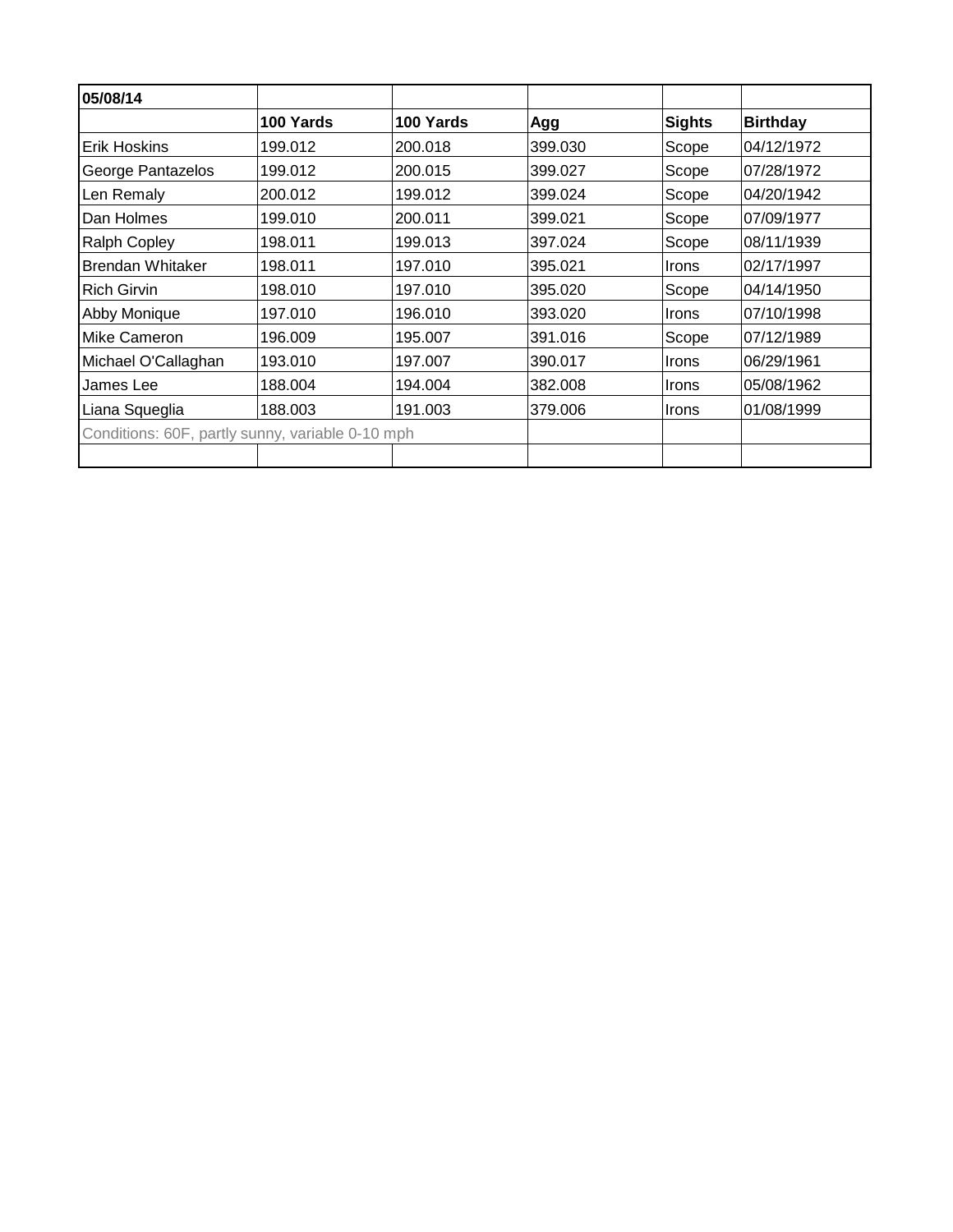| 05/01/14                        |           |           |         |        |                 |
|---------------------------------|-----------|-----------|---------|--------|-----------------|
|                                 | 100 Yards | 100 Yards | Agg     | Sights | <b>Birthday</b> |
| <b>IErik Hoskins</b>            | 200.020   | 200.016   | 400.036 | Scope  | 04/12/1972      |
| Dan Holmes                      | 200.014   | 200.015   | 400.029 | Scope  | 07/09/1977      |
| <b>Ralph Copley</b>             | 200.016   | 197.013   | 397.029 | Scope  | 08/11/1939      |
| <b>Chuck Cannon</b>             | 198.013   | 197.011   | 395.024 | Scope  | 01/11/1937      |
| <b>Abby Monique</b>             | 193.008   | 190.005   | 383.013 | ∣Irons | 07/10/1998      |
| Michael O'Callaghan             | 181.001   | 194.006   | 375.007 | ∣Irons | 06/29/1961      |
| James Lee                       | 165.000   | 179.001   | 344.001 | ∣Irons | 05/08/1962      |
| Conditions: 60F, sunny, 0-5 mph |           |           |         |        |                 |
|                                 |           |           |         |        |                 |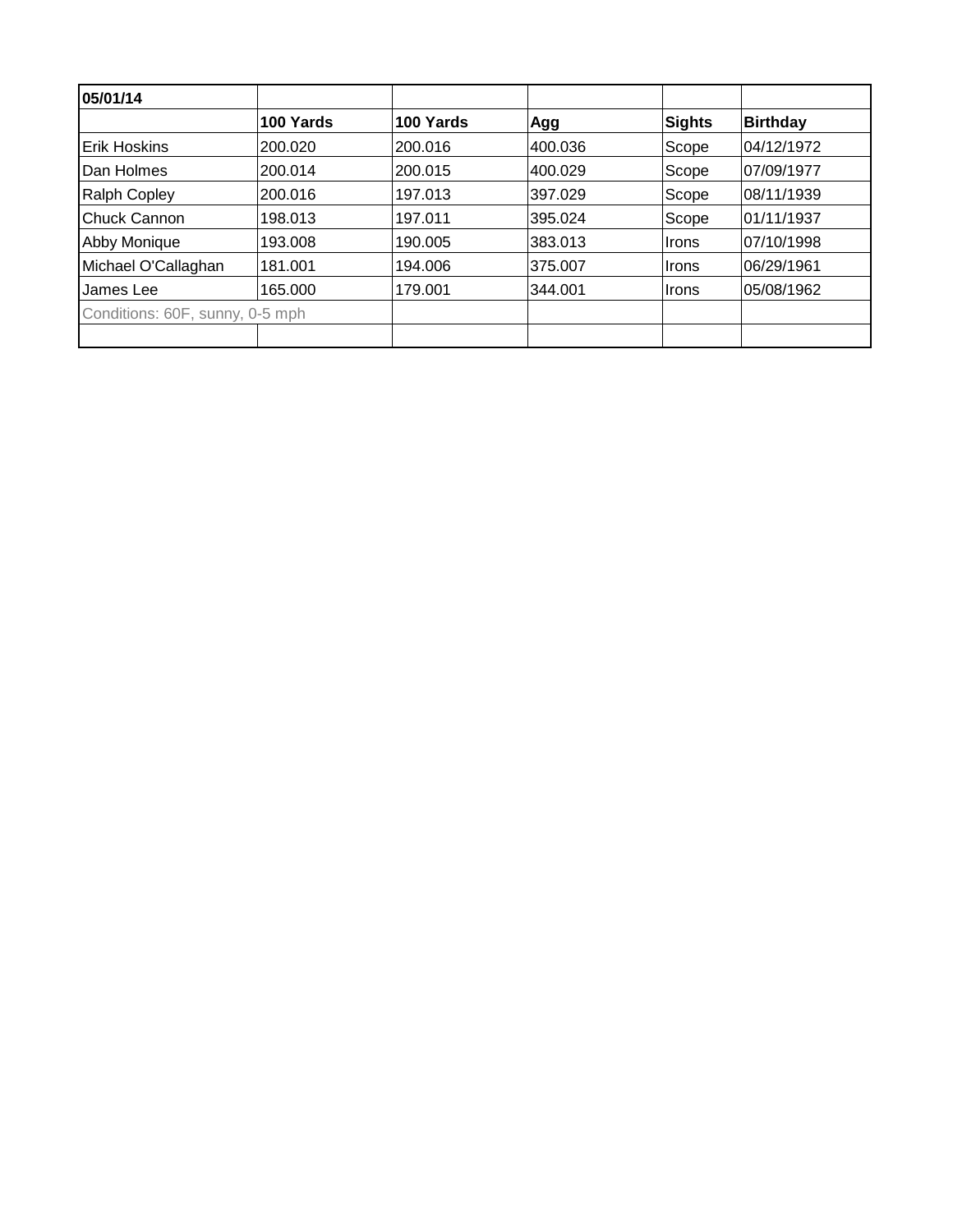| 04/24/14                                         |           |           |         |        |                 |
|--------------------------------------------------|-----------|-----------|---------|--------|-----------------|
|                                                  | 100 Yards | 100 Yards | Agg     | Sights | <b>Birthday</b> |
| Erik Hoskins                                     | 198.010   | 197.008   | 395.018 | Scope  | 04/12/1972      |
| <b>Rich Girvin</b>                               | 193.002   | 197.011   | 390.013 | Scope  | 04/14/1950      |
| Margot Lee                                       | 193.008   | 194.007   | 387.015 | Irons  | 03/23/1994      |
| Ethan Holmes (F)                                 | 178.006   | 184.003   | 362.009 | ∣Irons | 05/23/2005      |
| James Lee                                        | 186.004   | 119.000   | 305.004 | ∣Irons | 05/08/1962      |
| Conditions: 50F, sunny, 10-20 mph, gusting to 35 |           |           |         |        |                 |
|                                                  |           |           |         |        |                 |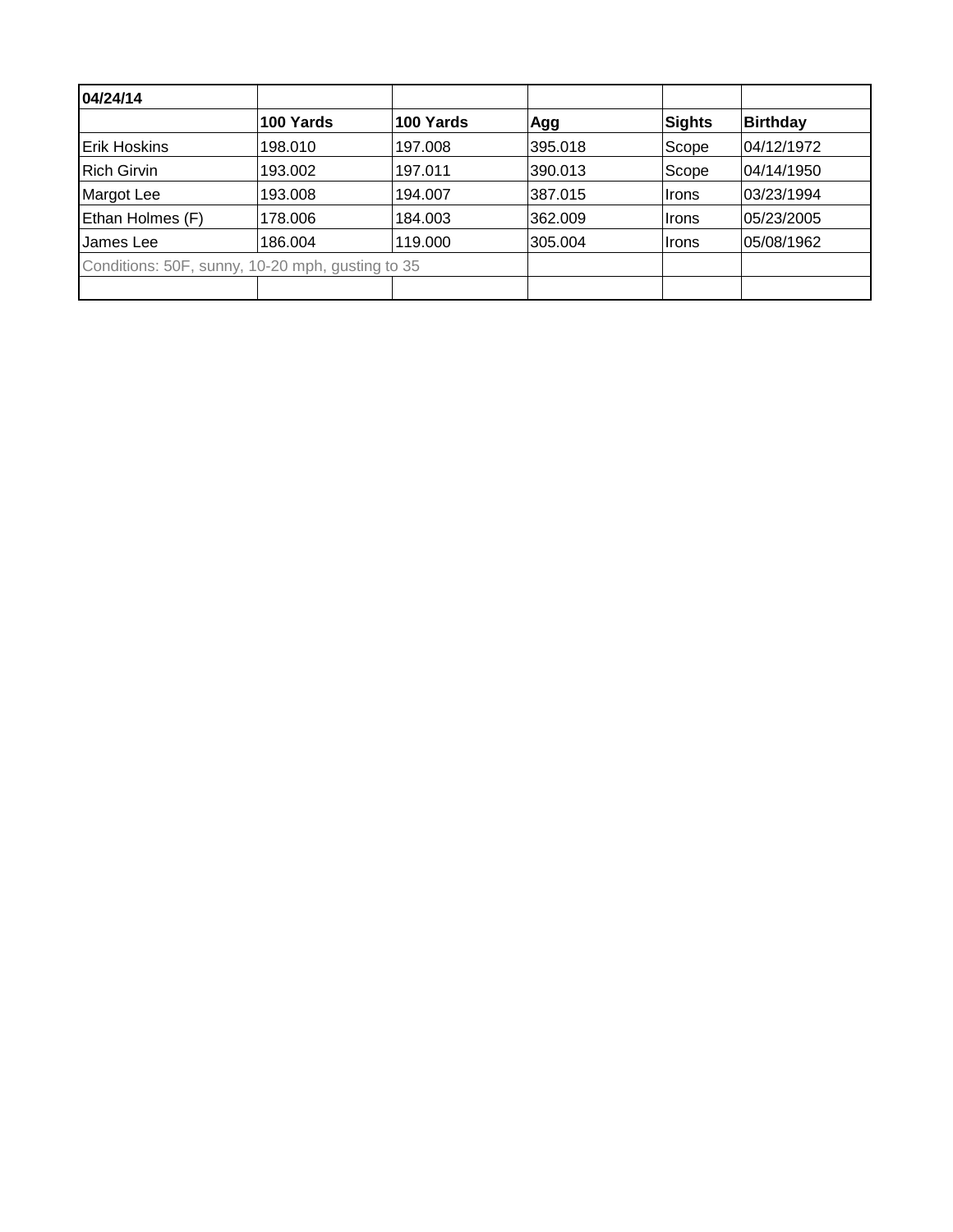| 12013                             |           |           |         |              |                 |
|-----------------------------------|-----------|-----------|---------|--------------|-----------------|
| 08/29/13                          |           |           |         |              |                 |
|                                   | 100 Yards | 100 Yards | Agg     | Sights       | <b>Birthday</b> |
| IErik Hoskins                     | 200.010   | 200.017   | 400.027 | Scope        | 04/12/1972      |
| <b>IErnie Mellor</b>              | 200.011   | 200.015   | 400.026 | Scope        |                 |
| Len Remaly                        | 200.016   | 200.008   | 400.024 | Scope        | 04/20/1942      |
| George Pantazelos                 | 200.015   | 198.015   | 398.030 | Scope        | 07/28/1972      |
| Steve Rocketto                    | 199.007   | 199.011   | 398.018 | Scope        | 06/11/1942      |
| Joe Graf                          | 195.007   | 198.008   | 393.015 | Scope        | 08/22/1966      |
| Charlie Adams                     | 196.008   | 195.005   | 391.013 | Scope        |                 |
| <b>Mark Tessier</b>               | 194.004   | 193.006   | 387.010 | <b>Irons</b> | 06/07/1959      |
| <b>Chris Hoskins</b>              | 192.004   | 192.007   | 384.011 | <b>Irons</b> | 11/10/2000      |
| James Lee                         | 182.001   | 186.004   | 368,005 | Irons        | 05/08/1962      |
| Conditions: 65F, cloudy, 0-10 mph |           |           |         |              |                 |
|                                   |           |           |         |              |                 |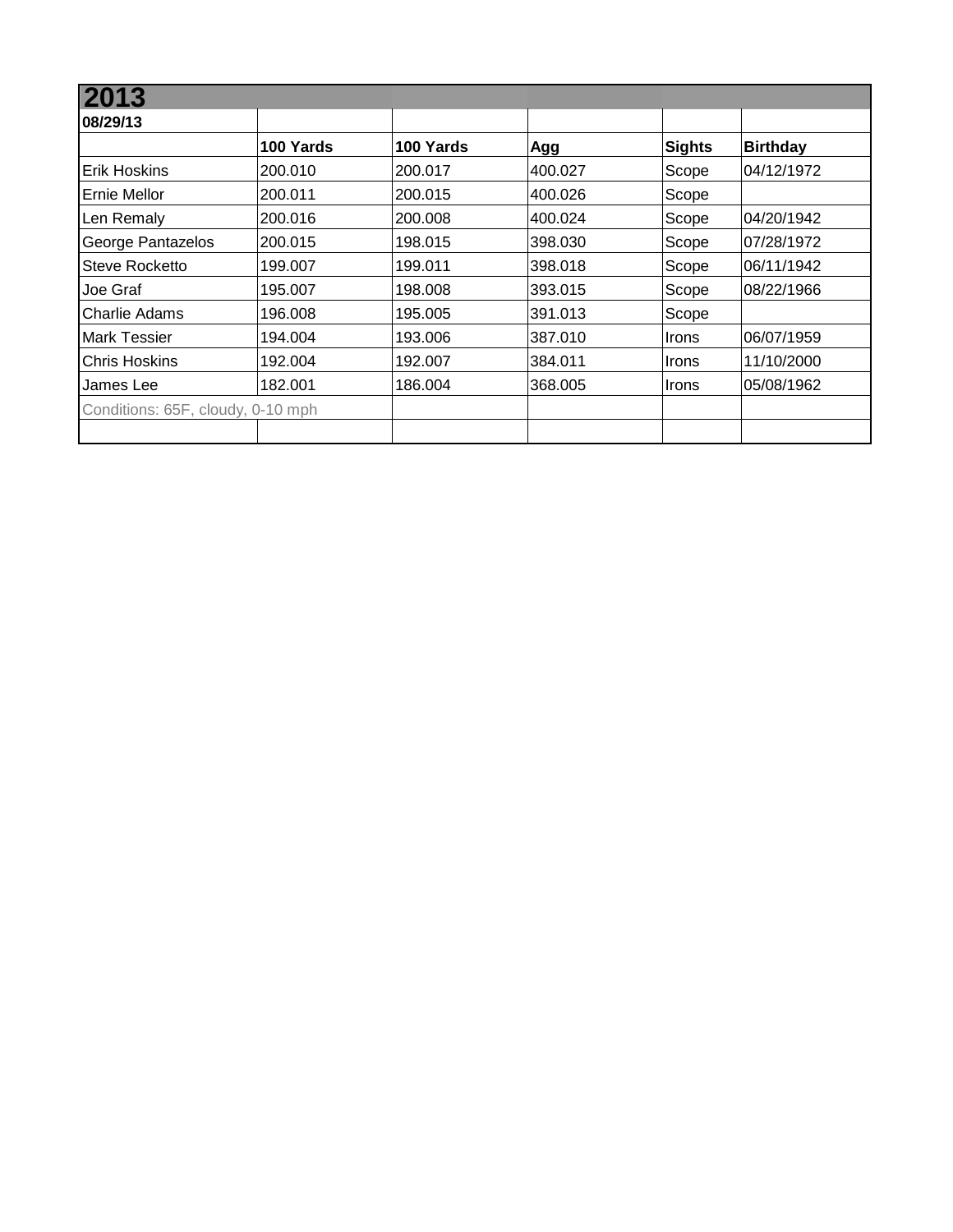| 08/22/13                                |           |           |         |        |                 |
|-----------------------------------------|-----------|-----------|---------|--------|-----------------|
|                                         | 100 Yards | 100 Yards | Agg     | Sights | <b>Birthday</b> |
| Joe Graf                                | 200.016   | 200.013   | 400.029 | Scope  | 08/22/1966      |
| <b>IMike Cameron</b>                    | 198.011   | 200.016   | 398.027 | Scope  | 07/12/1989      |
| <b>Ralph Copley</b>                     | 199.011   | 199.009   | 398.020 | Scope  | 08/11/1939      |
| Len Remaly                              | 193.013   | 200.014   | 393.027 | Scope  | 04/20/1942      |
| <b>Mark Tessier</b>                     | 195.006   | 194.006   | 389.012 | ∣Irons | 06/07/1959      |
| Ethan Holmes (F)                        | 182.005   | 193.005   | 375.010 | ∣Irons | 05/23/2005      |
| James Lee                               | 176.003   | 186.005   | 362.008 | ∣Irons | 105/08/1962     |
| Conditions: 70F, mostly cloudy, 0-5 mph |           |           |         |        |                 |
|                                         |           |           |         |        |                 |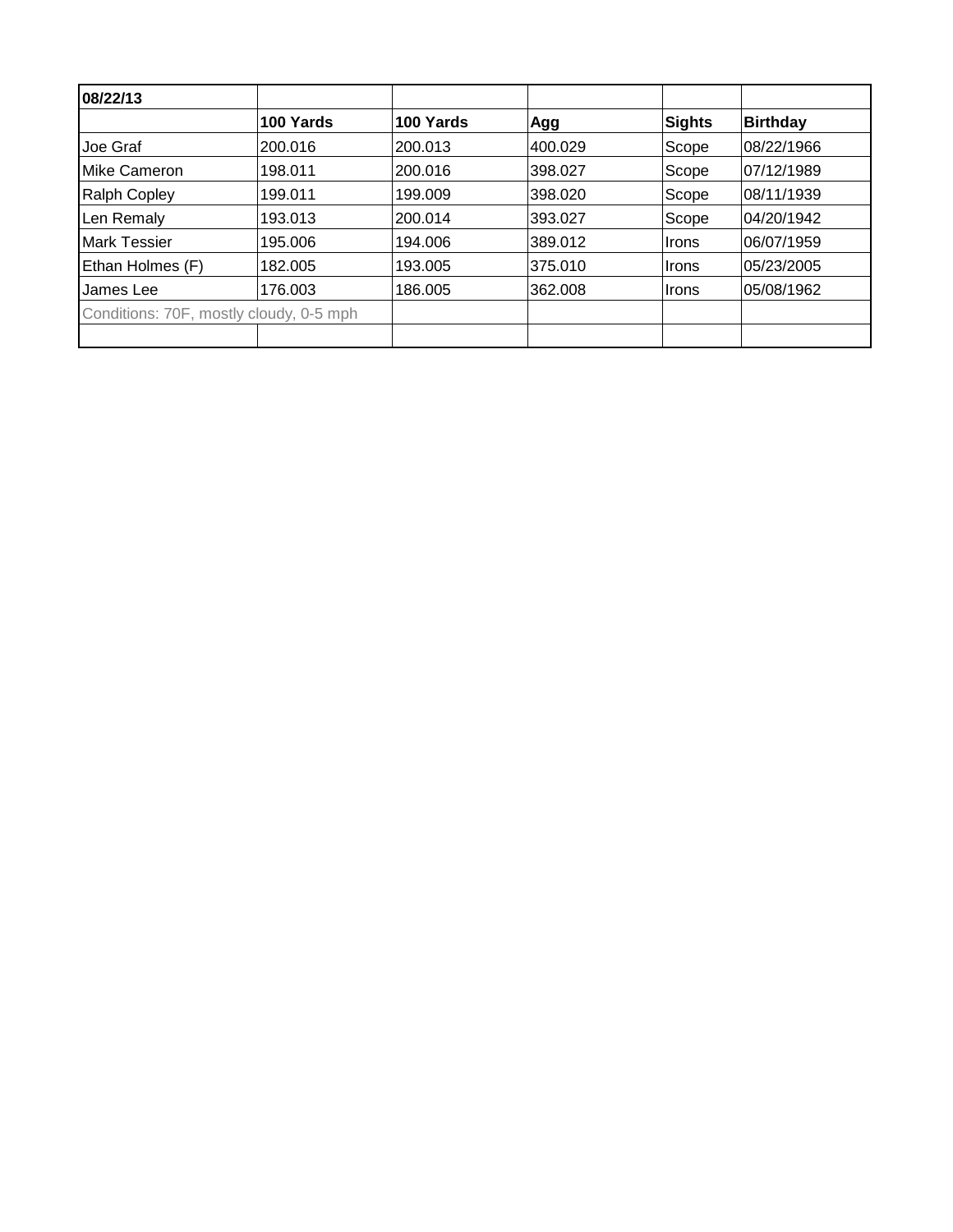| 08/15/13                                |           |           |         |              |                 |
|-----------------------------------------|-----------|-----------|---------|--------------|-----------------|
|                                         | 100 Yards | 100 Yards | Agg     | Sights       | <b>Birthday</b> |
| <b>Dan Holmes</b>                       | 200.017   | 200.016   | 400.033 | Scope        | 07/09/1977      |
| Mike Cameron                            | 200.016   | 200.016   | 400.032 | Scope        | 07/12/1989      |
| 'Joe Graf                               | 200.016   | 200.016   | 400.032 | Scope        | 08/22/1966      |
| <b>Erik Hoskins</b>                     | 199.019   | 200.016   | 399.035 | Scope        | 04/12/1972      |
| Len Remaly                              | 200.016   | 199.012   | 399.028 | Scope        | 04/20/1942      |
| <b>Ralph Copley</b>                     | 196.009   | 200.015   | 396.024 | Scope        | 08/11/1939      |
| <b>Rich Girvin</b>                      | 200.013   | 196.008   | 396.021 | Scope        | 04/14/1950      |
| <b>Mark Tessier</b>                     | 194.004   | 194.005   | 388,009 | <b>Irons</b> | 06/07/1959      |
| <b>Chris Hoskins</b>                    | 190.003   | 194.006   | 384.009 | <b>Irons</b> | 11/10/2000      |
| Michael O'Callaghan                     | 191.007   | 188.004   | 379.011 | <b>Irons</b> | 06/29/1961      |
| Conditions: 70F, partly cloudy, 0-5 mph |           |           |         |              |                 |
|                                         |           |           |         |              |                 |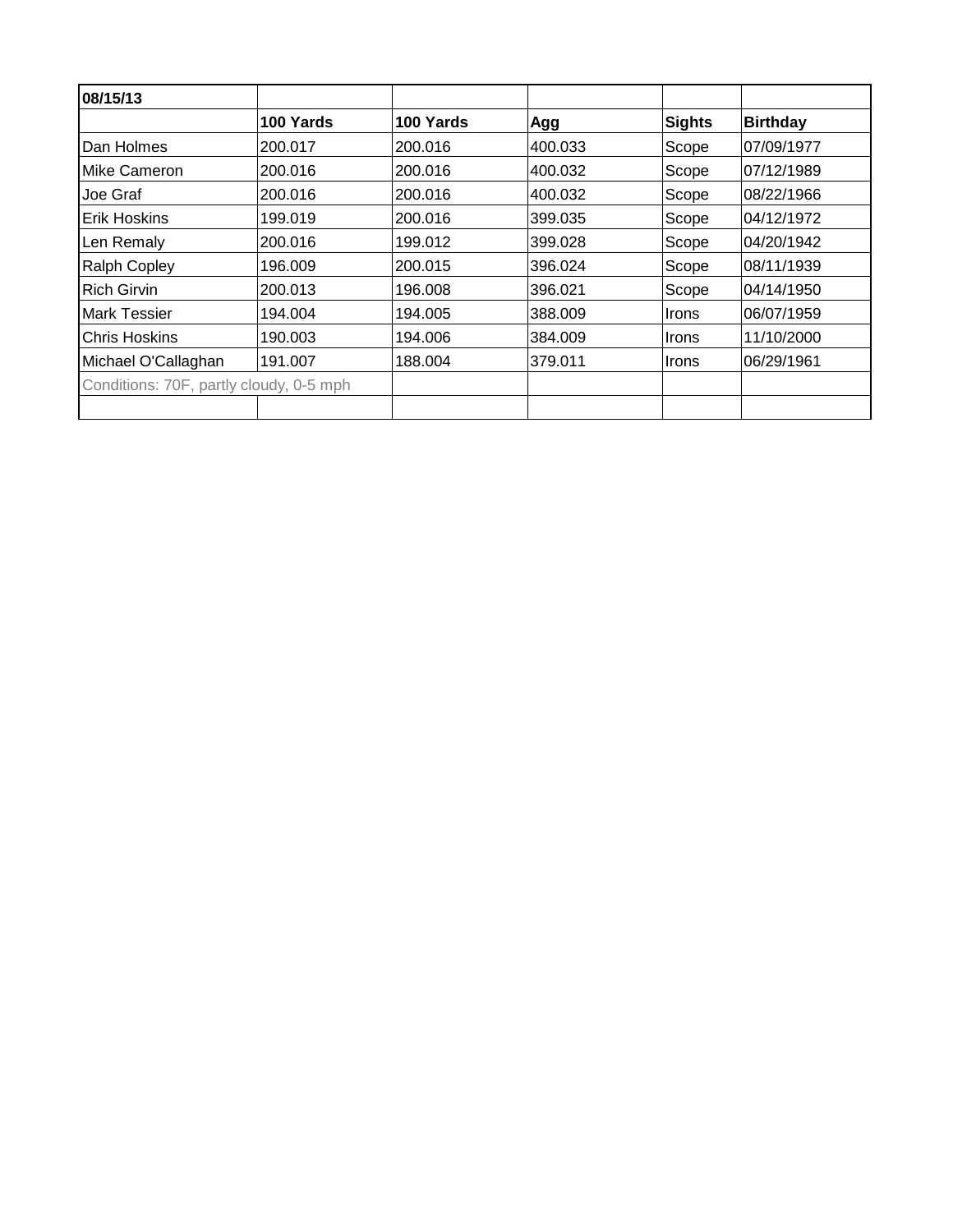| 08/07/13                                |           |           |         |               |                 |
|-----------------------------------------|-----------|-----------|---------|---------------|-----------------|
|                                         | 100 Yards | 100 Yards | Agg     | <b>Sights</b> | <b>Birthday</b> |
| <b>Erik Hoskins</b>                     | 200.013   | 200.017   | 400.030 | Scope         | 04/12/1972      |
| Joe Graf                                | 200.016   | 199.014   | 399.030 | Scope         | 08/22/1966      |
| Mike Cameron                            | 200.011   | 199.008   | 399.019 | Scope         | 07/12/1989      |
| Chuck Cannon                            | 197.011   | 200.011   | 397.022 | Scope         | 01/11/1937      |
| <b>Ralph Copley</b>                     | 199.012   | 197.003   | 396.015 | Scope         | 08/11/1939      |
| Michael O'Callaghan                     | 192.004   | 197.011   | 389.015 | <b>Irons</b>  | 06/29/1961      |
| Chris Hoskins                           | 194.005   | 193.007   | 387.012 | <b>Irons</b>  | 11/10/2000      |
| Ethan Holmes (F)                        | 195.007   | 172.000   | 367.007 | <b>Irons</b>  | 05/23/2005      |
| Conditions: 75F, partly cloudy, 0-5 mph |           |           |         |               |                 |
|                                         |           |           |         |               |                 |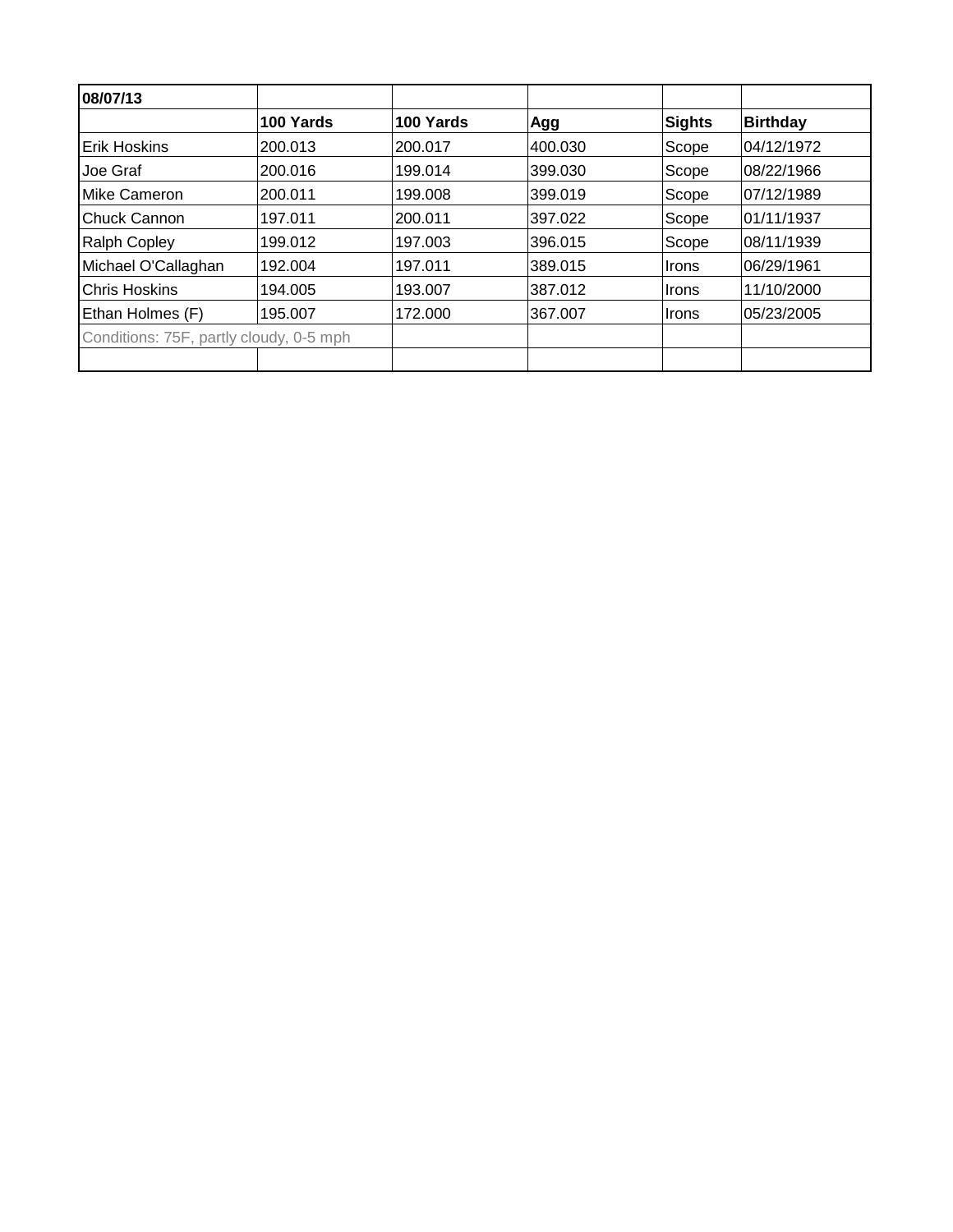| 08/01/13                         |           |           |         |               |                 |
|----------------------------------|-----------|-----------|---------|---------------|-----------------|
|                                  | 100 Yards | 100 Yards | Agg     | Sights        | <b>Birthday</b> |
| <b>Erik Hoskins</b>              | 200.015   | 200.016   | 400.031 | Scope         | 04/12/1972      |
| Chuck Cannon                     | 199.011   | 200.016   | 399.027 | Scope         | 01/11/1937      |
| Joe Graf                         | 200.013   | 198.012   | 398.025 | Irons         | 08/22/1966      |
| Mike Cameron                     | 200.011   | 195.008   | 395.019 | Scope         | 07/12/1989      |
| <b>Chris Hoskins</b>             | 193.006   | 196.008   | 389.014 | ∣Irons        | 11/10/2000      |
| Ethan Holmes (F)                 | 194.006   | 195.008   | 389.014 | <b>I</b> rons | 05/23/2005      |
| Conditions: 70F, cloudy, 0-5 mph |           |           |         |               |                 |
|                                  |           |           |         |               |                 |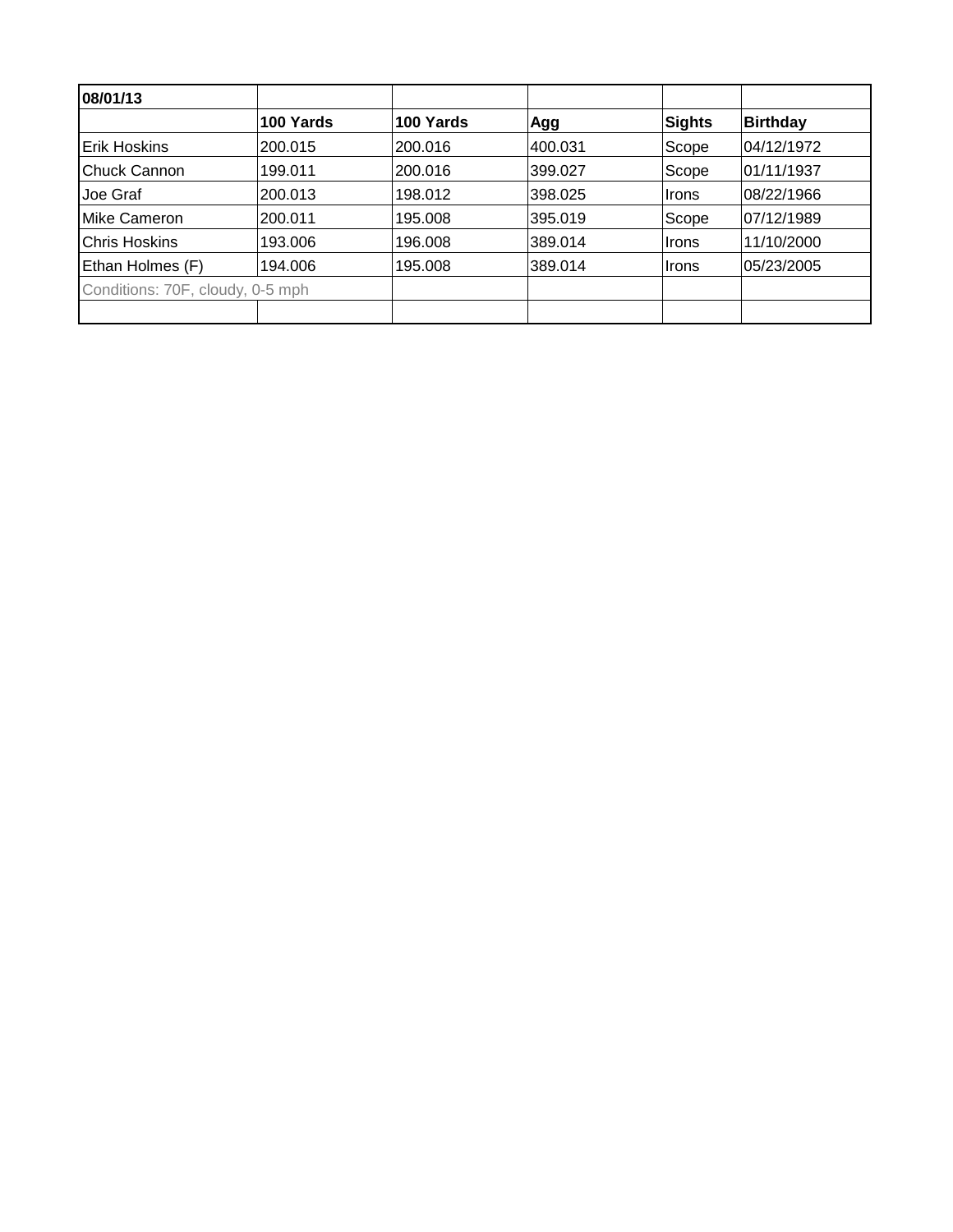| 07/11/13                      |           |           |         |              |                 |
|-------------------------------|-----------|-----------|---------|--------------|-----------------|
|                               | 100 Yards | 100 Yards | Agg     | Sights       | <b>Birthday</b> |
| George Pantazelos             | 200.019   | 200.019   | 400.038 | Scope        | 07/28/1972      |
| Joe Graf                      | 200.015   | 200.019   | 400.034 | <b>Irons</b> | 08/22/1966      |
| Erik Hoskins                  | 200.013   | 200.019   | 400.032 | Scope        | 04/12/1972      |
| <b>Chuck Cannon</b>           | 200.013   | 200.012   | 400.025 | Scope        | 01/11/1937      |
| <b>Ralph Copley</b>           | 199.016   | 200.014   | 399.030 | Scope        | 08/11/1939      |
| Len Remaly                    | 197.011   | 197.007   | 394.018 | <b>Irons</b> | 04/20/1942      |
| <b>Mike Cameron</b>           | 194.006   | 196.009   | 390.015 | Scope        | 07/12/1989      |
| <b>Mark Tessier</b>           | 195.006   | 194.004   | 389.010 | <b>Irons</b> | 06/02/1959      |
| Ethan Holmes (F)              | 196.003   | 183.001   | 379.004 | <b>Irons</b> | 05/23/2005      |
| <b>Chris Hoskins</b>          | 180.001   | 170.003   | 350.004 | <b>Irons</b> | 11/10/2000      |
| Conditions: 80F, cloudy, calm |           |           |         |              |                 |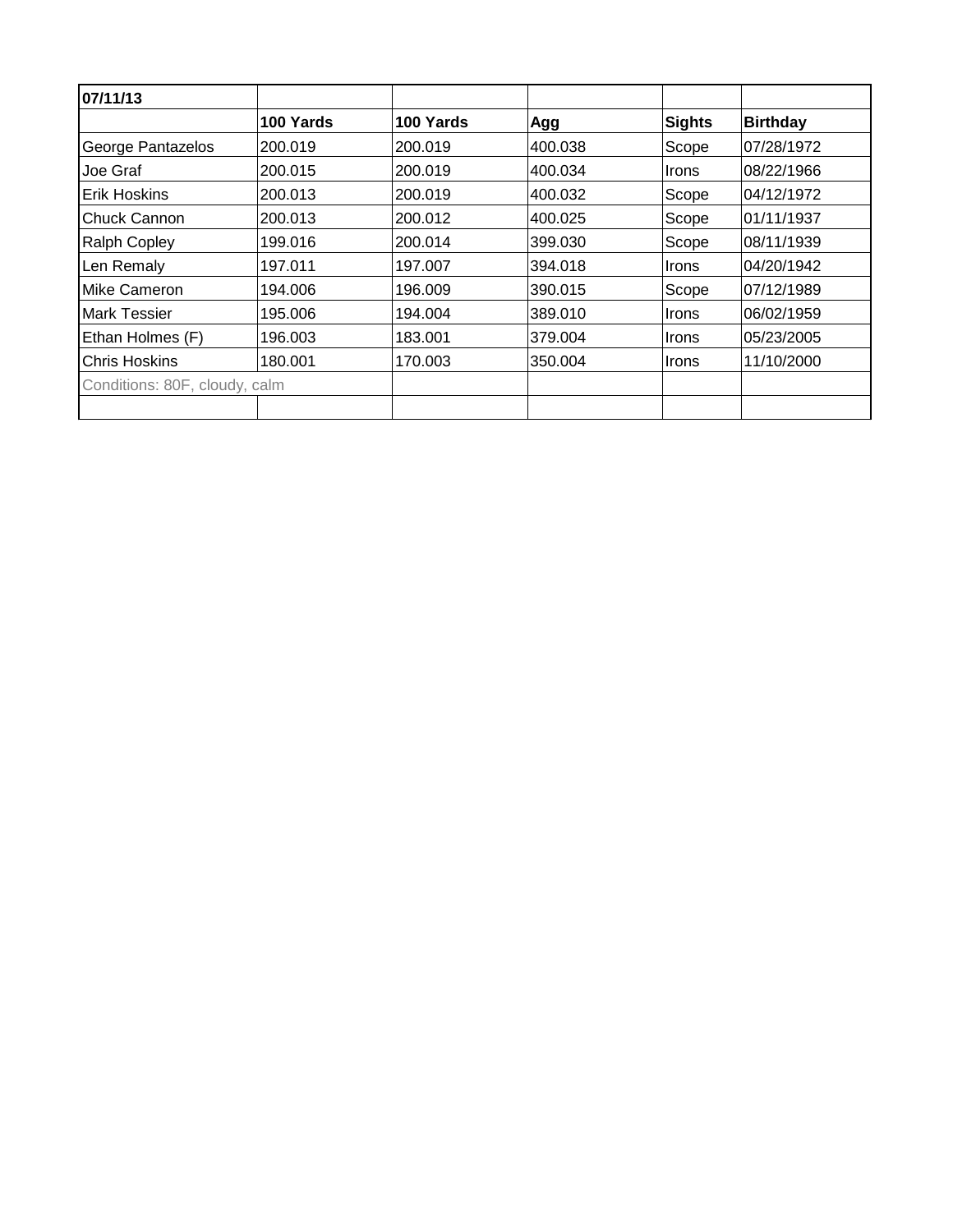| 06/27/13             |                                                 |           |         |               |                 |
|----------------------|-------------------------------------------------|-----------|---------|---------------|-----------------|
|                      | 100 Yards                                       | 100 Yards | Agg     | <b>Sights</b> | <b>Birthday</b> |
| Joe Graf             | 200.017                                         | 200.012   | 400.029 | <b>Irons</b>  | 08/22/1966      |
| <b>Rich Girvin</b>   | 199.015                                         | 199.016   | 398.031 | Scope         | 104/14/1950     |
| <b>Ralph Copley</b>  | 199.012                                         | 199.009   | 398.021 | Scope         | 108/11/1939     |
| Len Remaly           | 198.010                                         | 198.010   | 396.020 | <b>Irons</b>  | 04/20/1942      |
| <b>IMike Cameron</b> | 196.005                                         | 197.009   | 393.014 | Scope         | 07/12/1989      |
| <b>Mark Tessier</b>  | 192.006                                         | 191.002   | 383.008 | <b>Irons</b>  | 06/02/1959      |
|                      | Conditions: 70F, cloudy, fog & drizzle, 0-5 mph |           |         |               |                 |
|                      |                                                 |           |         |               |                 |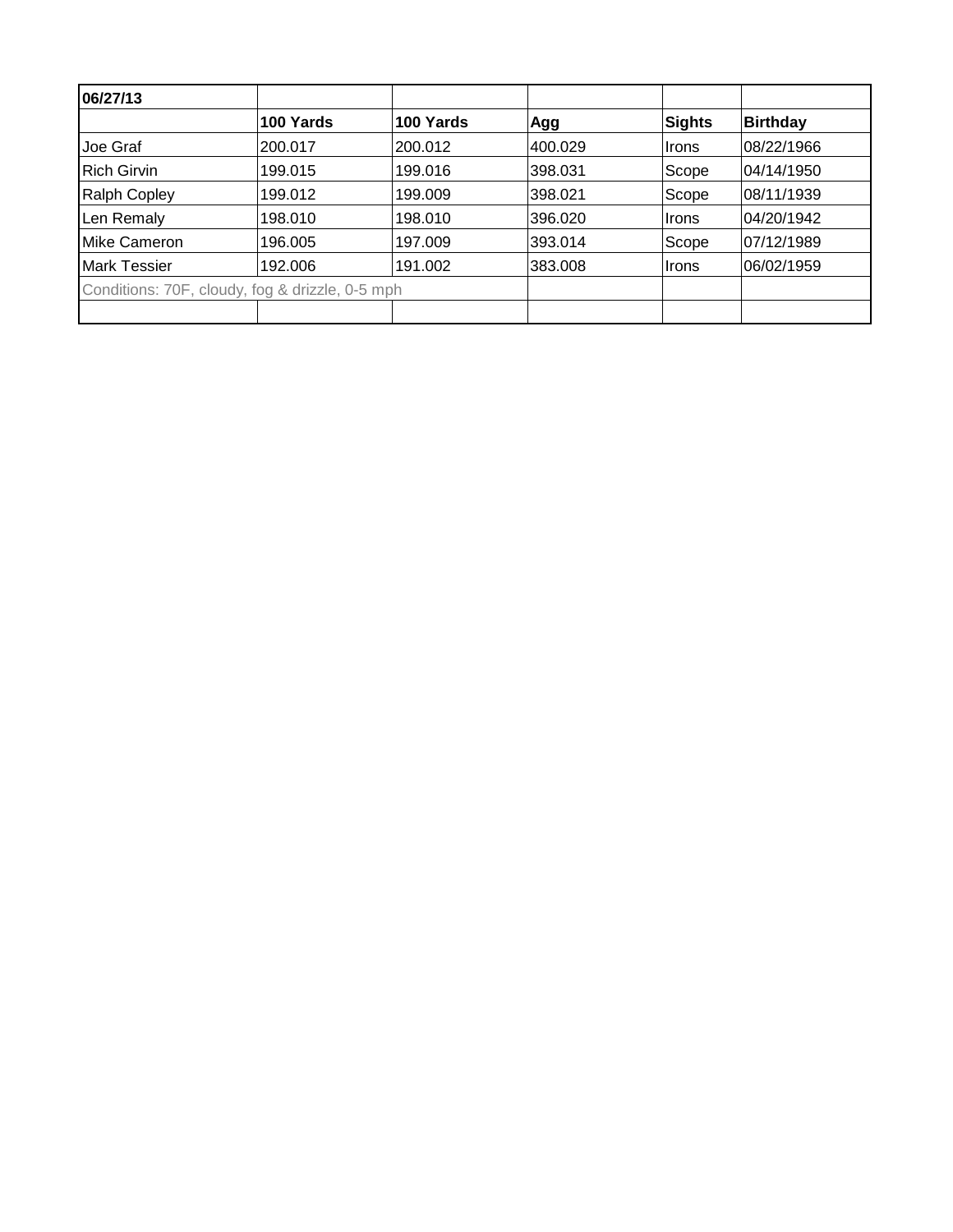| 06/20/13                        |           |           |         |              |                 |
|---------------------------------|-----------|-----------|---------|--------------|-----------------|
|                                 | 100 Yards | 100 Yards | Agg     | Sights       | <b>Birthday</b> |
| Joe Graf                        | 200.017   | 200.017   | 400.034 | <b>Irons</b> | 08/22/1966      |
| Erik Hoskins                    | 200.017   | 200.017   | 400.034 | Scope        | 04/12/1972      |
| Dan Holmes                      | 200.012   | 200.019   | 400.031 | Scope        | 07/09/1977      |
| George Pantazelos               | 199.014   | 199.016   | 398.030 | <b>Irons</b> | 07/28/1972      |
| <b>Ralph Copley</b>             | 199.011   | 198.013   | 397.024 | Scope        | 08/11/1939      |
| Len Remaly                      | 198.008   | 198.008   | 396.016 | <b>Irons</b> | 04/20/1942      |
| Rich Girvin                     | 195.003   | 198.007   | 393.010 | Scope        | 04/14/1950      |
| Michael O'Callaghan             | 197.005   | 192.005   | 389.010 | <b>Irons</b> | 06/29/1961      |
| <b>Mark Tessier</b>             | 193.004   | 195.005   | 388,009 | <b>Irons</b> | 06/02/1959      |
| <b>Mike Cameron</b>             | 192.006   | 194.004   | 386.010 | Scope        | 07/12/1989      |
| <b>Chris Hoskins</b>            | 186.004   | 184.003   | 370,007 | Irons        | 11/10/2000      |
| Conditions: 70F, sunny, 0-5 mph |           |           |         |              |                 |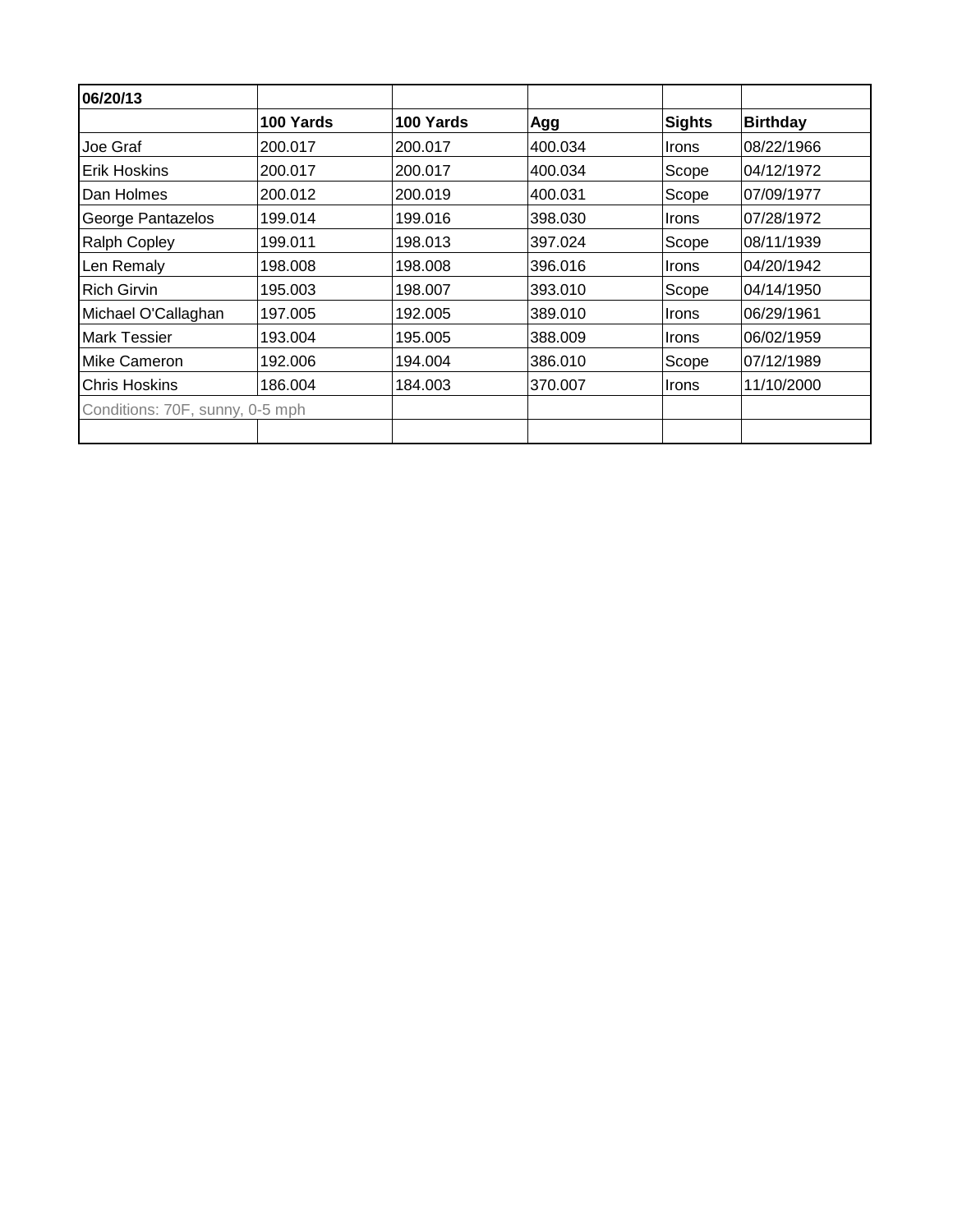| 06/06/13                         |           |           |         |              |                 |
|----------------------------------|-----------|-----------|---------|--------------|-----------------|
|                                  | 100 Yards | 100 Yards | Agg     | Sights       | <b>Birthday</b> |
| Dan Holmes                       | 200.010   | 200.018   | 400.028 | Scope        | 07/09/1977      |
| Joe Graf                         | 200.012   | 200.012   | 400.024 | Irons        | 08/22/1966      |
| <b>Erik Hoskins</b>              | 200.018   | 199.015   | 399.033 | Scope        | 04/12/1972      |
| <b>Chuck Cannon</b>              | 199.013   | 200.015   | 399.028 | Scope        | 01/11/1937      |
| Brendan Whitaker                 | 200.013   | 199.013   | 399.026 | Irons        | 02/17/1997      |
| <b>Ralph Copley</b>              | 200.011   | 199.013   | 399.024 | Scope        | 08/11/1939      |
| <b>Mackenzie Martin</b>          | 199.014   | 199.014   | 398.028 | Irons        | 03/08/1997      |
| <b>Rich Girvin</b>               | 198.007   | 199.012   | 397.019 | Scope        | 04/14/1950      |
| Len Remaly                       | 198.010   | 197.010   | 395.020 | <b>Irons</b> | 04/20/1942      |
| Michael O'Callaghan              | 195.005   | 199.007   | 394.012 | Irons        | 06/29/1961      |
| Margot Lee                       | 198.011   | 193.007   | 391.018 | <b>Irons</b> | 03/23/1994      |
| <b>Mark Tessier</b>              | 193.004   | 195.005   | 388.009 | Irons        | 06/02/1959      |
| James Lee                        | 187.004   | 190.005   | 377.009 | Irons        | 05/08/1962      |
| Mike Cameron                     | 190.006   | 186.004   | 376.010 | Scope        | 07/12/1989      |
| <b>Chris Hoskins</b>             | 183.002   | 177.004   | 360.006 | <b>Irons</b> | 11/10/2000      |
| Conditions: 65F, cloudy, 0-5 mph |           |           |         |              |                 |
|                                  |           |           |         |              |                 |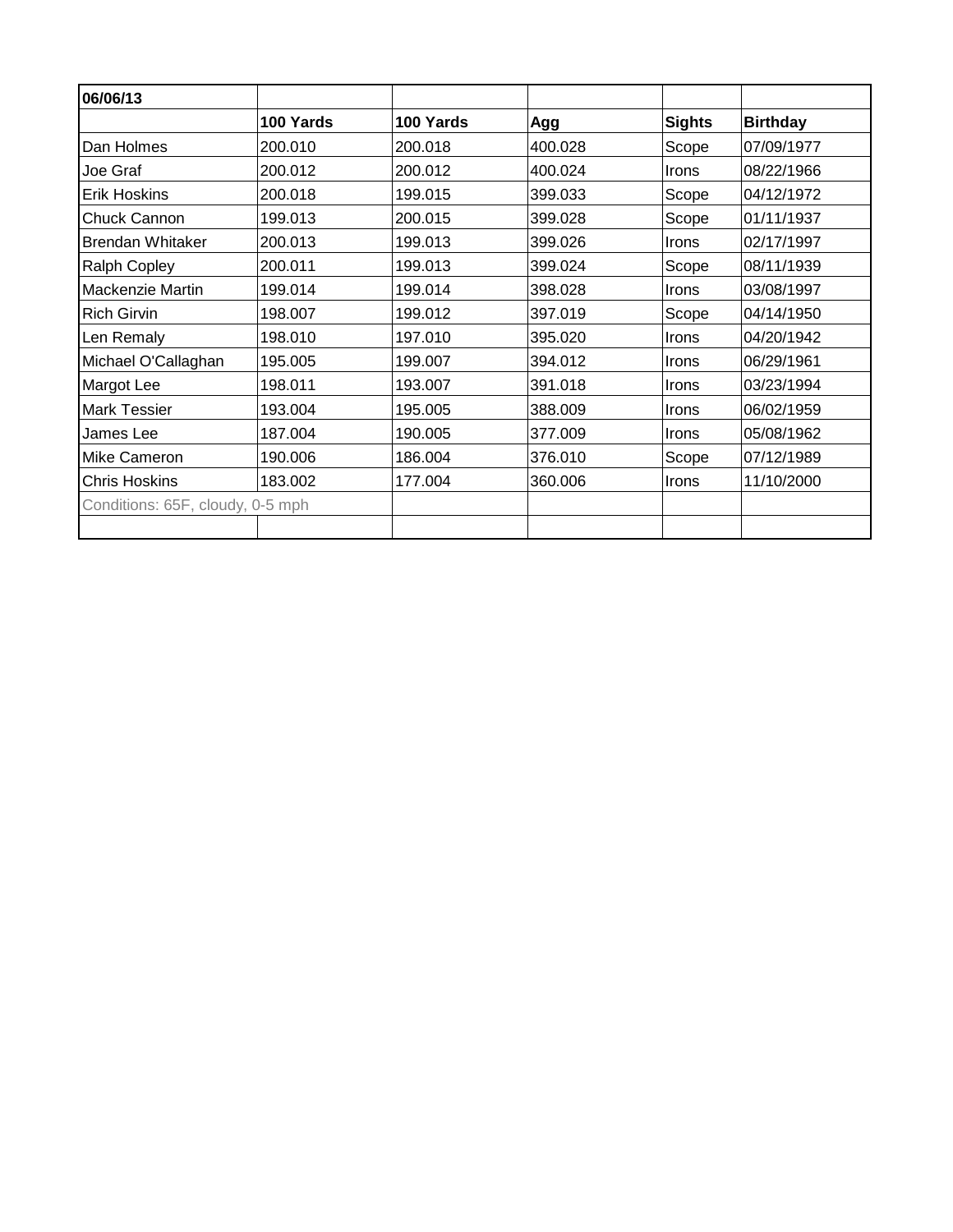| 05/30/13                                   |           |           |         |               |                 |
|--------------------------------------------|-----------|-----------|---------|---------------|-----------------|
|                                            | 100 Yards | 100 Yards | Agg     | <b>Sights</b> | <b>Birthday</b> |
| George Pantazelos                          | 200.019   | 200.014   | 400.033 | Scope         | 07/28/1972      |
| Chuck Cannon                               | 199.011   | 200.016   | 399.027 | Scope         | 01/11/1937      |
| Joe Graf                                   | 199.015   | 200.012   | 399.027 | <b>Irons</b>  | 08/22/1966      |
| <b>Erik Hoskins</b>                        | 199.011   | 200.012   | 399.023 | Scope         | 04/12/1972      |
| Ralph Copley                               | 199.011   | 200.010   | 399.021 | Scope         | 08/11/1939      |
| <b>Mackenzie Martin</b>                    | 198.012   | 200.013   | 398.025 | Irons         | 03/08/1997      |
| Abby Monique                               | 198.012   | 198.012   | 396.024 | Irons         | 07/10/1998      |
| Len Remaly                                 | 198.011   | 198.011   | 396.022 | Irons         | 04/20/1942      |
| Margot Lee                                 | 198.008   | 197.007   | 395.015 | Irons         | 03/23/1994      |
| <b>Brendan Whitaker</b>                    | 198.007   | 195.008   | 393.015 | Irons         | 02/17/1997      |
| Mike Cameron                               | 195.006   | 190.005   | 385.011 | Scope         | 07/12/1989      |
| <b>Mark Tessier</b>                        | 190.003   | 193.005   | 383.008 | Irons         | 06/02/1959      |
| Theo Davis                                 | 186.002   | 194.004   | 380.006 | F-Class       | 11/10/2000      |
| James Lee                                  | 190.006   | 185.004   | 375.010 | Irons         | 05/08/1962      |
| <b>Chris Hoskins</b>                       | 164.000   | 163.001   | 327.001 | <b>Irons</b>  | 11/10/2000      |
| Conditions: 85F, sunny, light and variable |           |           |         |               |                 |
|                                            |           |           |         |               |                 |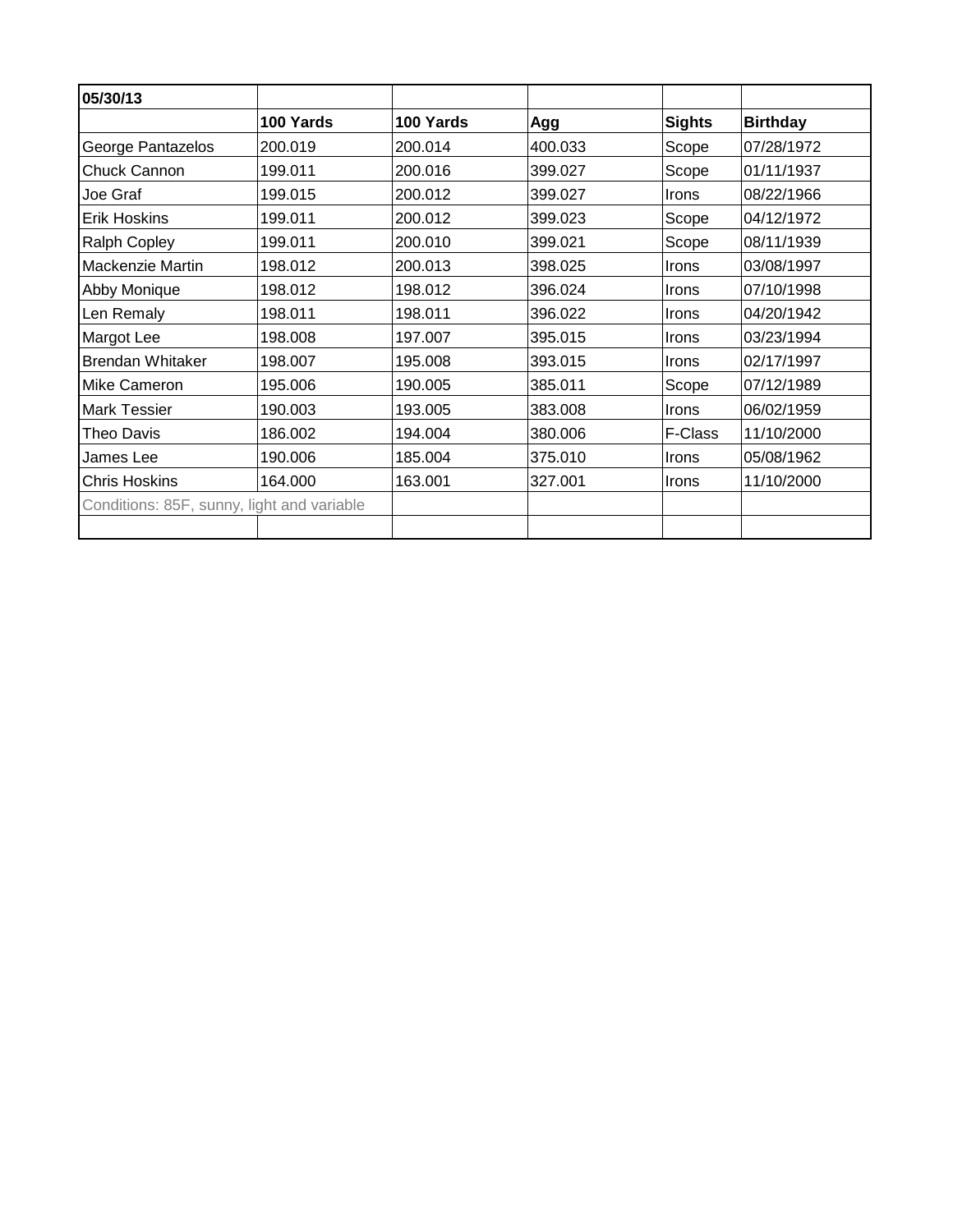|                                   | 100 Yards | 100 Yards | Agg     | <b>Sights</b> | <b>Birthday</b> |
|-----------------------------------|-----------|-----------|---------|---------------|-----------------|
| George Pantazelos                 | 199.013   | 200.017   | 399.030 | Scope         | 07/28/1972      |
| Len Remaly                        | 197.004   | 200.014   | 397.018 | Irons         | 04/20/1942      |
| <b>Erik Hoskins</b>               | 198.006   | 199.011   | 397.017 | <b>Irons</b>  | 04/12/1972      |
| <b>Chuck Cannon</b>               | 198.007   | 198.010   | 396.017 | Scope         | 01/11/1937      |
| Margot Lee                        | 196.005   | 198.007   | 394.012 | <b>Irons</b>  | 03/23/1994      |
| Joe Graf                          | 196.007   | 197.011   | 393.018 | Irons         | 08/22/1966      |
| Mike OCallaghan                   | 198.007   | 192.004   | 390.011 | <b>Irons</b>  | 06/29/1961      |
| <b>Rich Girvin</b>                | 196.008   | 193.007   | 389.015 | Scope         | 04/14/1950      |
| Abby Monique                      | 195.006   | 193.003   | 388.009 | <b>Irons</b>  | 07/10/1998      |
| <b>Mike Cameron</b>               | 189.005   | 196.009   | 385.014 | Scope         | 07/12/1989      |
| Brendan Whitaker                  | 183.005   | 198.005   | 381.010 | <b>Irons</b>  | 02/17/1997      |
| <b>Chris Hoskins</b>              | 184.002   | 175.001   | 359.003 | <b>Irons</b>  | 11/10/2000      |
| James Lee                         | 176.003   | 179.003   | 355.006 | Irons         | 05/08/1962      |
| Conditions: 70F, cloudy, 5-15 mph |           |           |         |               |                 |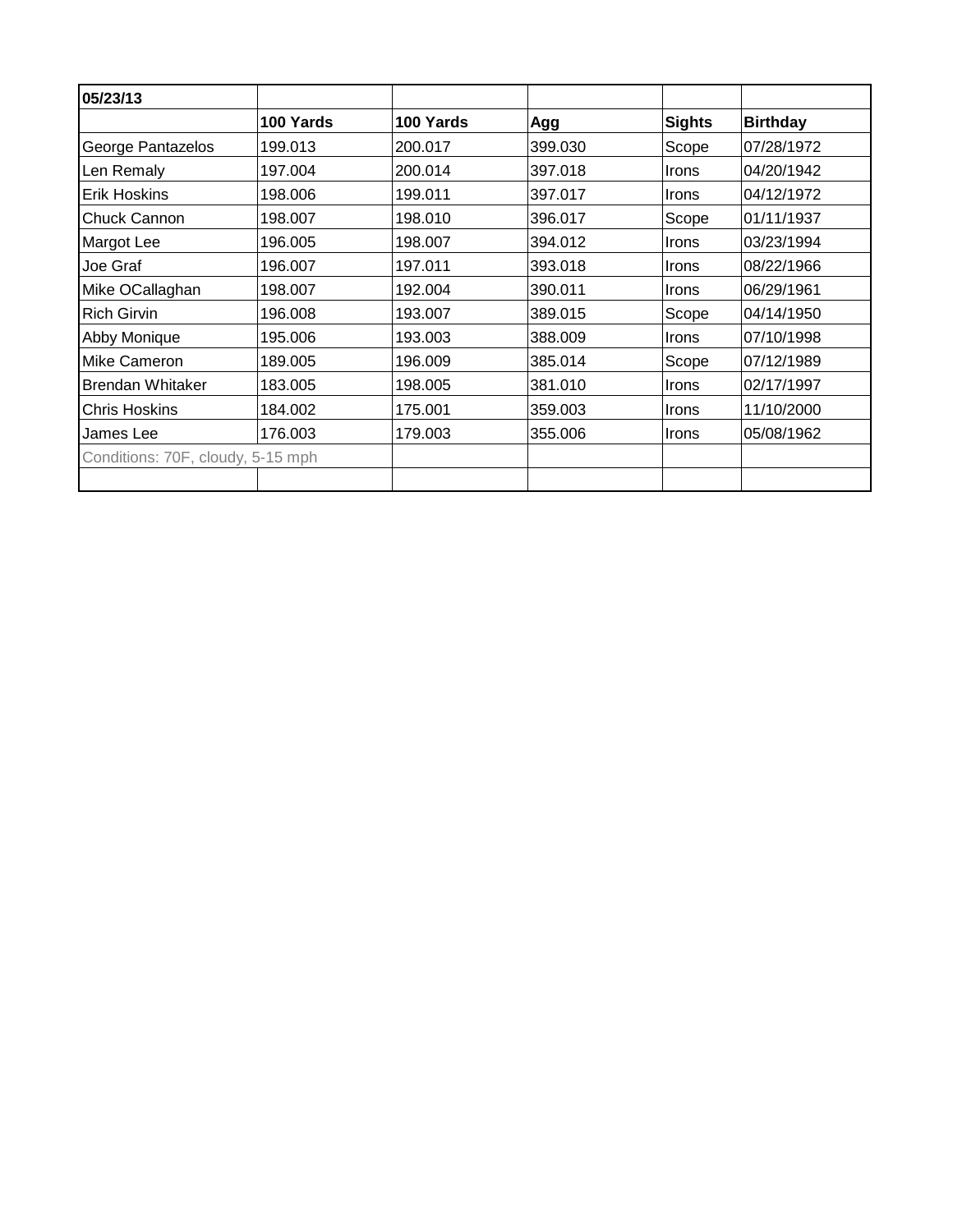| 05/16/13                         |           |           |         |              |                 |
|----------------------------------|-----------|-----------|---------|--------------|-----------------|
|                                  | 100 Yards | 100 Yards | Agg     | Sights       | <b>Birthday</b> |
| George Pantazelos                | 200.016   | 200.016   | 400.032 | Scope        | 07/28/1972      |
| Joe Graf                         | 199.012   | 200.012   | 399.024 | <b>Irons</b> | 08/22/1966      |
| <b>Mackenzie Martin</b>          | 199.013   | 198.015   | 397.028 | <i>Irons</i> | 03/08/1997      |
| <b>Ralph Copley</b>              | 199.011   | 198.007   | 397.018 | Scope        | 08/11/1939      |
| Len Remaly                       | 197.011   | 199.012   | 396.023 | Scope        | 04/20/1942      |
| Margot Lee                       | 197.008   | 198.011   | 395.019 | <i>Irons</i> | 03/23/1994      |
| Dan Holmes                       | 198.011   | 196.011   | 394.022 | Scope        | 07/09/1977      |
| <b>Brendan Whitaker</b>          | 196.007   | 197.009   | 393.016 | <b>Irons</b> | 02/17/1997      |
| Abby Monique                     | 190.003   | 197.006   | 387.009 | <b>Irons</b> | 07/10/1998      |
| <b>Mike Cameron</b>              | 193.007   | 193.007   | 386.014 | Scope        | 07/12/1989      |
| Mike OCallaghan                  | 188.004   | 190.005   | 378.009 | <b>Irons</b> | 06/29/1961      |
| James Lee                        | 187.004   | 189.006   | 376.010 | <b>Irons</b> | 05/08/1962      |
| Conditions: 75F, sunny, 5-15 mph |           |           |         |              |                 |
|                                  |           |           |         |              |                 |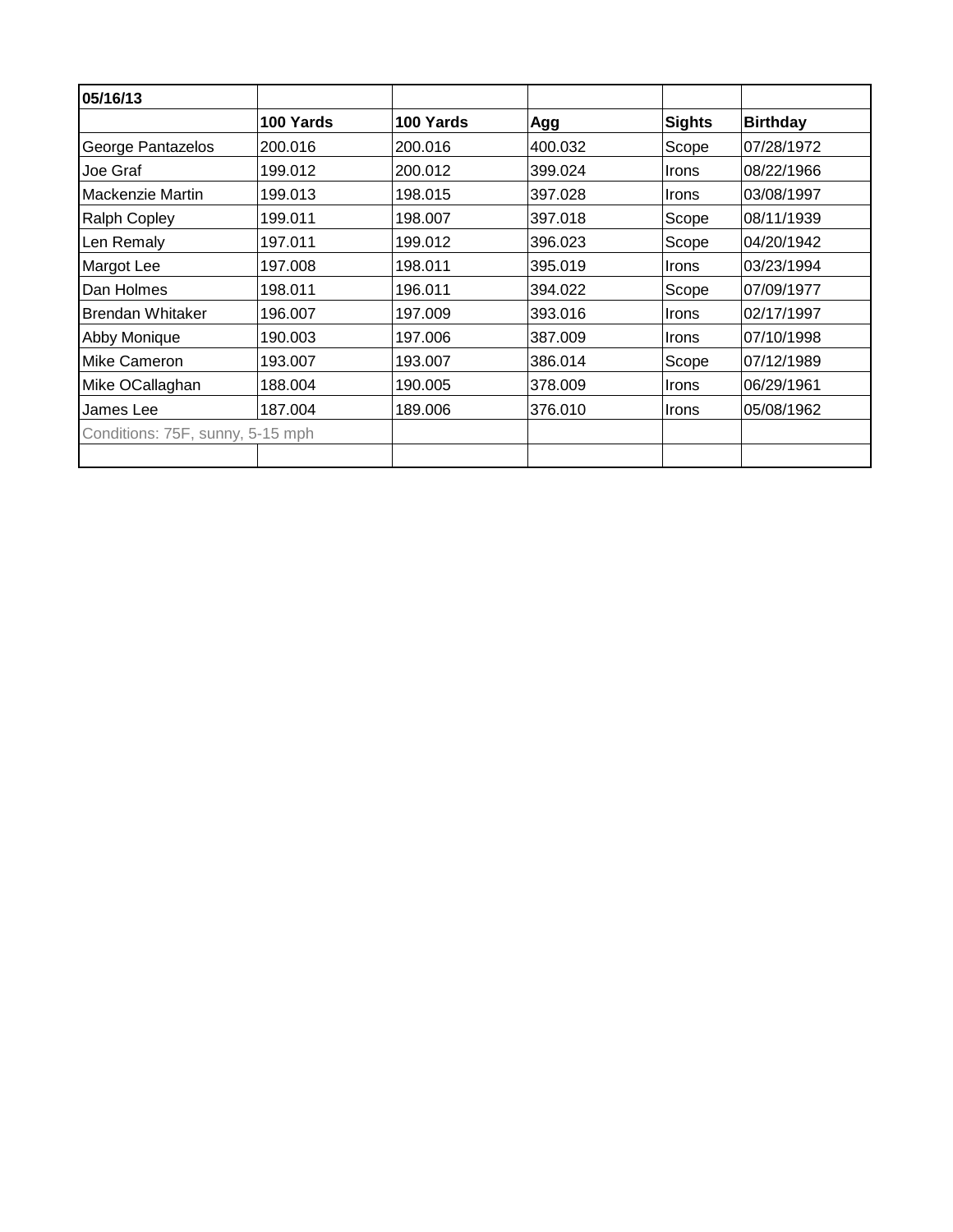| 05/09/13                        |           |           |         |               |                 |
|---------------------------------|-----------|-----------|---------|---------------|-----------------|
|                                 | 100 Yards | 100 Yards | Agg     | <b>Sights</b> | <b>Birthday</b> |
| George Pantazelos               | 200.016   | 200.014   | 400.030 | Scope         | 07/28/1972      |
| Dan Holmes                      | 200.011   | 200.017   | 400.028 | Scope         | 07/09/1977      |
| Len Remaly                      | 200.014   | 199.016   | 399.030 | Scope         | 04/20/1942      |
| Joe Graf                        | 200.009   | 199.016   | 399.025 | <b>Irons</b>  | 08/22/1966      |
| Chuck Cannon                    | 198.014   | 200.008   | 398.022 | Scope         | 01/11/1937      |
| <b>Rich Girvin</b>              | 197.009   | 200.016   | 397.025 | Scope         | 04/14/1950      |
| <b>Mackenzie Martin</b>         | 198.010   | 199.010   | 397.020 | <b>Irons</b>  | 03/08/1997      |
| Erik Hoskins                    | 198.007   | 199.011   | 397.018 | <b>Irons</b>  | 04/12/1972      |
| Brendan Whitaker                | 196.009   | 200.008   | 396.017 | Irons         | 02/17/1997      |
| <b>Mike Cameron</b>             | 193.004   | 193.008   | 386.012 | Scope         | 07/12/1989      |
| James Lee                       | 188.006   | 182.003   | 370.009 | <b>Irons</b>  | 05/08/1962      |
| <b>Chris Hoskins</b>            | 179.000   | 176.003   | 355.003 | <b>Irons</b>  | 11/06/2000      |
| Conditions: 60F, rain, 0-10 mph |           |           |         |               |                 |
|                                 |           |           |         |               |                 |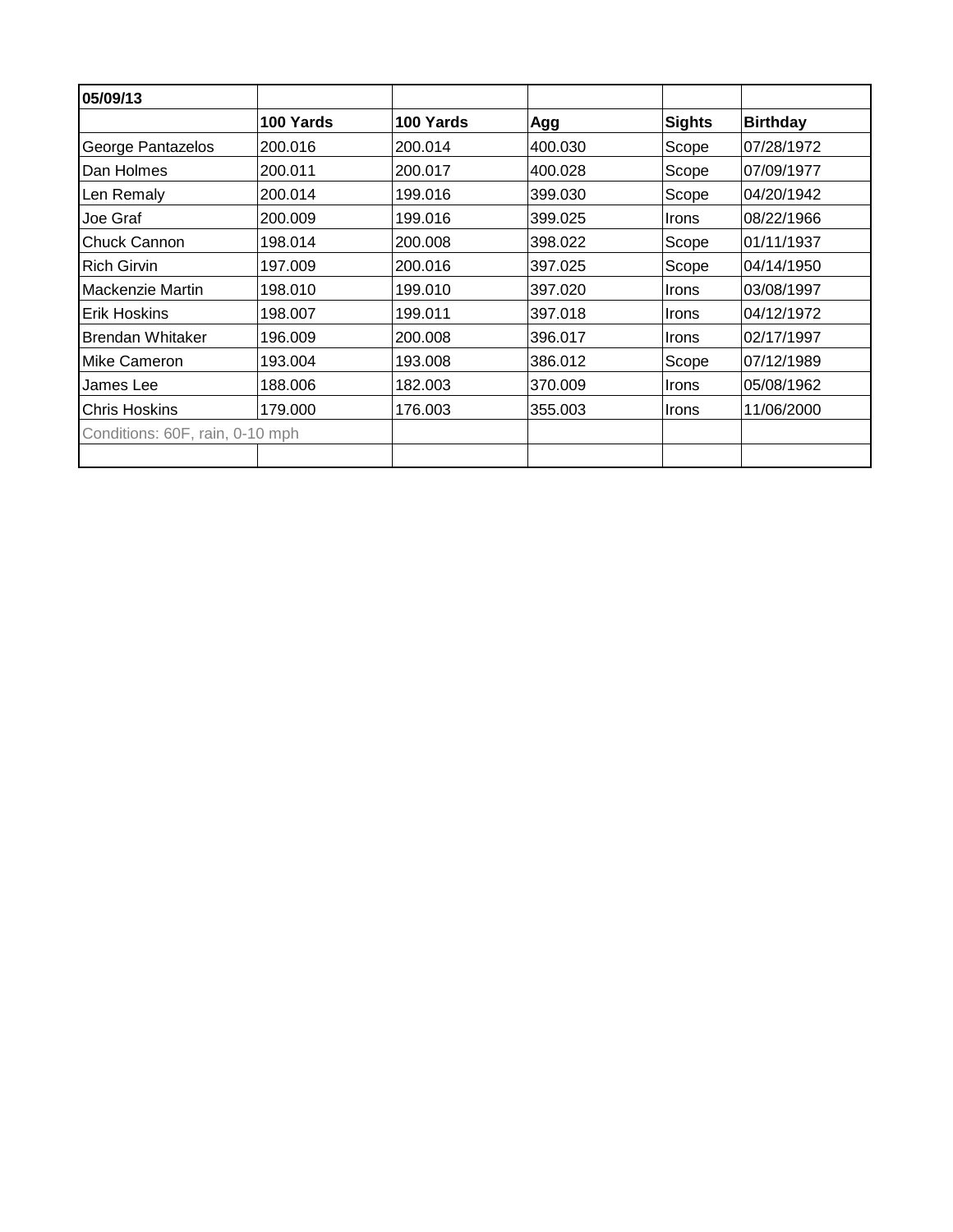| 05/02/13                          |           |           |         |              |                 |
|-----------------------------------|-----------|-----------|---------|--------------|-----------------|
|                                   | 100 Yards | 100 Yards | Agg     | Sights       | <b>Birthday</b> |
| Len Remaly                        | 200.014   | 198.011   | 398.025 | Scope        | 04/20/1942      |
| Dan Holmes                        | 198.008   | 200.011   | 398.019 | Scope        | 07/09/1977      |
| IErik Hoskins                     | 198.009   | 199.013   | 397.022 | <b>Irons</b> | 04/12/1972      |
| <b>Chuck Cannon</b>               | 195.008   | 199.011   | 394.019 | Scope        | 01/11/1937      |
| Joe Graf                          | 198.013   | 195.011   | 393.024 | <b>Irons</b> | 08/22/1966      |
| <b>Abby Monique</b>               | 197.006   | 195.008   | 392.014 | <b>Irons</b> | 07/10/1998      |
| <b>IMike Cameron</b>              | 196.010   | 195.011   | 391.021 | Scope        | 07/12/1989      |
| IRich Girvin                      | 195.006   | 196.009   | 391.015 | Scope        | 04/14/1950      |
| <b>Ralph Copley</b>               | 198.008   | 193.005   | 391.013 | Scope        | 08/11/1939      |
| James Lee                         | 185.003   | 184.003   | 369,006 | <b>Irons</b> | 05/08/1962      |
| <b>Chris Hoskins</b>              | 168.001   | 000.000   | 168.001 | <b>Irons</b> | 11/06/2000      |
| Conditions: 55F, cloudy, 5-15 mph |           |           |         |              |                 |
|                                   |           |           |         |              |                 |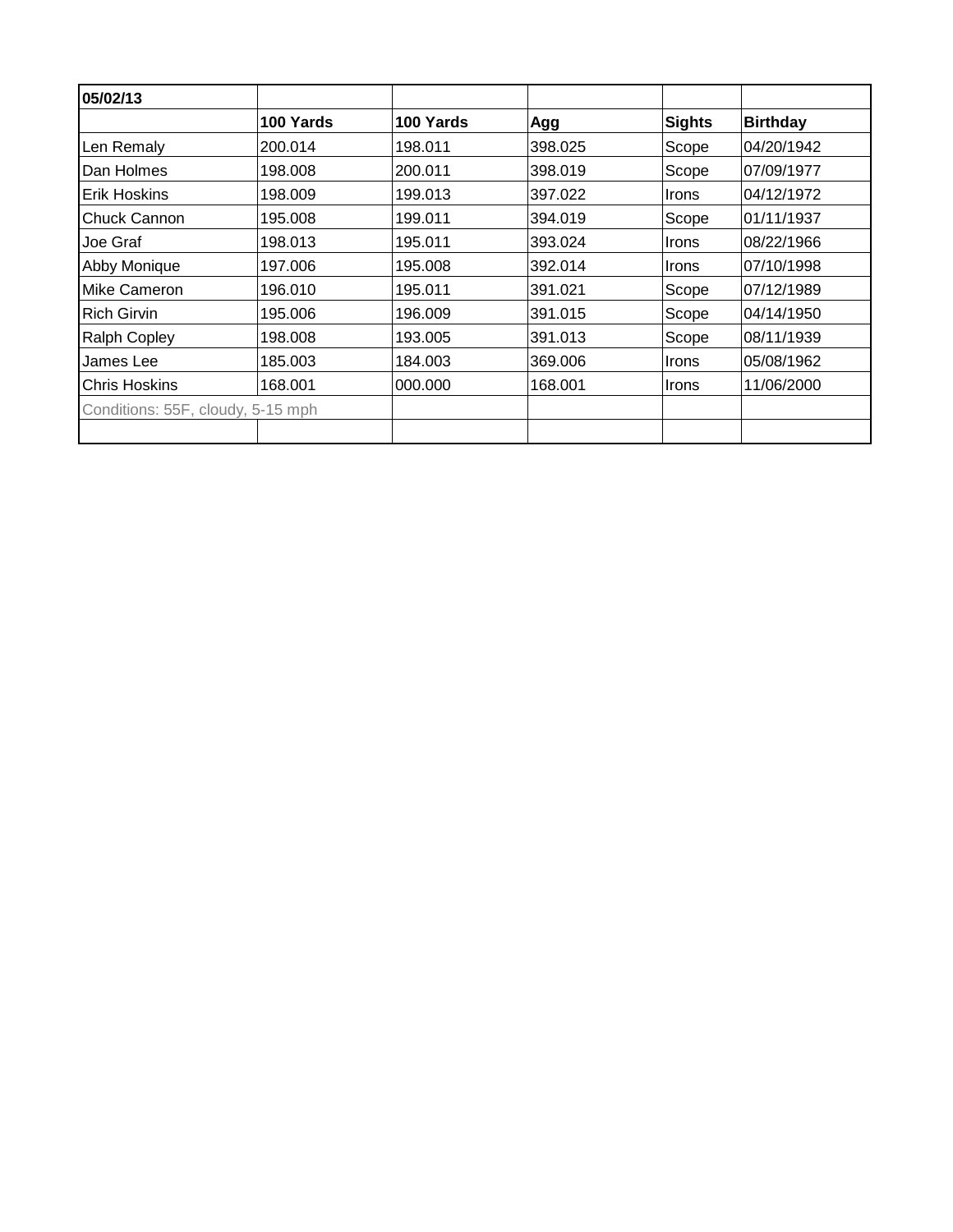| 04/25/13                        |           |           |         |               |                 |
|---------------------------------|-----------|-----------|---------|---------------|-----------------|
|                                 | 100 Yards | 100 Yards | Agg     | <b>Sights</b> | <b>Birthday</b> |
| Chuck Cannon                    | 200.012   | 199.012   | 399.024 | Scope         | 01/11/1937      |
| Dan Holmes                      | 200.010   | 199.011   | 399.021 | Scope         | 07/09/1977      |
| Joe Graf                        | 199.011   | 198.011   | 397.022 | Irons         | 08/22/1966      |
| <b>Rich Girvin</b>              | 197.007   | 198.009   | 395.016 | Scope         | 04/14/1950      |
| Dave Clark                      | 193.009   | 195.006   | 388.015 | Scope         | 12/11/1987      |
| Mike Cameron                    | 190.002   | 195.012   | 385.014 | Scope         | 07/12/1989      |
| Conditions: 60F, sunny, 0-5 mph |           |           |         |               |                 |
|                                 |           |           |         |               |                 |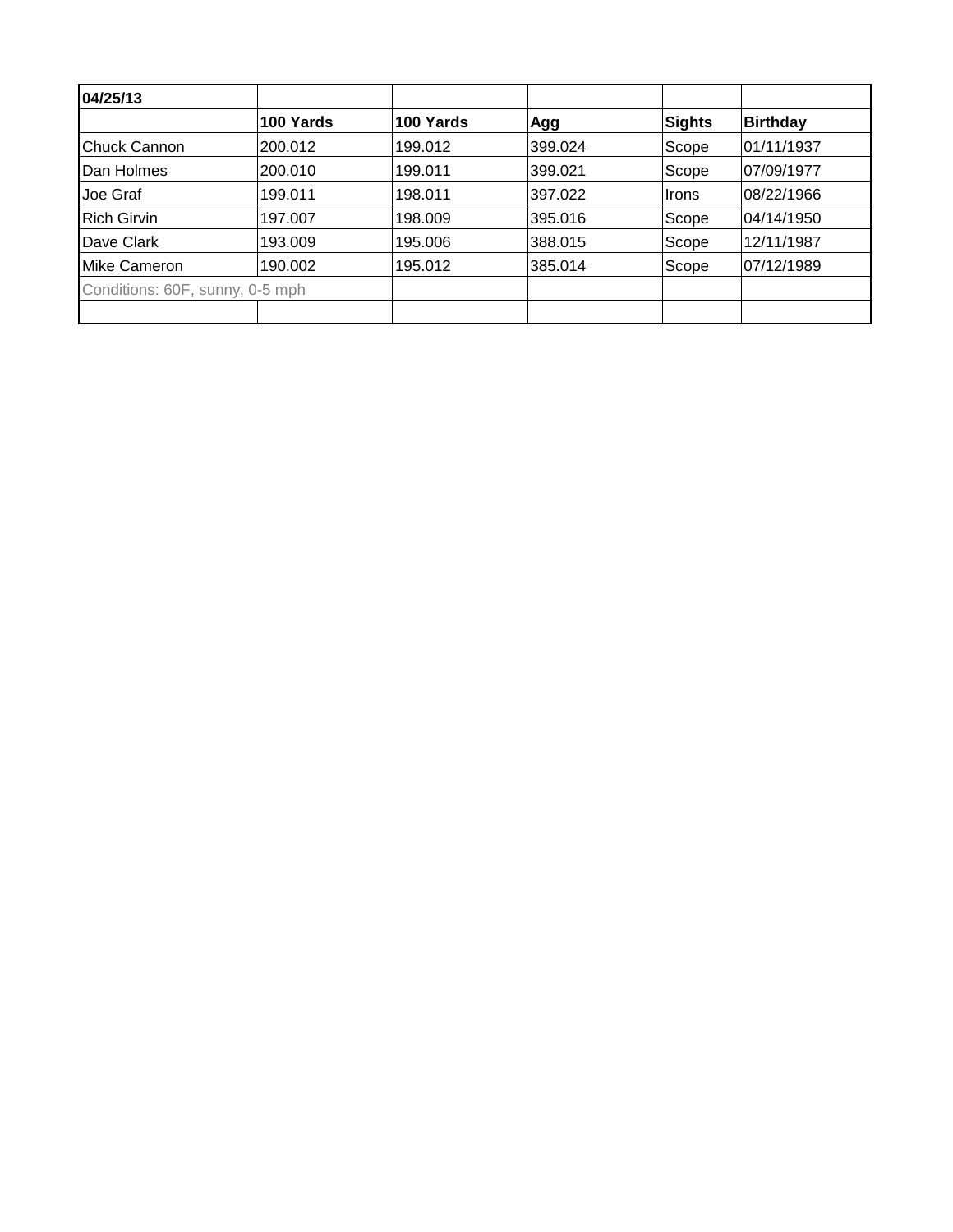| 2012                            |           |           |         |               |                 |
|---------------------------------|-----------|-----------|---------|---------------|-----------------|
| 08/30/12                        |           |           |         |               |                 |
|                                 | 100 Yards | 100 Yards | Agg     | <b>Sights</b> | <b>Birthday</b> |
| <b>Ralph Copley</b>             | 200.013   | 200.016   | 400.029 | Scope         | 08/11/1939      |
| Len Remaly                      | 200.012   | 200.016   | 400.028 | Scope         | 04/20/1942      |
| Joe Graf                        | 199.013   | 200.014   | 399.027 | Scope         | 08/22/1966      |
| <b>Kevin Winters</b>            | 200.013   | 199.008   | 399.021 | Scope         | 08/29/1962      |
| Brendan Whitaker                | 199.012   | 199.007   | 398.019 | Irons         | 02/17/1997      |
| <b>Rich Girvin</b>              | 197.011   | 200.012   | 397.023 | Scope         | 04/14/1950      |
| <b>Mike Cameron</b>             | 199.010   | 197.009   | 396.019 | Scope         | 07/12/1989      |
| Michael Ocallaghan              | 199.010   | 193.006   | 392.016 | Irons         | 06/29/1961      |
| <b>Mark Tessier</b>             | 196.009   | 194.009   | 390.018 | Irons         | 06/07/1959      |
| Ethan Holmes (F)                | 189.008   | 188.001   | 377.009 | Irons         | 06/23/2005      |
| <b>Chris Hoskins</b>            | 181.006   | 184.001   | 365.007 | Irons         | 11/10/2000      |
| James Lee                       | 179.002   | 184.001   | 363.003 | <b>Irons</b>  | 05/08/1962      |
| John Whitaker                   | 150.002   | 160.002   | 310.004 | <b>Irons</b>  | 01/14/1964      |
| Conditions: 80F, sunny, 0-5 mph |           |           |         |               |                 |
|                                 |           |           |         |               |                 |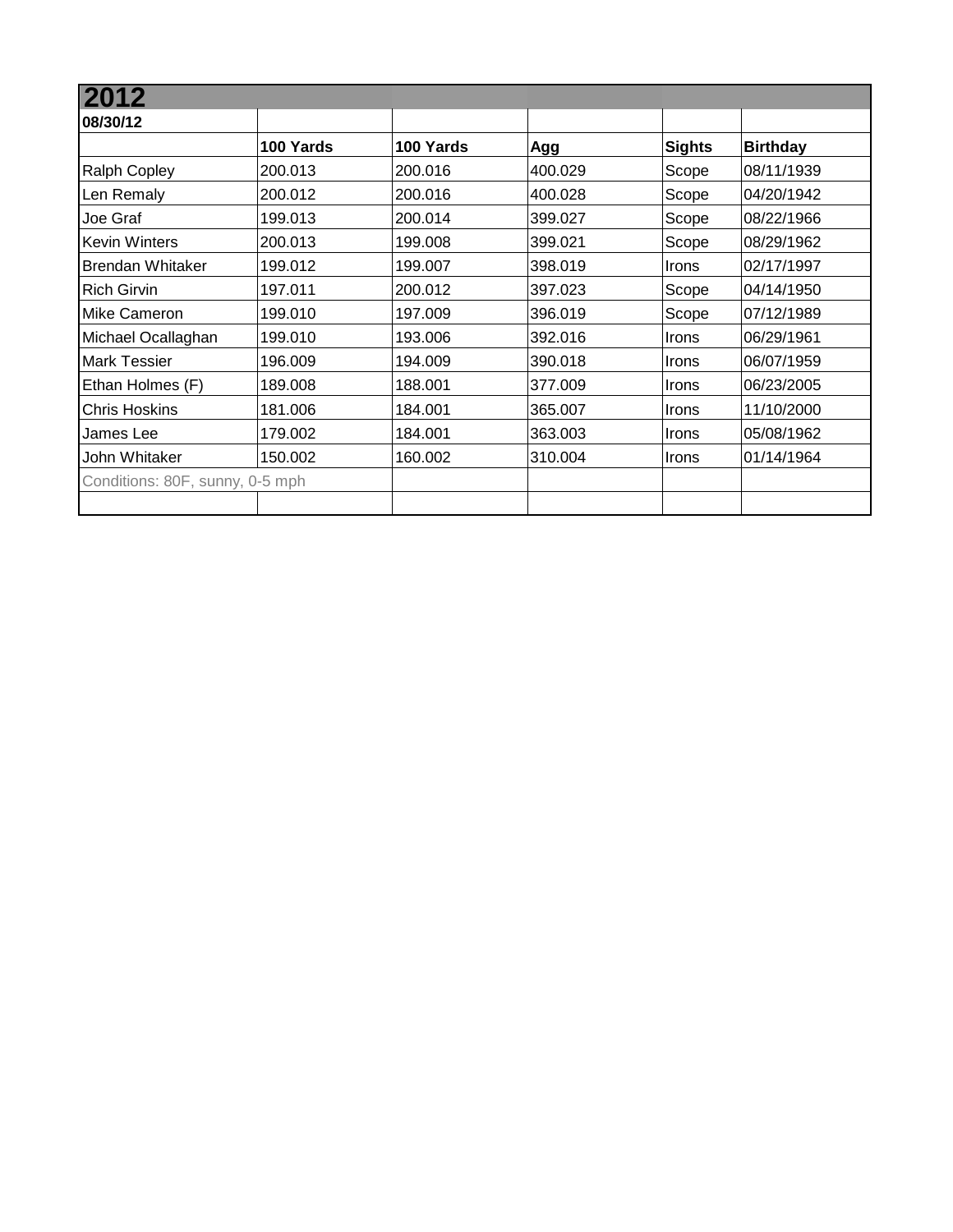| 08/23/12                             |           |           |         |              |                 |
|--------------------------------------|-----------|-----------|---------|--------------|-----------------|
|                                      | 100 Yards | 100 Yards | Agg     | Sights       | <b>Birthday</b> |
| Margot Lee                           | 200.012   | 200.011   | 400.023 | <b>Irons</b> | 03/23/1994      |
| Joe Graf                             | 199.018   | 200.017   | 399.035 | Scope        | 08/22/1966      |
| <b>Ralph Copley</b>                  | 200.017   | 199.016   | 399.033 | Scope        | 08/11/1939      |
| Alexia Aguiar                        | 197.007   | 199.012   | 396.019 | <b>Irons</b> | 04/01/1995      |
| <b>Rich Girvin</b>                   | 196.006   | 192.002   | 388,008 | <b>Irons</b> | 04/14/1950      |
| Ethan Holmes (F)                     | 194.008   | 193.003   | 387.011 | <b>Irons</b> | 06/23/2005      |
| <b>IMike Cameron</b>                 | 193.009   | 193.008   | 386.017 | Scope        | 07/12/1989      |
| <b>Mark Tessier</b>                  | 191.005   | 193.005   | 384.010 | <b>Irons</b> | 06/07/1959      |
| James Lee                            | 193.006   | 189.005   | 382.011 | <b>Irons</b> | 05/08/1962      |
| <b>IChris Hoskins</b>                | 183.002   | 178,003   | 361.005 | Irons        | 11/10/2000      |
| Alexi Franco (F)                     | 084.001   |           | 084.001 | <b>Irons</b> | 01/06/2004      |
|                                      |           |           |         |              |                 |
| Conditions: 80F, partly cloudy, calm |           |           |         |              |                 |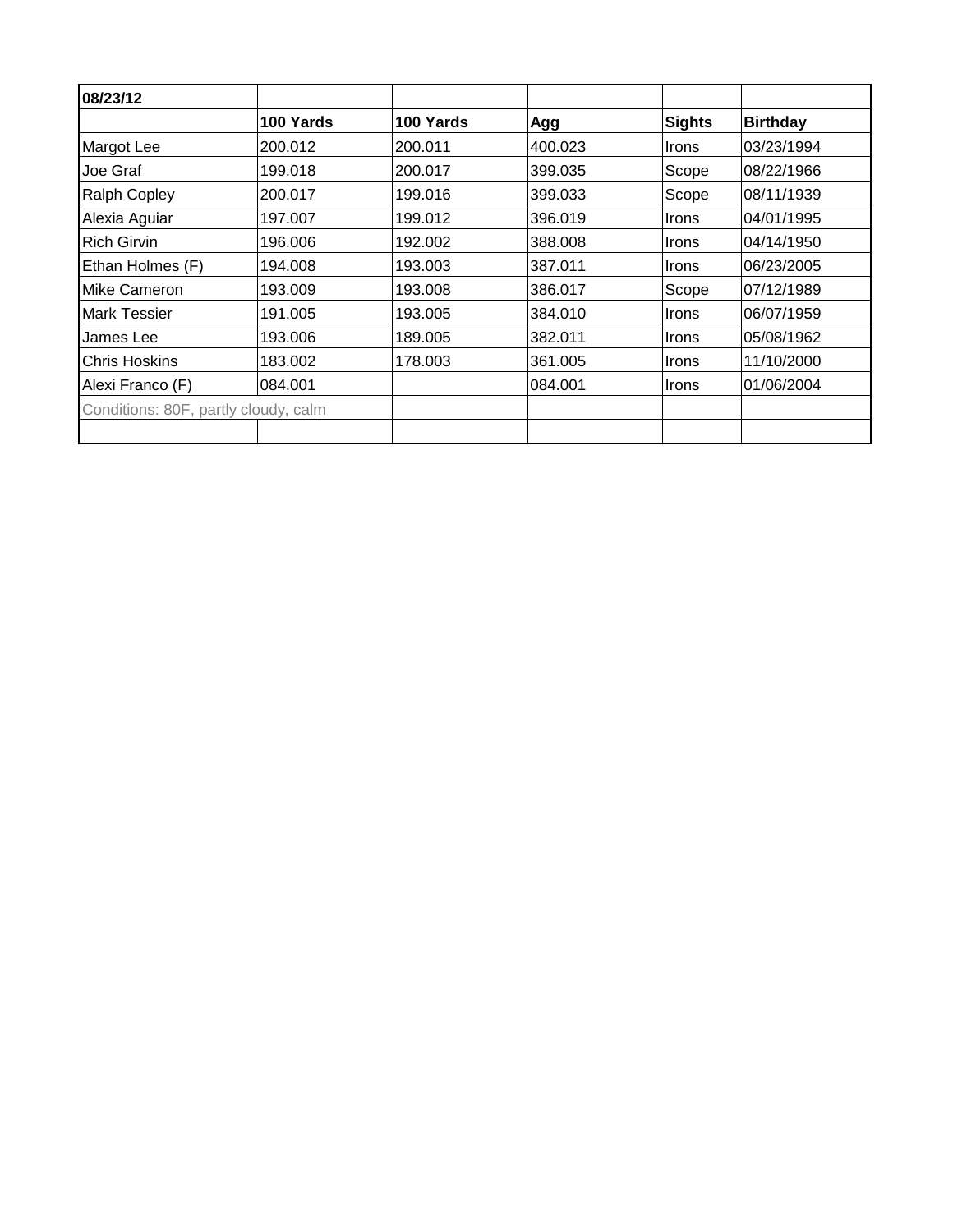| 100 Yards                            | 100 Yards | Agg     | Sights | <b>Birthday</b> |
|--------------------------------------|-----------|---------|--------|-----------------|
| 199.017                              | 200.016   | 399.033 | Scope  | 08/22/1966      |
| 196.008                              | 198.011   | 394.019 | Irons  | 08/29/1962      |
| 195.005                              | 197.010   | 392.015 | Scope  | 04/14/1950      |
| 197.004                              | 191.002   | 388.006 | Irons  | 06/07/1959      |
| 193.004                              | 190.004   | 383.008 | Irons  | 06/23/2005      |
| 194.007                              | 189,000   | 383.007 | Irons  | 05/08/1962      |
| 193.005                              | 188.004   | 381.009 | Irons  | 06/29/1961      |
| 174.001                              | 193.008   | 367.009 | Irons  | 12/29/1962      |
|                                      | 183.002   | 183.002 | Irons  | 11/10/2000      |
| Conditions: 80F, partly cloudy, calm |           |         |        |                 |
|                                      |           |         |        |                 |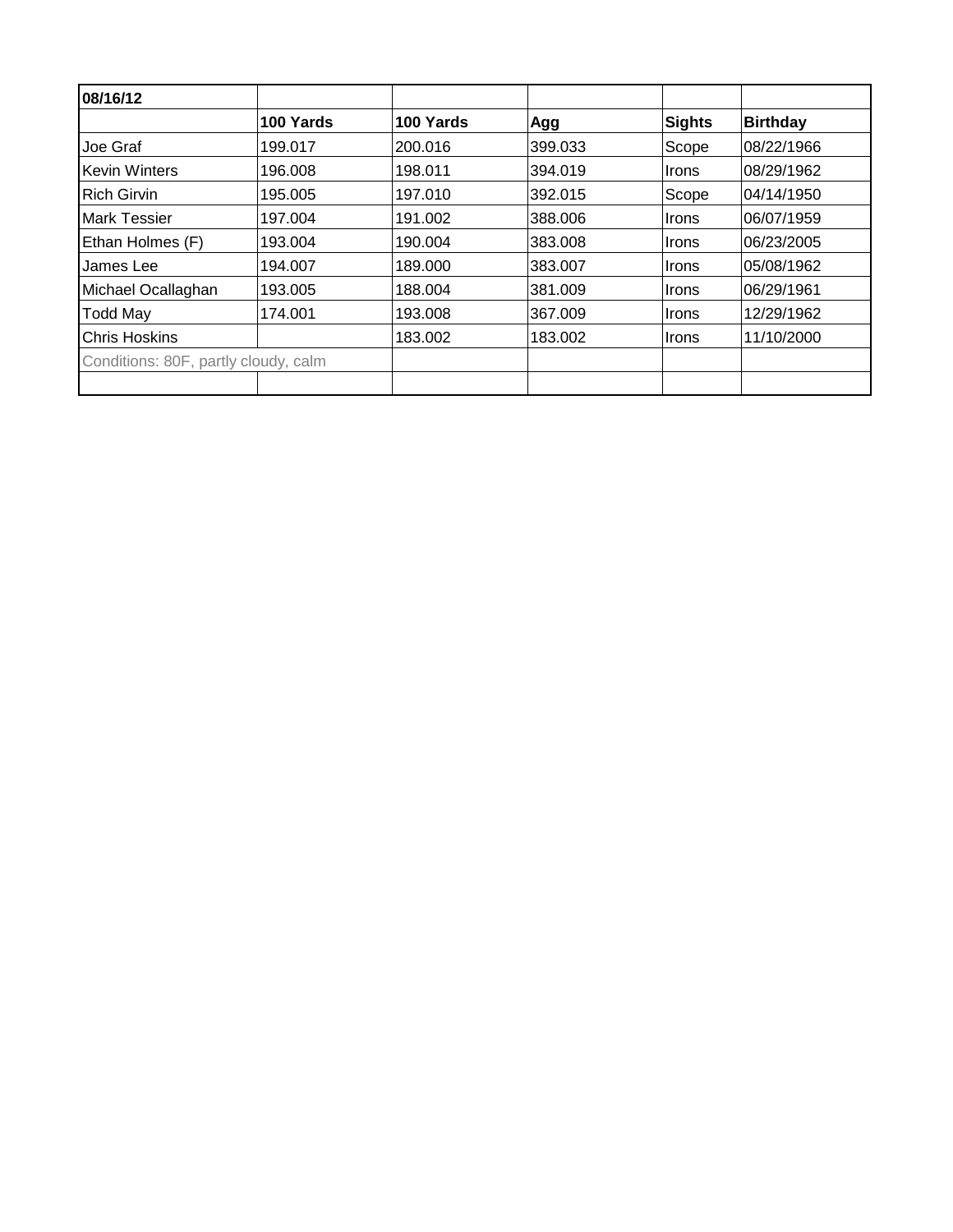| 100 Yards<br>200.015<br>200.013<br>198.013<br>197.008 | 100 Yards<br>200.019<br>200.014<br>199.013 | Agg<br>400.034<br>400.027<br>397.026 | <b>Sights</b><br>Scope<br><b>Irons</b><br>Scope | <b>Birthday</b><br>08/22/1966<br>04/20/1942 |
|-------------------------------------------------------|--------------------------------------------|--------------------------------------|-------------------------------------------------|---------------------------------------------|
|                                                       |                                            |                                      |                                                 |                                             |
|                                                       |                                            |                                      |                                                 |                                             |
|                                                       |                                            |                                      |                                                 |                                             |
|                                                       |                                            |                                      |                                                 | 04/14/1950                                  |
|                                                       | 200.016                                    | 397.024                              | <b>Irons</b>                                    | 03/23/1994                                  |
| 196.006                                               | 195.007                                    | 391.013                              | <b>Irons</b>                                    | 06/29/1961                                  |
| 192.008                                               | 197.008                                    | 389.016                              | Scope                                           | 07/12/1989                                  |
| 192.006                                               | 196.006                                    | 388.012                              | <b>Irons</b>                                    | 06/07/1959                                  |
| 191.003                                               | 192.003                                    | 383,006                              | <b>Irons</b>                                    | 06/23/2005                                  |
| 185.005                                               | 187.004                                    | 372.009                              | <b>Irons</b>                                    | 05/08/1962                                  |
| 182.005                                               | 181.002                                    | 363,007                              | <b>Irons</b>                                    | 12/29/1962                                  |
| Conditions: 80F, Cloudy, calm                         |                                            |                                      |                                                 |                                             |
|                                                       |                                            |                                      |                                                 |                                             |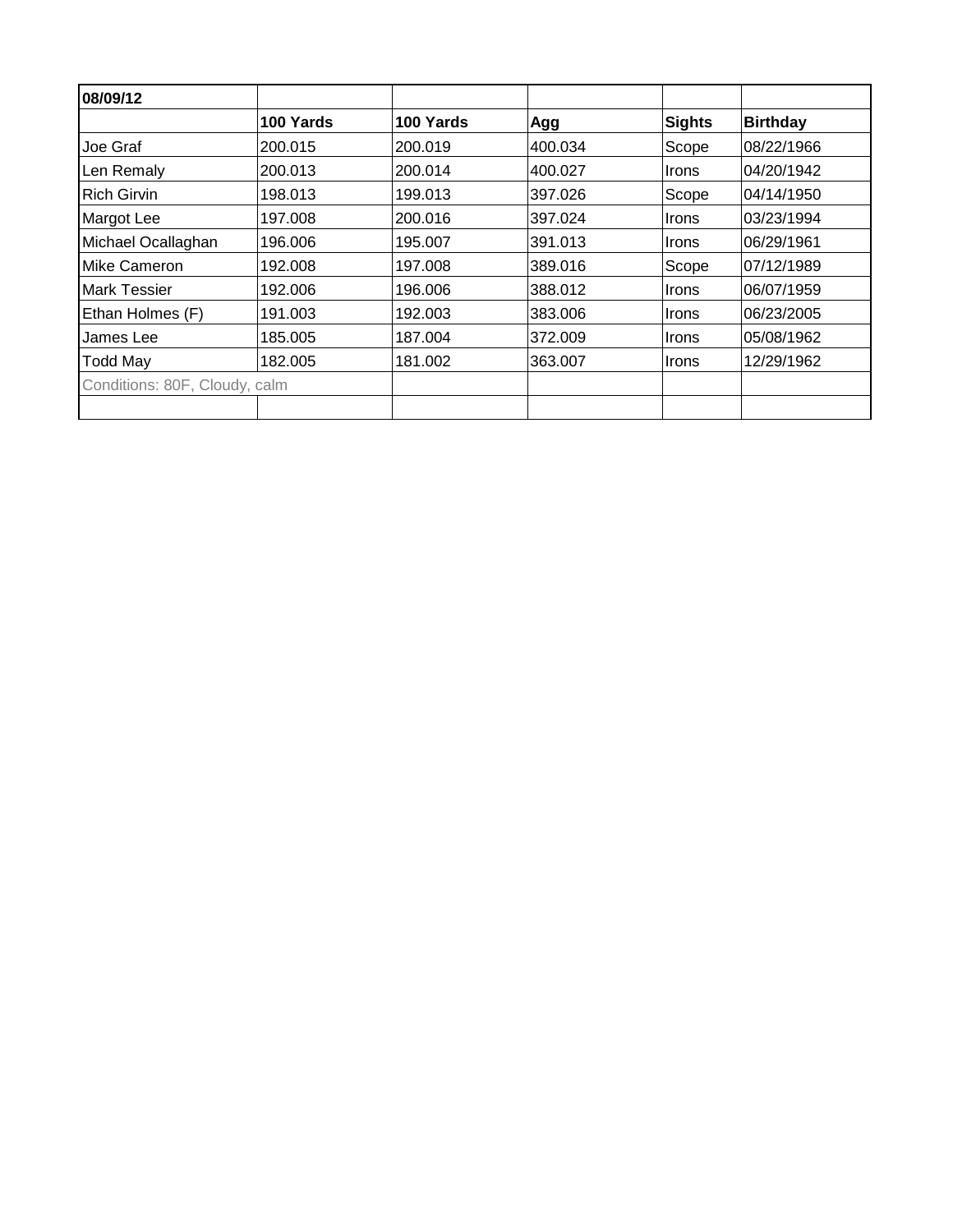| 08/02/12                        |           |           |         |        |                 |
|---------------------------------|-----------|-----------|---------|--------|-----------------|
|                                 | 100 Yards | 100 Yards | Agg     | Sights | <b>Birthday</b> |
| Joe Graf                        | 200.016   | 200.020   | 400.036 | Scope  | 08/22/1966      |
| Len Remaly                      | 199.012   | 199.015   | 398.027 | Scope  | 04/20/1942      |
| James Lee                       | 194.006   | 190.005   | 384.011 | Irons  | 05/08/1962      |
| Ethan Holmes (F)                | 190.004   | 192.004   | 382.008 | Irons  | 06/23/2005      |
| Michael Ocallaghan              | 187.004   | 193.007   | 380.011 | ∣Irons | 06/29/1961      |
| Conditions: 85F, Sunny, 0-5 mph |           |           |         |        |                 |
|                                 |           |           |         |        |                 |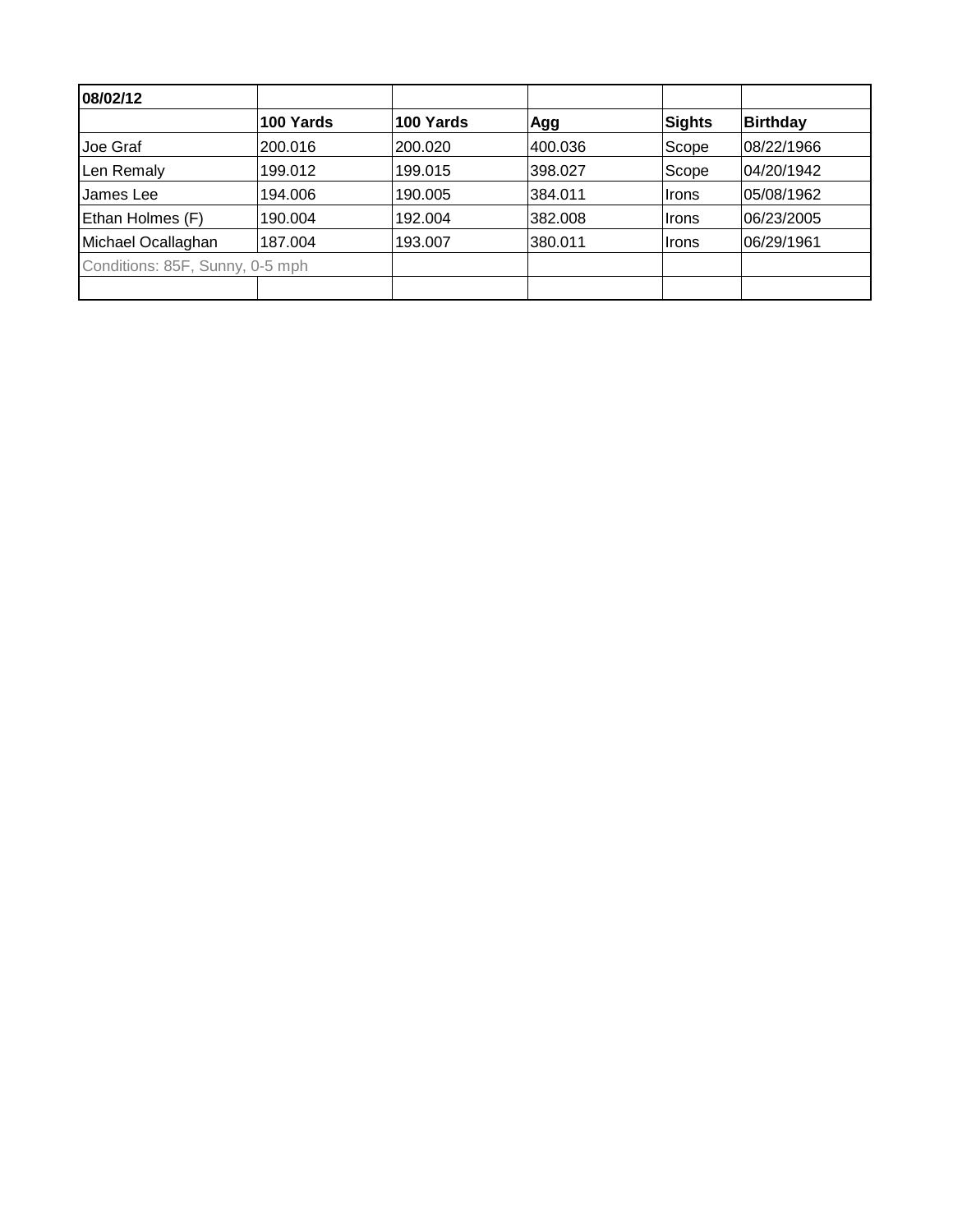| 07/12/12                              |           |           |         |               |                 |
|---------------------------------------|-----------|-----------|---------|---------------|-----------------|
|                                       | 100 Yards | 100 Yards | Agg     | <b>Sights</b> | <b>Birthday</b> |
| Joe Graf                              | 200.015   | 200.018   | 400.033 | Scope         | 08/22/1966      |
| Dan Holmes                            | 200.013   | 200.013   | 400.026 | Scope         | 07/09/1977      |
| Len Remaly                            | 199.009   | 199.010   | 398.019 | Scope         | 04/20/1942      |
| Sonya May                             | 196.007   | 199.015   | 395.022 | Scope         | 10/06/1994      |
| <b>Kevin Winters</b>                  | 198.009   | 196.007   | 394.016 | Scope         | 08/29/1968      |
| Mark Tessier                          | 190.005   | 191.005   | 381.010 | Irons         | 06/07/1959      |
| James Lee                             | 192.003   | 185.001   | 377.004 | <b>Irons</b>  | 05/08/1962      |
| Jon Hotyckey                          | 179.000   | 190.005   | 369.005 | <b>Irons</b>  | 11/11/1997      |
| Ethan Holmes (F)                      | 179.003   | 180.003   | 359.006 | Irons         | 06/23/2005      |
| Sean Gillman                          | 180.004   | 172.000   | 352.004 | <b>Irons</b>  | 09/29/1997      |
| Jake Hall                             | 173.001   | 173.001   | 346.002 | <b>Irons</b>  | 03/02/1995      |
| <b>Madison Porter</b>                 | 187.000   | 157.000   | 344.000 | <b>Irons</b>  | 10/26/1997      |
| Conditions: 85F, Sunny, 0-10 variable |           |           |         |               |                 |
|                                       |           |           |         |               |                 |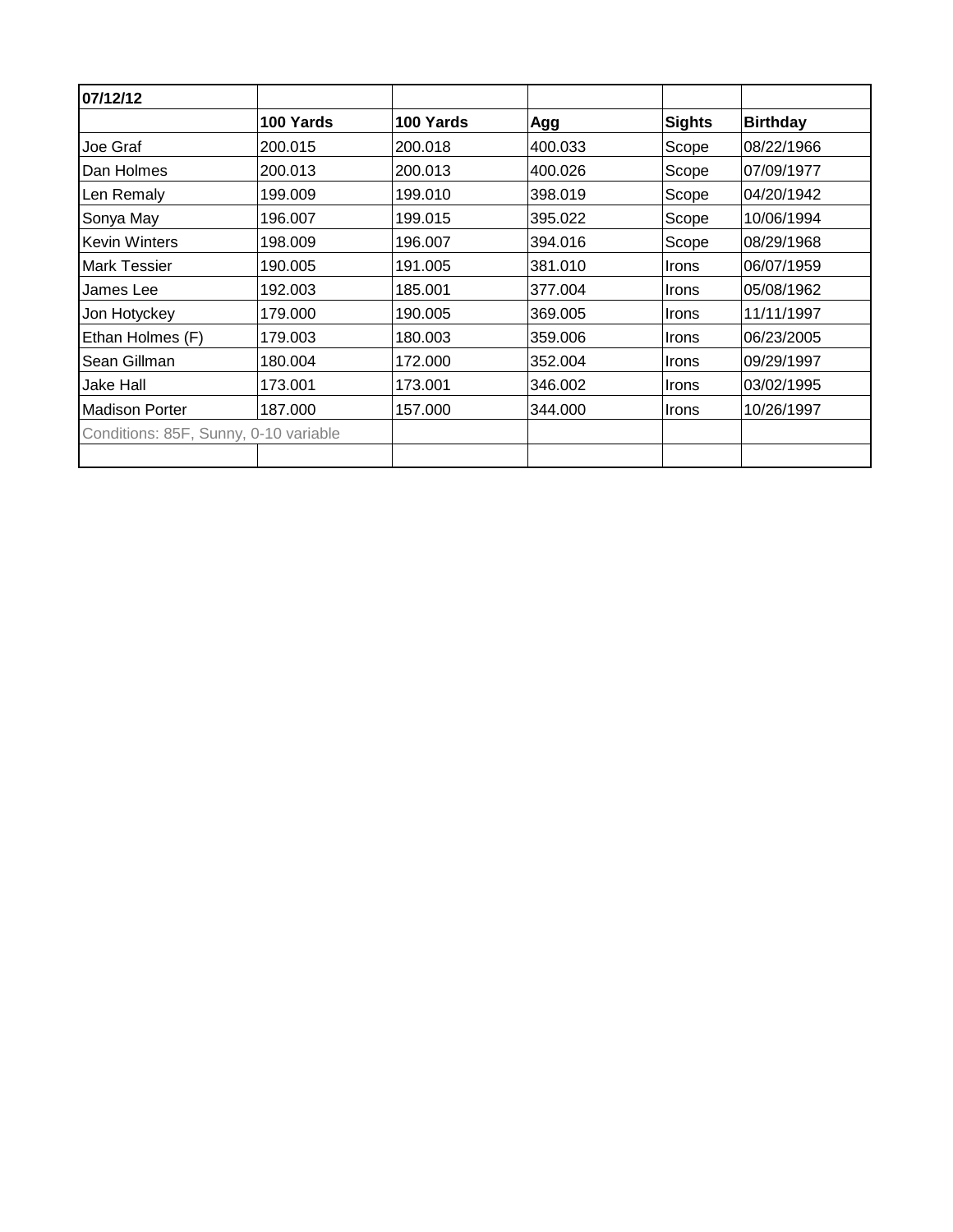| 07/05/12                             |           |           |         |               |                 |
|--------------------------------------|-----------|-----------|---------|---------------|-----------------|
|                                      | 100 Yards | 100 Yards | Agg     | <b>Sights</b> | <b>Birthday</b> |
| Joe Graf                             | 200.016   | 200.017   | 400.033 | <b>Irons</b>  | 08/22/1966      |
| Dan Holmes                           | 200.014   | 199.014   | 399.028 | Scope         | 07/09/1977      |
| Chuck Cannon                         | 199.012   | 200.010   | 399.022 | Irons         | 01/11/1937      |
| <b>Rich Girvin</b>                   | 199.008   | 200.013   | 399.021 | Scope         | 04/14/1950      |
| MacKenzie Martin                     | 200.010   | 198.009   | 398.019 | <b>Irons</b>  | 03/08/1997      |
| Kevin Winters                        | 199.017   | 198.012   | 397.029 | Scope         | 08/29/1968      |
| Len Remaly                           | 198.010   | 198.007   | 396.017 | Scope         | 04/20/1942      |
| Brendan Whitakaer                    | 193.005   | 193.008   | 386.013 | Irons         | 02/12/1997      |
| <b>Mark Tessier</b>                  | 193.005   | 190.004   | 383.009 | Irons         | 06/07/1959      |
| Mike Cameron                         | 187.003   | 193.009   | 380.012 | Scope         | 07/12/1989      |
| James Lee                            | 186.003   | 187.003   | 373.006 | Irons         | 05/08/1962      |
| Mark Vollinger                       | 188.003   | 183.004   | 371.007 | Irons         | 09/21/1990      |
| Conditions: 80F, Sunny, 0-5 variable |           |           |         |               |                 |
|                                      |           |           |         |               |                 |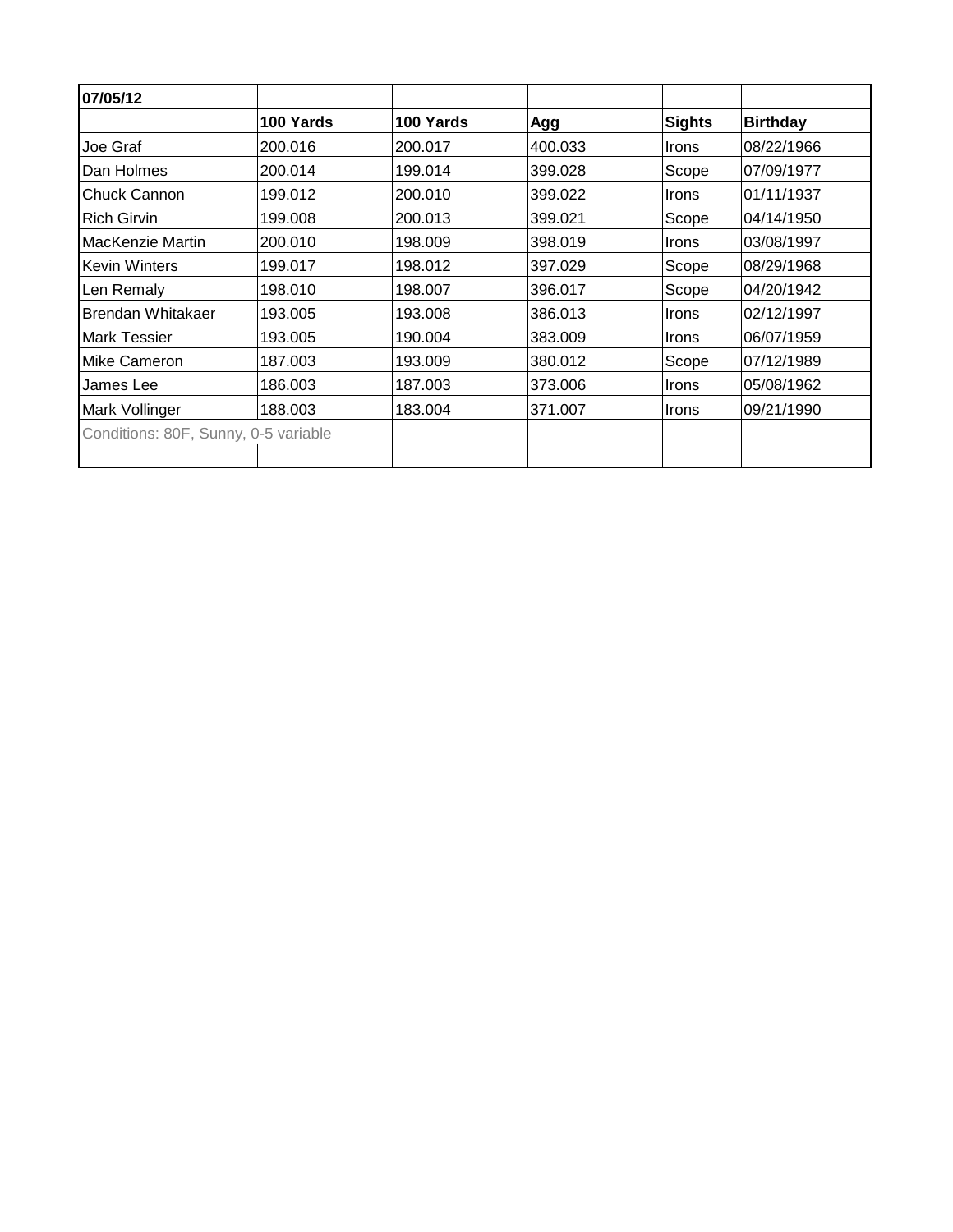| 100 Yards<br>199.015<br>199.012<br>200.011<br>199.012 | 100 Yards<br>200.017<br>200.015<br>199.014 | Agg<br>399.032<br>399.027<br>399.025 | Sights<br>Scope<br><b>Irons</b> | <b>Birthday</b><br>07/09/1977<br>08/22/1966 |
|-------------------------------------------------------|--------------------------------------------|--------------------------------------|---------------------------------|---------------------------------------------|
|                                                       |                                            |                                      |                                 |                                             |
|                                                       |                                            |                                      |                                 |                                             |
|                                                       |                                            |                                      |                                 |                                             |
|                                                       |                                            |                                      | Scope                           | 01/11/1937                                  |
|                                                       | 199.013                                    | 398.025                              | Scope                           | 04/20/1942                                  |
| 199.014                                               | 199.010                                    | 398.024                              | Scope                           | 04/12/1972                                  |
| 198.015                                               | 199.016                                    | 397.031                              | Scope                           | 08/29/1968                                  |
| 196.006                                               | 197.006                                    | 393.012                              | Scope                           | 04/14/1950                                  |
| 195.004                                               | 191.005                                    | 386.009                              | Irons                           | 06/07/1959                                  |
| 184.003                                               | 189.001                                    | 373.004                              | <i>Irons</i>                    | 05/08/1962                                  |
| Conditions: 80F, Sunny, 0-5 variable                  |                                            |                                      |                                 |                                             |
|                                                       |                                            |                                      |                                 |                                             |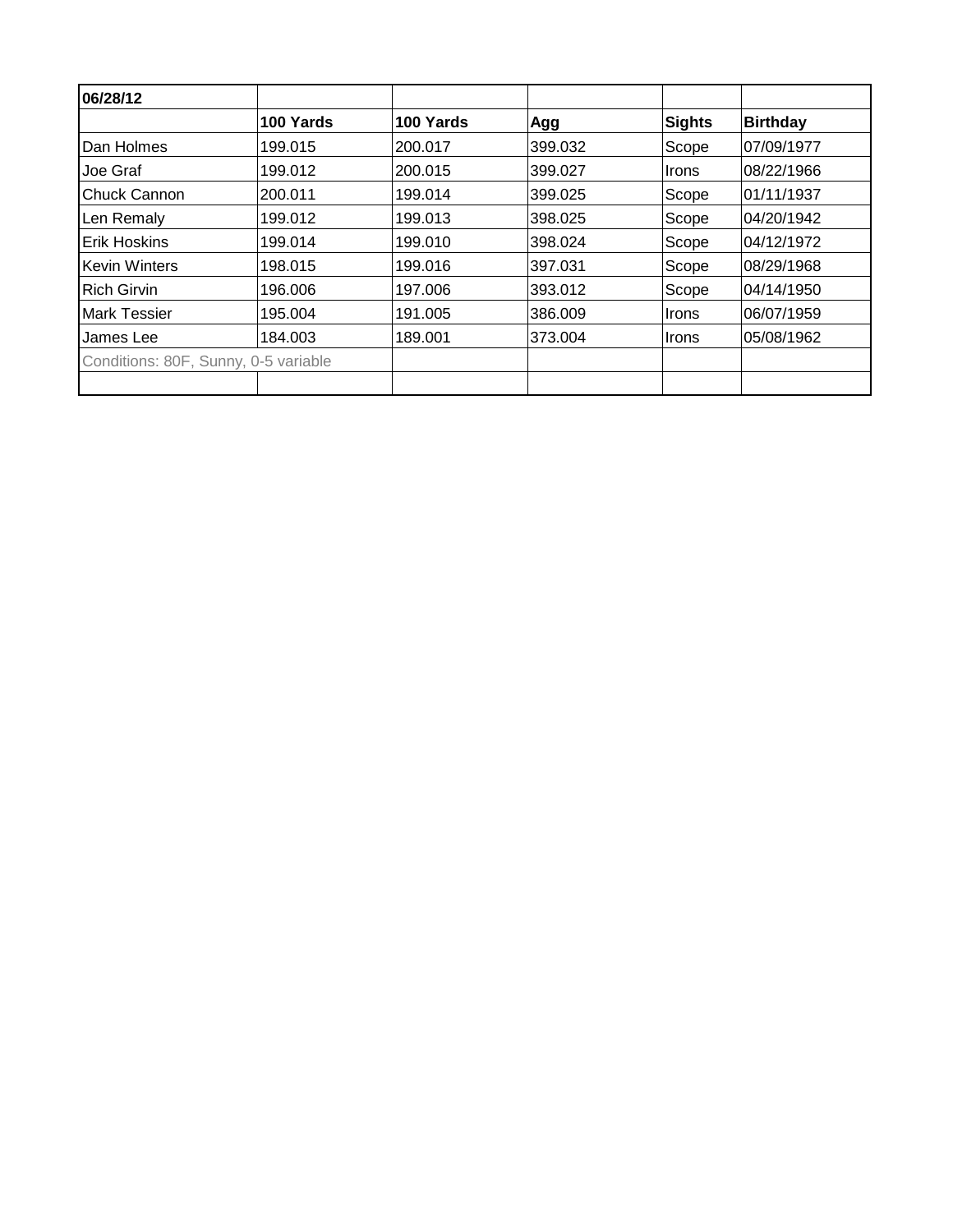| 100 Yards<br>200.013                 | 100 Yards | Agg     | Sights       |                 |
|--------------------------------------|-----------|---------|--------------|-----------------|
|                                      |           |         |              | <b>Birthday</b> |
|                                      | 200.017   | 400.030 | <b>Irons</b> | 08/22/1966      |
| 199.013                              | 200.017   | 399.030 | <b>Irons</b> | 04/12/1972      |
| 199.008                              | 199.012   | 398.020 | <b>Irons</b> | 01/11/1937      |
| 198.014                              | 199.015   | 397.029 | <b>Irons</b> | 04/20/1942      |
| 199.015                              | 198.013   | 397.028 | Scope        | 07/09/1977      |
| 196.007                              | 200.017   | 396.024 | Scope        | 08/29/1968      |
| 195.009                              | 200.010   | 395.019 | <b>Irons</b> | 01/29/1994      |
| 196.008                              | 197.009   | 393.017 | <b>Irons</b> | 07/01/1995      |
| 192.007                              | 195.010   | 387.017 | Scope        | 07/12/1989      |
| 192.007                              | 192.005   | 384.012 | <b>Irons</b> | 06/07/1959      |
| 193.002                              | 183.001   | 376,003 | Irons        | 05/08/1962      |
| Conditions: 93F, Sunny, 0-5 variable |           |         |              |                 |
|                                      |           |         |              |                 |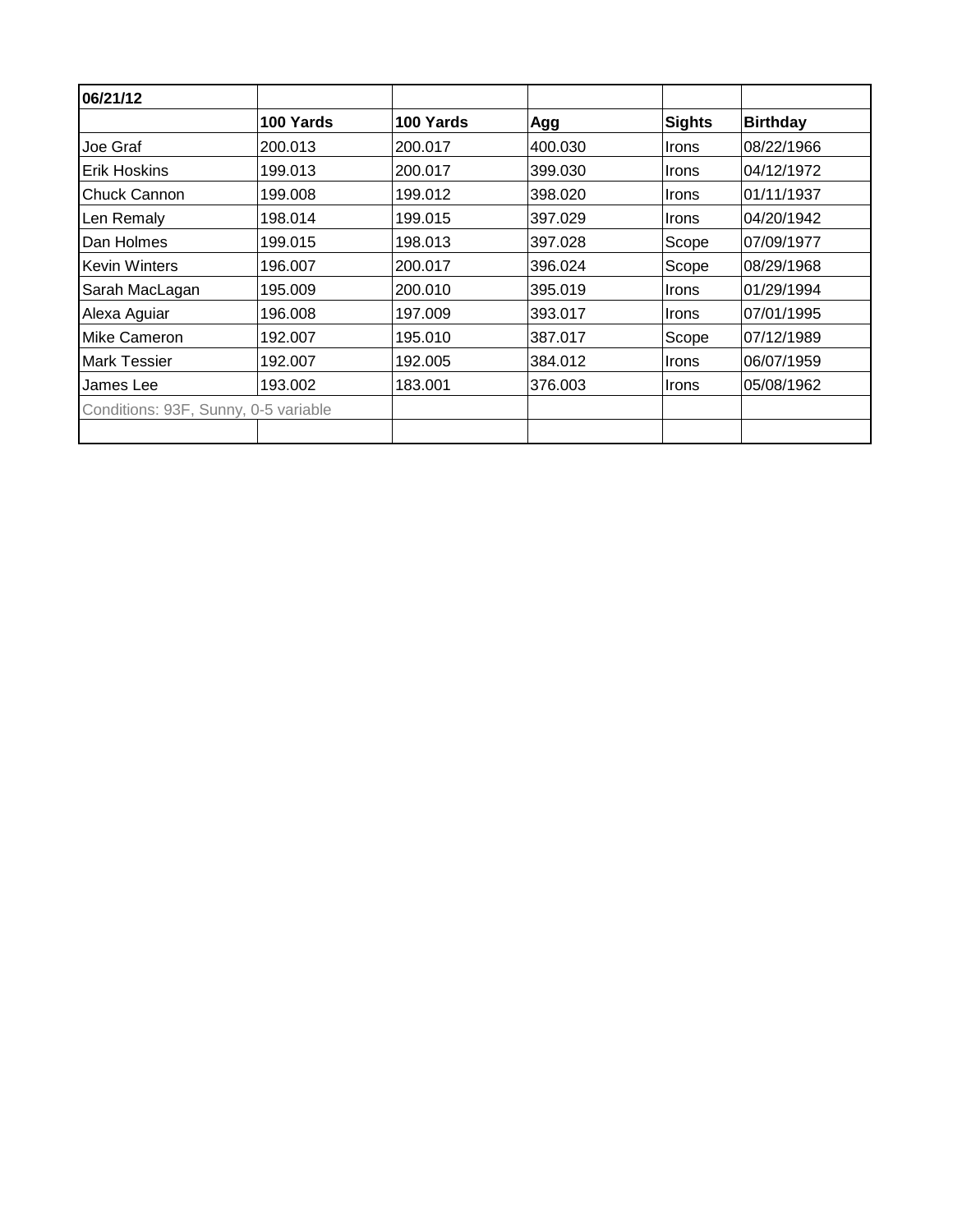| 06/14/12                       |           |           |         |        |                 |
|--------------------------------|-----------|-----------|---------|--------|-----------------|
|                                | 100 Yards | 100 Yards | Agg     | Sights | <b>Birthday</b> |
| <b>IChuck Cannon</b>           | 200.010   | 200.015   | 400.025 | Scope  | 01/11/1937      |
| <b>Rich Girvin</b>             | 198.014   | 200.012   | 398.026 | Scope  | 04/14/1950      |
| Joe Graf                       | 198.008   | 199.015   | 397.023 | llron  | 08/22/1966      |
| <b>Erik Hoskins</b>            | 196.010   | 200.012   | 396.022 | llron  | 04/12/1972      |
| IMike Cameron                  | 195.008   | 193.005   | 388.013 | llron  | 07/12/1989      |
| <b>Mark Tessier</b>            | 188.003   | 189.004   | 377.007 | llron  | 06/07/1959      |
| Conditions: 70F, Sunny, 0-5mph |           |           |         |        |                 |
|                                |           |           |         |        |                 |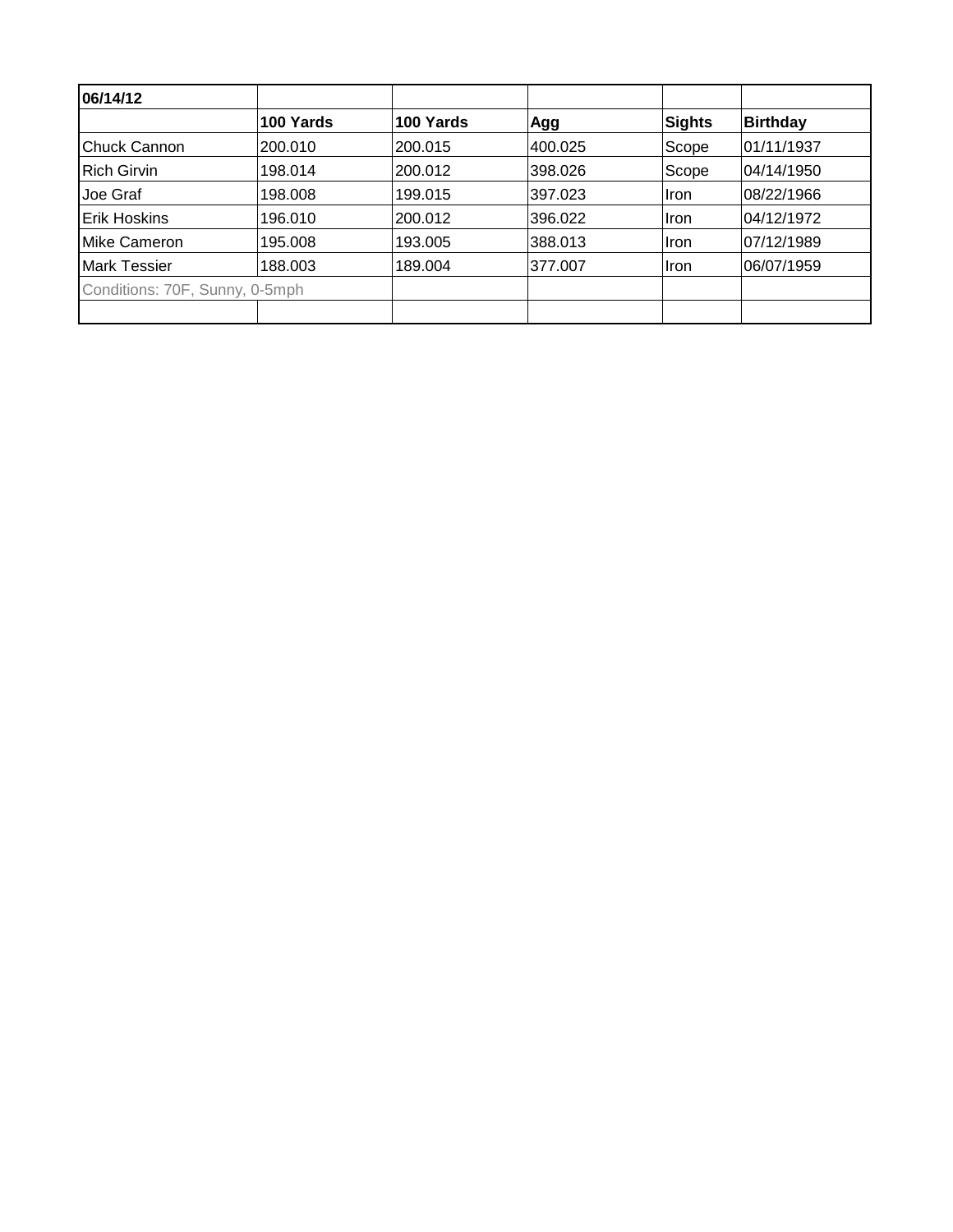| 100 Yards                              | 100 Yards | Agg     | Sights      | <b>Birthday</b> |
|----------------------------------------|-----------|---------|-------------|-----------------|
| 200.014                                | 199.017   | 399.031 | Scope       | 07/09/1977      |
| 200.015                                | 199.015   | 399.030 | Iron        | 08/22/1966      |
| 199.016                                | 200.013   | 399.029 | Scope       | 01/11/1937      |
| 200.013                                | 198.008   | 398.021 | Scope       | 04/14/1950      |
| 197.011                                | 199.009   | 396.020 | Iron        | 03/23/1994      |
| 196.005                                | 194.005   | 390.010 | <b>Iron</b> | 06/29/1961      |
| 193.003                                | 196.003   | 389,006 | <b>Iron</b> | 04/04/1997      |
| 195.002                                | 190.005   | 385,007 | Iron        | 06/07/1959      |
| 180.000                                | 188.007   | 368.007 | <b>Iron</b> | 07/12/1989      |
| 185.004                                | 178.002   | 363,006 | Iron        | 05/08/1962      |
| Conditions: 65F, Mostly cloudy, 0-5mph |           |         |             |                 |
|                                        |           |         |             |                 |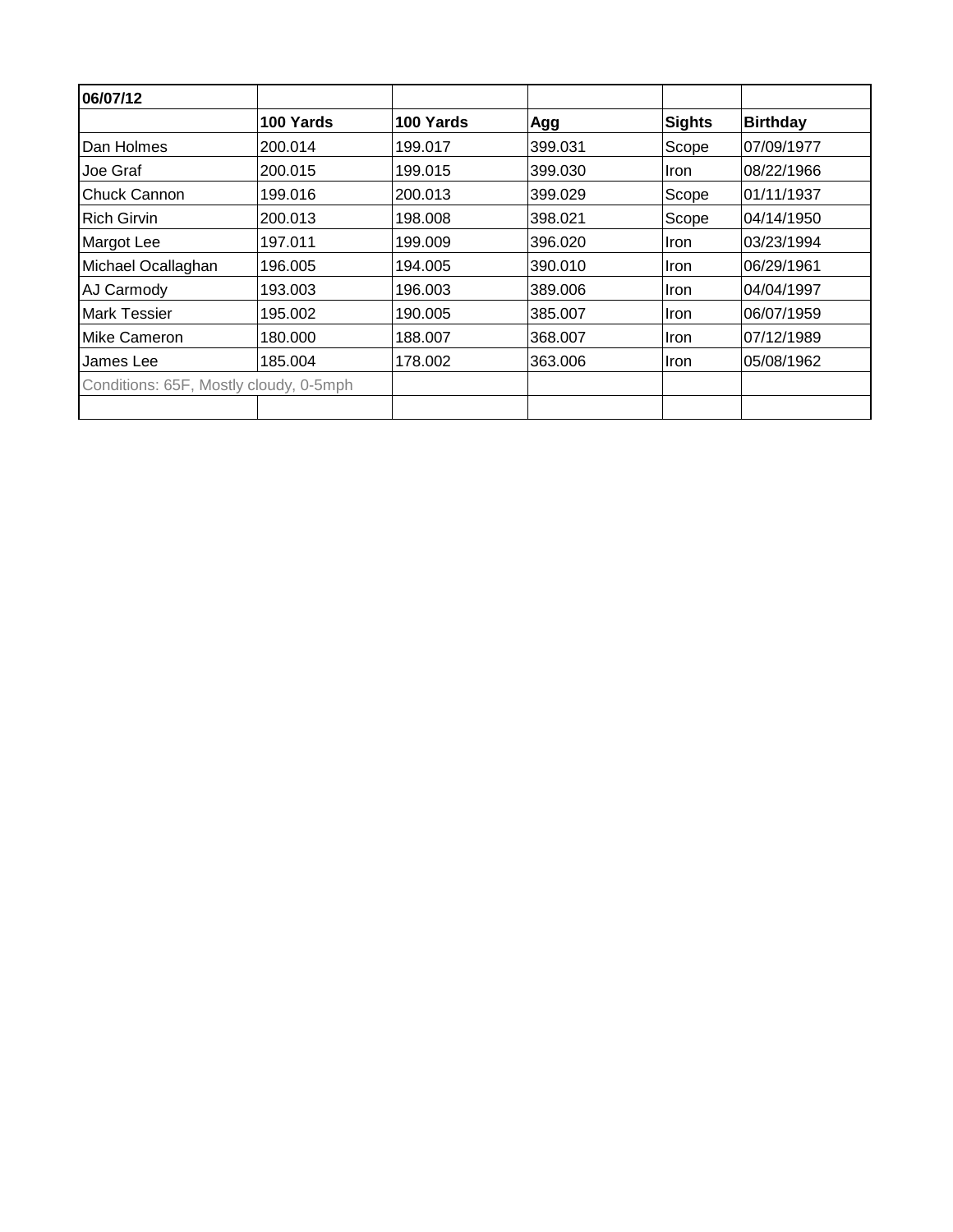| 05/31/12                        |           |           |         |             |                 |
|---------------------------------|-----------|-----------|---------|-------------|-----------------|
|                                 | 100 Yards | 100 Yards | Agg     | Sights      | <b>Birthday</b> |
| Joe Graf                        | 200.013   | 200.016   | 400.029 | Scope       | 08/22/1966      |
| George Pantazelos               | 200.011   | 199.014   | 399.025 | Scope       | 07/28/1972      |
| Chuck Cannon                    | 198.013   | 200.014   | 398.027 | Scope       | 01/11/1937      |
| <b>Erik Hoskins</b>             | 199.010   | 199.014   | 398.024 | Iron        | 04/12/1972      |
| Mike Cameron                    | 195.005   | 196.011   | 391.016 | Scope       | 07/12/1989      |
| Alexa Aguiar                    | 188.005   | 198.006   | 386.011 | <b>Iron</b> | 07/01/1995      |
| Michael Ocallaghan              | 191.007   | 194.007   | 385.014 | <b>Iron</b> | 06/29/1961      |
| <b>Mark Tessier</b>             | 194.007   | 191.004   | 385.011 | <b>Iron</b> | 06/07/1959      |
| James Lee                       | 178.001   | 182.002   | 360.003 | Iron        | 05/08/1962      |
| Conditions: 72F, Sunny, 0-10mph |           |           |         |             |                 |
|                                 |           |           |         |             |                 |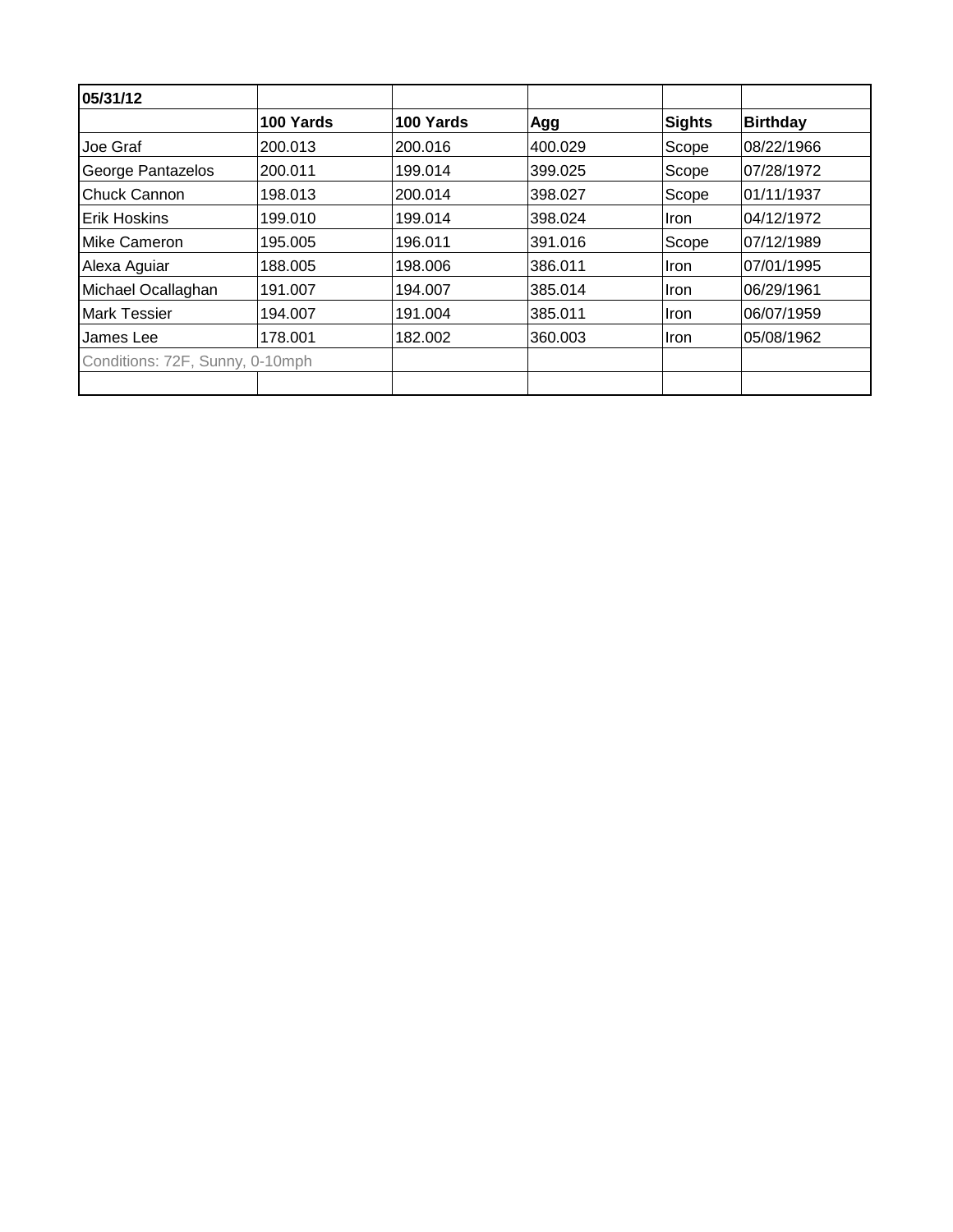| 05/24/12                                 |           |           |         |               |                 |
|------------------------------------------|-----------|-----------|---------|---------------|-----------------|
|                                          | 100 Yards | 100 Yards | Agg     | <b>Sights</b> | <b>Birthday</b> |
| George Pantazelos                        | 200.013   | 200.016   | 400.029 | Scope         | 07/28/1972      |
| Joe Graf                                 | 199.011   | 200.018   | 399.029 | Scope         | 08/22/1966      |
| <b>Rich Girvin</b>                       | 199.010   | 200.013   | 399.023 | Scope         | 04/14/1950      |
| <b>Margot Lee</b>                        | 200.008   | 199.015   | 399.023 | Iron          | 03/23/1994      |
| Chuck Cannon                             | 198.013   | 200.012   | 398.025 | Scope         | 01/11/1937      |
| Len Remaly                               | 198.011   | 200.014   | 398.025 | Iron          | 04/20/1942      |
| <b>Erik Hoskins</b>                      | 200.010   | 197.011   | 397.021 | Scope         | 04/12/1972      |
| Daniel Holmes                            | 197.012   | 198.016   | 395.028 | Scope         | 07/09/1977      |
| Sarah Maclagan                           | 195.008   | 198.016   | 393.024 | Iron          | 01/29/1994      |
| AJ Carmody                               | 194.005   | 195.008   | 389.013 | Iron          | 04/04/1997      |
| Alexa Aguiar                             | 195.006   | 192.004   | 387.010 | Iron          | 07/01/1995      |
| <b>Mark Tessier</b>                      | 191.002   | 189.016   | 380.018 | Iron          | 06/07/1959      |
| Michael Ocallaghan                       | 193.006   | 187.007   | 380.013 | Iron          | 06/29/1961      |
| James Lee                                | 188.001   | 189.002   | 377.003 | Iron          | 05/08/1962      |
| <b>Chris Hoskins</b>                     | 170.001   | 171.002   | 341.003 | Iron          | 11/10/2000      |
| Conditions: 72F, Sunny, 0-5mph variable. |           |           |         |               |                 |
|                                          |           |           |         |               |                 |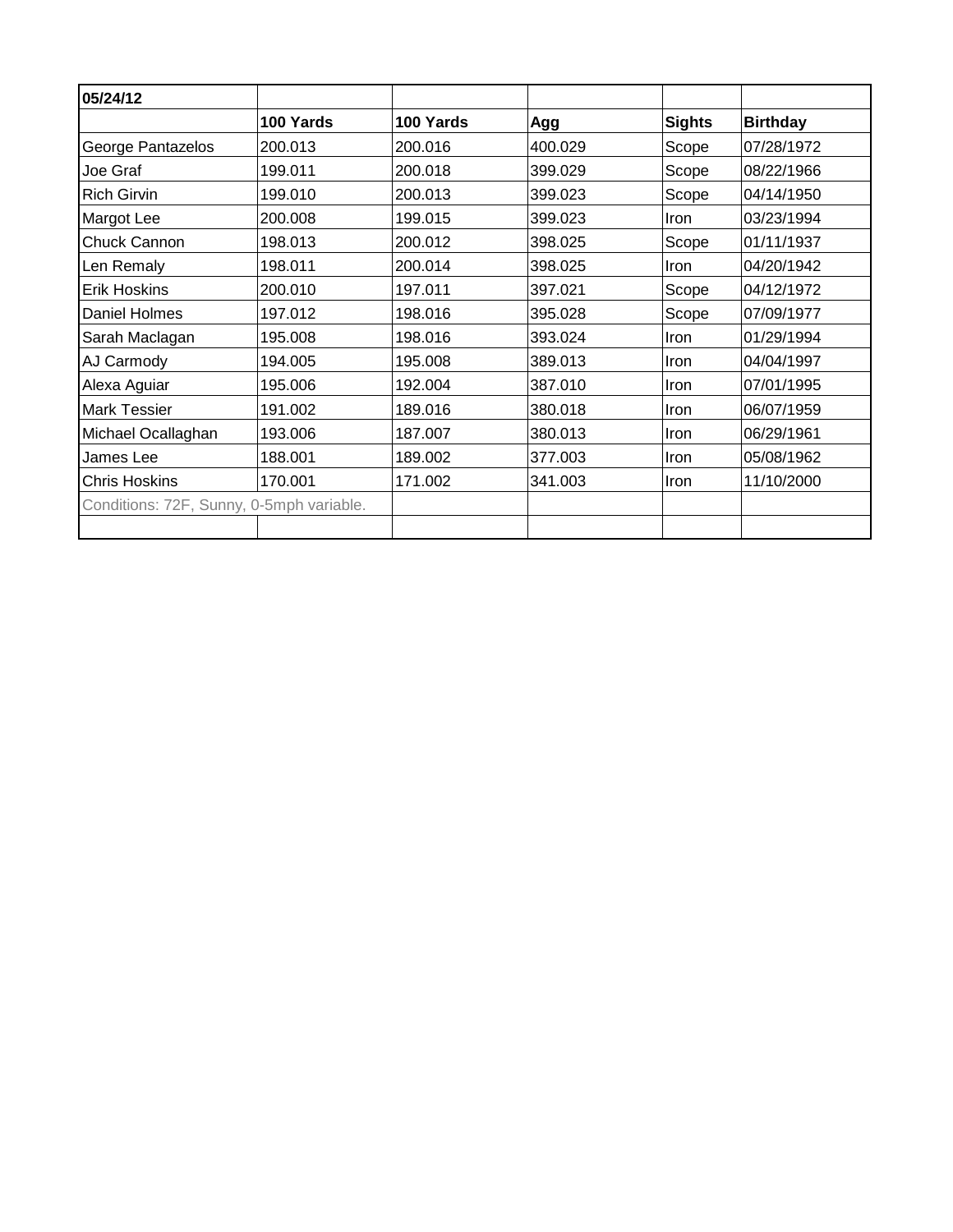| 100 Yards<br>200.017<br>200.013<br>199.014<br>199.014 | 100 Yards<br>200.013<br>200.014<br>200.013<br>198.009 | Agg<br>400.030<br>400.027<br>399.027<br>397.023 | Sights<br>Scope<br>Scope<br>Scope<br>Scope | <b>Birthday</b><br>08/22/1966<br>04/14/1950<br>01/11/1937 |
|-------------------------------------------------------|-------------------------------------------------------|-------------------------------------------------|--------------------------------------------|-----------------------------------------------------------|
|                                                       |                                                       |                                                 |                                            |                                                           |
|                                                       |                                                       |                                                 |                                            |                                                           |
|                                                       |                                                       |                                                 |                                            |                                                           |
|                                                       |                                                       |                                                 |                                            |                                                           |
|                                                       |                                                       |                                                 |                                            | 04/12/1972                                                |
| 197.013                                               | 199.012                                               | 396.025                                         | Scope                                      | 04/20/1942                                                |
| 197.007                                               | 198.005                                               | 395.012                                         | Scope                                      | 07/12/1989                                                |
| 187.006                                               | 195.006                                               | 382.012                                         | <b>Iron</b>                                | 01/29/1994                                                |
| 193.005                                               | 187.001                                               | 380.006                                         | <b>Iron</b>                                | 06/29/1961                                                |
| 182.005                                               | 181.002                                               | 363.007                                         | Iron                                       | 11/10/2000                                                |
| Conditions: 62F, Sunny, 0-10mph variable.             |                                                       |                                                 |                                            |                                                           |
|                                                       |                                                       |                                                 |                                            |                                                           |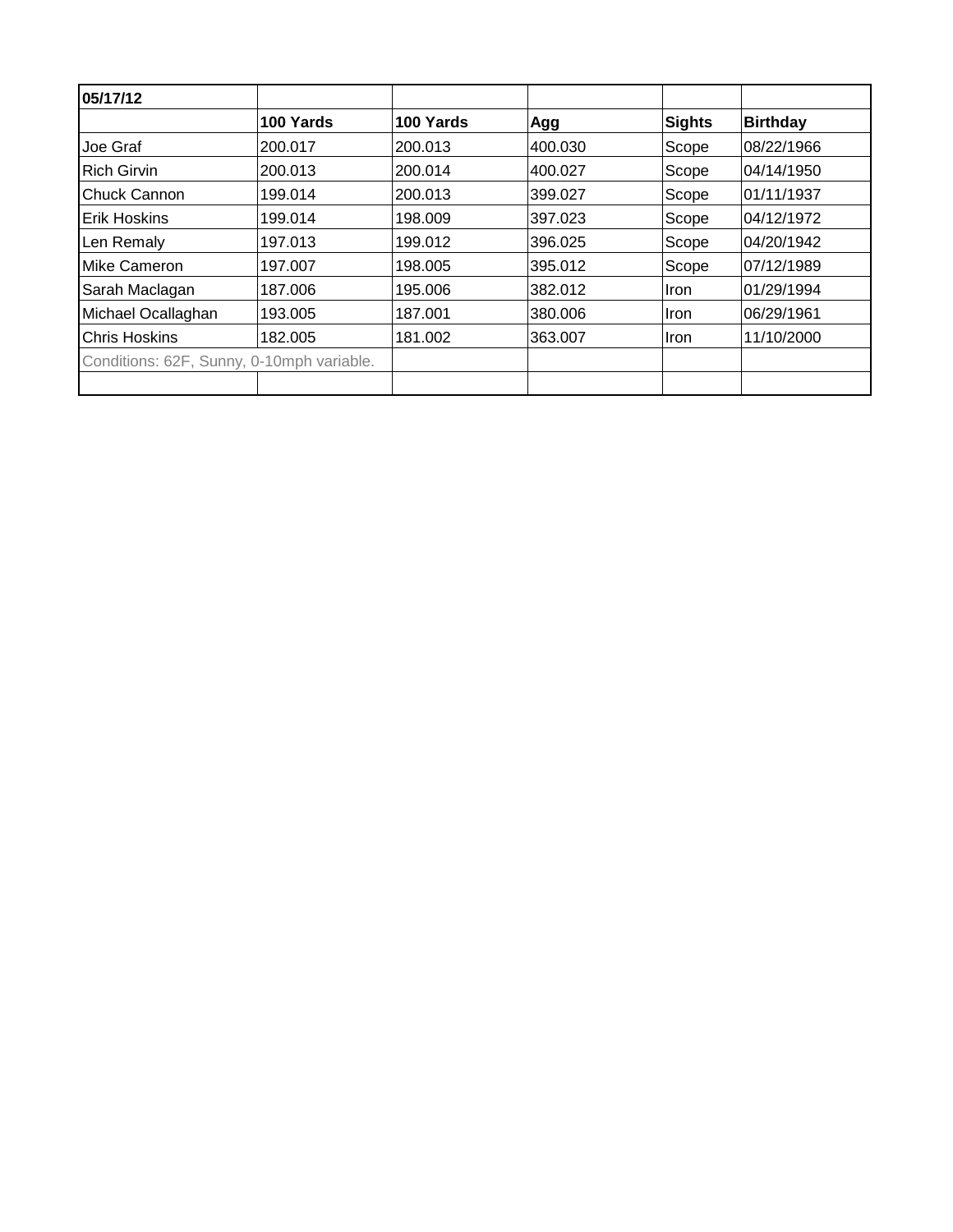| 05/10/12                                          |           |           |         |             |                 |
|---------------------------------------------------|-----------|-----------|---------|-------------|-----------------|
|                                                   | 100 Yards | 100 Yards | Agg     | Sights      | <b>Birthday</b> |
| <b>Chuck Cannon</b>                               | 198.013   | 200.012   | 398.025 | Scope       | 01/11/1937      |
| IErik Hoskins                                     | 197.009   | 200.011   | 397.020 | Scope       | 04/12/1972      |
| George Pantazelos                                 | 197.012   | 198.014   | 395.026 | Scope       | 07/28/1972      |
| Len Remaly                                        | 197.009   | 198.015   | 395.024 | Scope       | 04/20/1942      |
| Joe Graf                                          | 197.007   | 198.015   | 395.022 | Scope       | 08/22/1966      |
| <b>Rich Girvin</b>                                | 198.010   | 195.007   | 393.017 | Scope       | 04/14/1950      |
| <b>IMike Cameron</b>                              | 194.002   | 192.005   | 386,007 | Scope       | 07/12/1989      |
| Michael Ocallaghan                                | 193.002   | 192.004   | 385,006 | <b>Iron</b> | 06/29/1961      |
| Alexa Aguiar                                      | 185.002   | 187.000   | 372.002 | Iron        | 07/01/1995      |
| <b>Chris Hoskins</b>                              | 174.002   | 155.000   | 329.002 | <b>Iron</b> | 11/10/2000      |
| Conditions: 58F, Partly Cloudy, 5-15mph variable. |           |           |         |             |                 |
|                                                   |           |           |         |             |                 |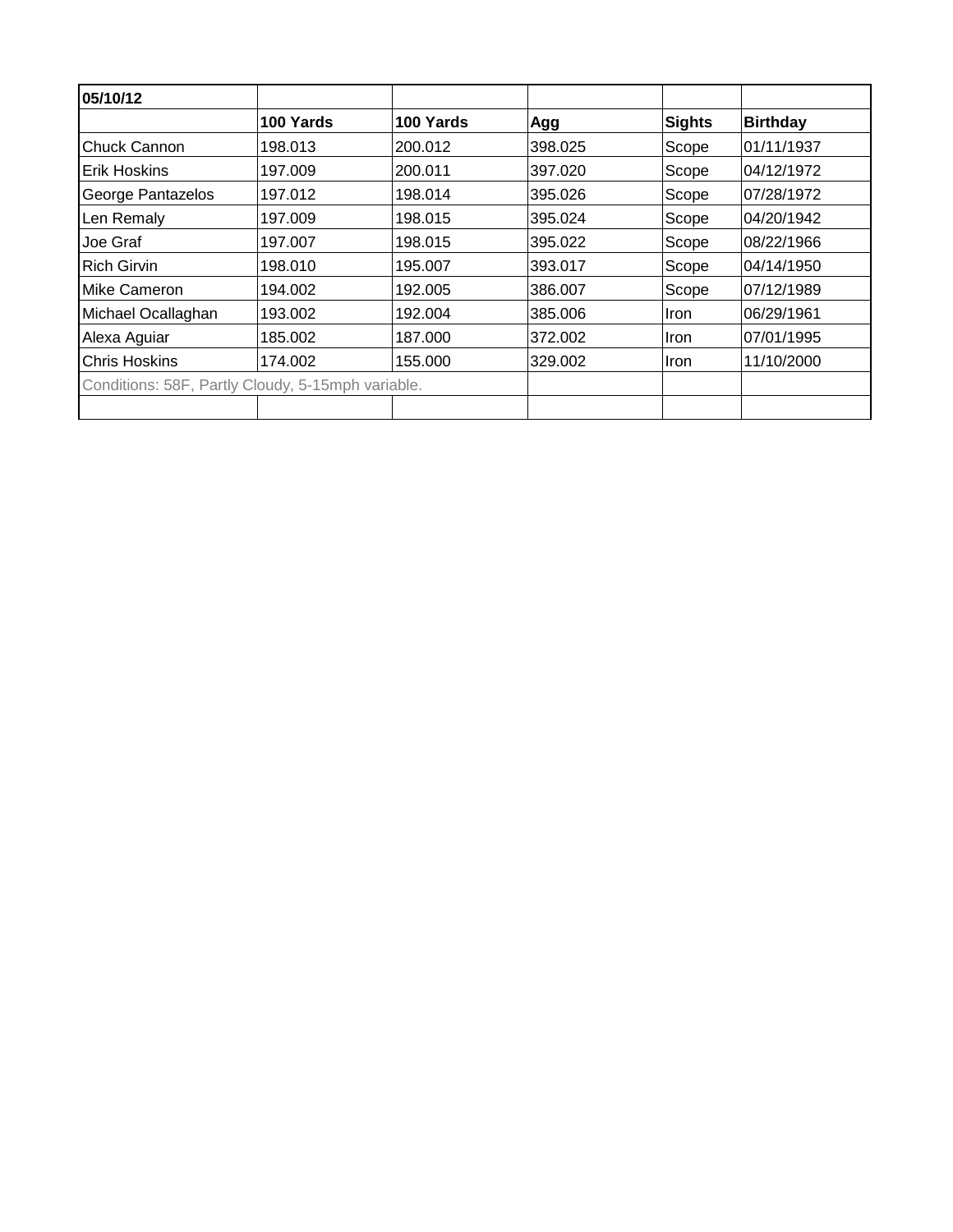| 05/03/12                                  |           |           |         |             |                 |
|-------------------------------------------|-----------|-----------|---------|-------------|-----------------|
|                                           | 100 Yards | 100 Yards | Agg     | Sights      | <b>Birthday</b> |
| Dan Holmes                                | 200.017   | 200.013   | 400.030 | Scope       | 07/09/1977      |
| George Pantazelos                         | 200.014   | 200.015   | 400.029 | Scope       | 07/28/1972      |
| Joe Graf                                  | 200.018   | 199.015   | 399.033 | Scope       | 08/22/1966      |
| Len Remaly                                | 200.010   | 199.012   | 399.022 | Scope       | 04/20/1942      |
| <b>Chuck Cannon</b>                       | 199.009   | 200.013   | 399.022 | Scope       | 01/11/1937      |
| <b>Rich Girvin</b>                        | 199.013   | 199.013   | 398.026 | Scope       | 04/14/1950      |
| <b>Erik Hoskins</b>                       | 197.010   | 198.016   | 395.026 | Scope       | 04/12/1972      |
| Michael Ocallaghan                        | 195.006   | 196.004   | 391.010 | <b>Iron</b> | 06/29/1961      |
| Mike Cameron                              | 194.004   | 193.001   | 387.005 | Scope       | 07/12/1989      |
| Conditions: 50F, Cloudy, 0-5mph variable. |           |           |         |             |                 |
|                                           |           |           |         |             |                 |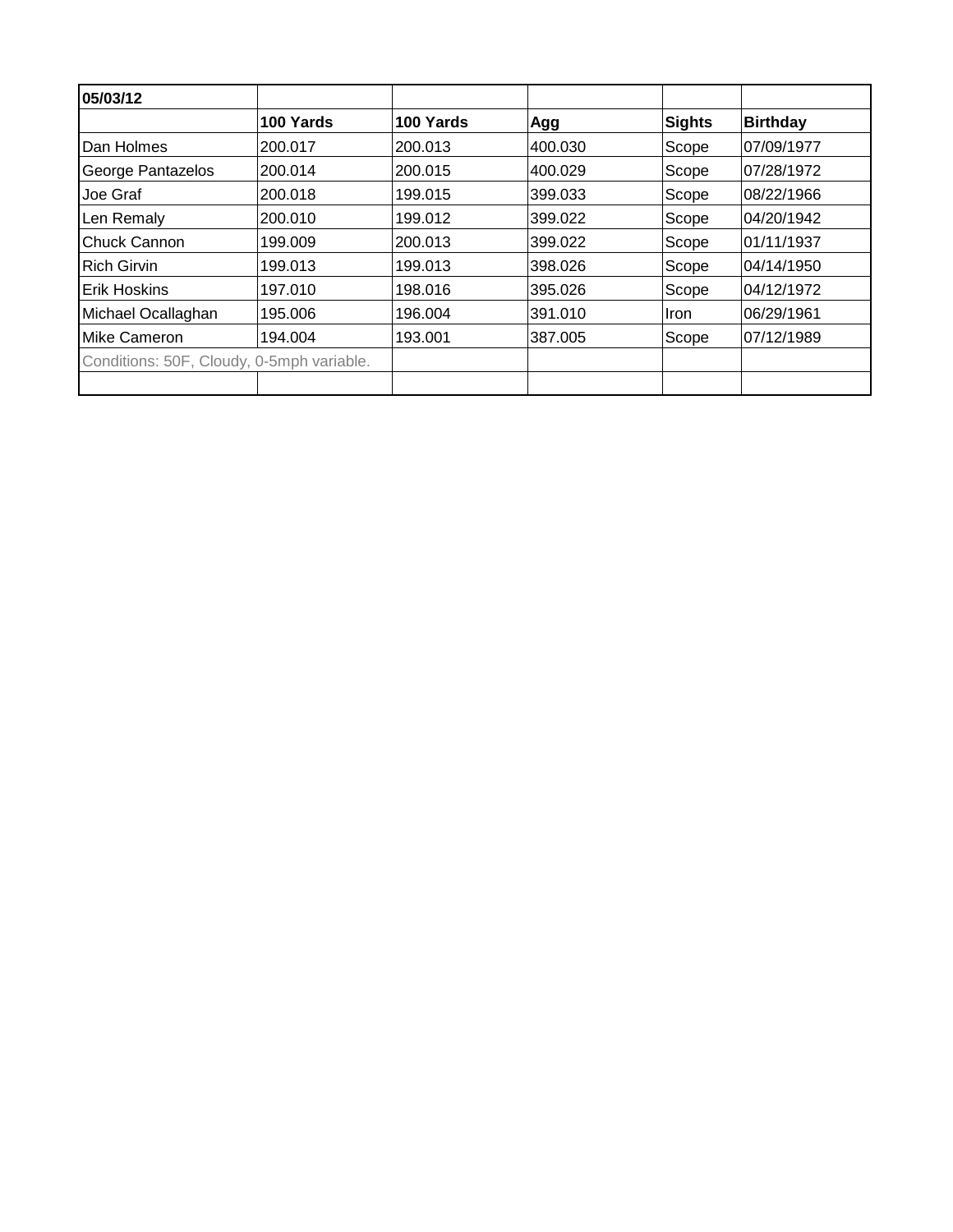| 04/26/12                                               |           |           |         |               |                 |
|--------------------------------------------------------|-----------|-----------|---------|---------------|-----------------|
|                                                        | 100 Yards | 100 Yards | Agg     | <b>Sights</b> | <b>Birthday</b> |
| George Pantazelos                                      | 200.016   | 200.016   | 400.032 | Scope         | 07/28/1972      |
| <b>Erik Hoskins</b>                                    | 199.014   | 200.017   | 399.031 | Scope         | 04/12/1972      |
| Len Remaly                                             | 199.011   | 199.012   | 398.023 | Scope         | 04/20/1942      |
| <b>Rich Girvin</b>                                     | 198.014   | 198.009   | 396.023 | Scope         | 04/14/1950      |
| Dan Holmes                                             | 199.012   | 196.006   | 395.018 | Scope         | 07/09/1977      |
| Joe Graf                                               | 197.006   | 194.008   | 391.014 | Scope         | 08/22/1966      |
| Mike Cameron                                           | 193.009   | 196.008   | 389.017 | Scope         | 07/12/1989      |
| James Lee                                              | 182.001   | 183.005   | 365.006 | <b>Irons</b>  | 05/08/1962      |
| Conditions: 50F, Cloudy with drizzle, 0-5mph variable. |           |           |         |               |                 |
|                                                        |           |           |         |               |                 |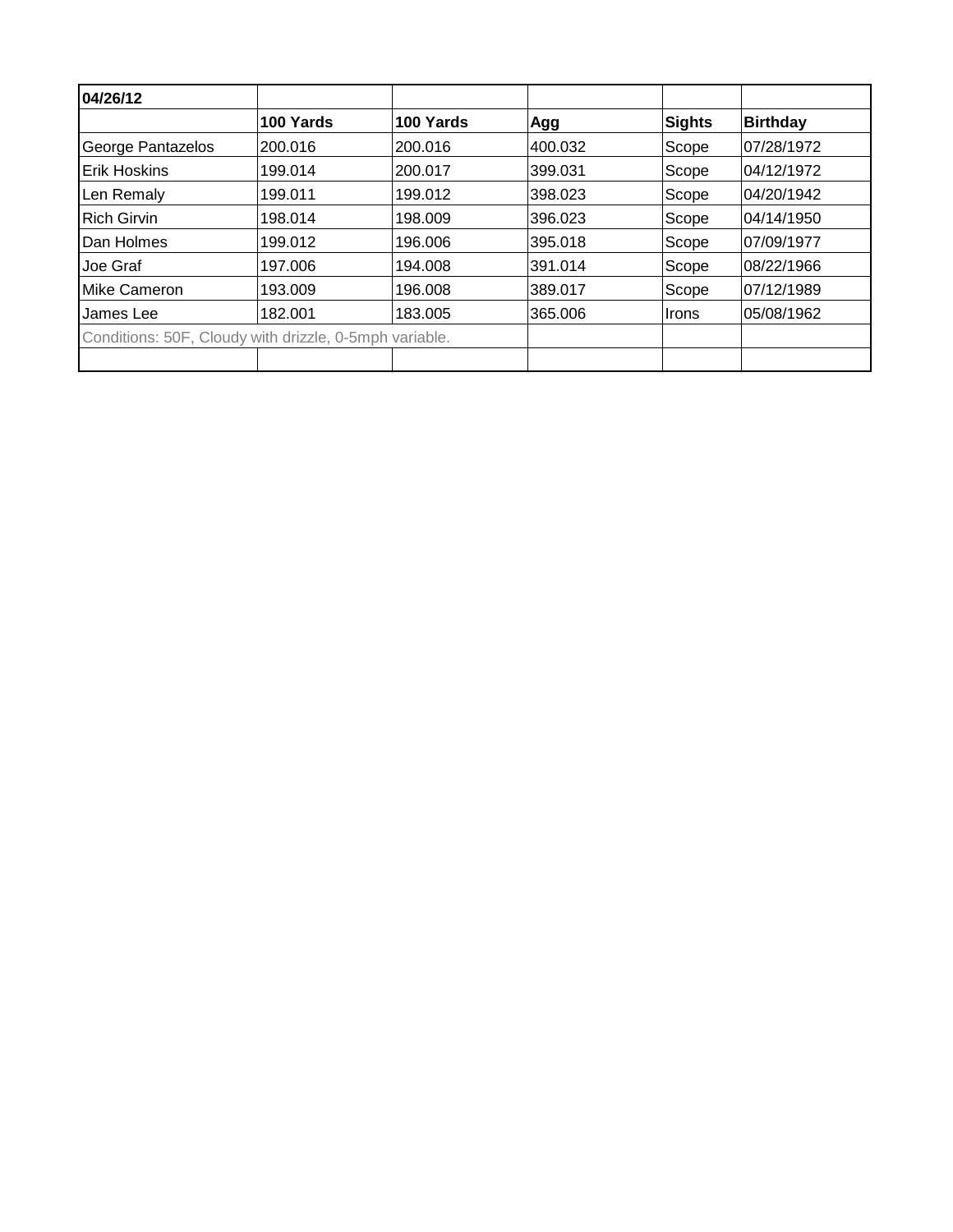| 09/01/11                                  |           |           |         |                            |                 |
|-------------------------------------------|-----------|-----------|---------|----------------------------|-----------------|
|                                           | 100 Yards | 100 Yards | Agg     | <b>Sights</b>              | <b>Birthday</b> |
| Joe Graf                                  | 200.016   | 200.012   | 400.028 | Scope                      | 08/22/1966      |
| Dan Holmes                                | 199.016   | 199.012   | 398.028 | Scope                      | 07/09/1977      |
| George Pantazelos                         | 199.012   | 199.015   | 398.027 | Scope                      | 07/28/1972      |
| Len Remaly                                | 199.009   | 199.013   | 398.022 | <b>Irons</b>               | 04/20/1942      |
| Margot Lee                                | 199.008   | 199.010   | 398.018 | <i><u><b>Irons</b></u></i> | 03/23/1994      |
| <b>Erik Hoskins</b>                       | 199.010   | 198.010   | 397.020 | Scope                      | 04/12/1972      |
| <b>Ralph Copley</b>                       | 199.008   | 197.011   | 396.019 | Scope                      | 08/11/1939      |
| <b>Rich Girvin</b>                        | 195.008   | 200.013   | 395.021 | Scope                      | 04/14/1950      |
| John Payton                               | 192.008   | 195.006   | 387.014 | Irons                      | 04/16/1957      |
| <b>Mark Tessier</b>                       | 188.004   | 187.003   | 375.007 | <b>Irons</b>               | 06/07/1951      |
| James Lee                                 | 186.004   | 185.003   | 371.007 | Irons                      | 05/08/1962      |
| Conditions: 60F, Sunny, 0-10mph variable. |           |           |         |                            |                 |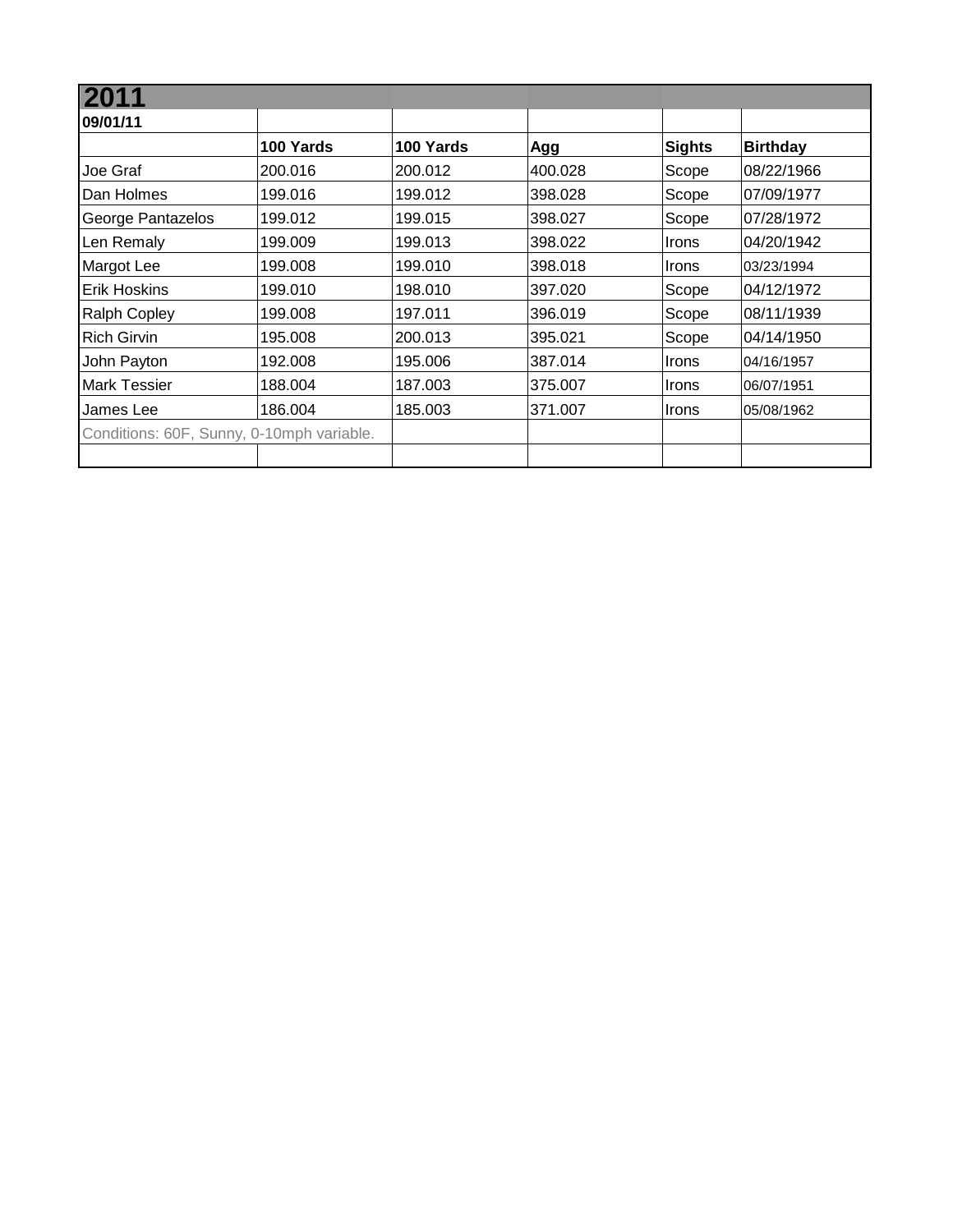| 08/25/11            |                                           |           |         |               |                 |
|---------------------|-------------------------------------------|-----------|---------|---------------|-----------------|
|                     | 100 Yards                                 | 100 Yards | Agg     | <b>Sights</b> | <b>Birthday</b> |
| <b>Erik Hoskins</b> | 200.016                                   | 200.015   | 400.031 | Scope         | 04/12/1972      |
| Joe Graf            | 200.012                                   | 200.007   | 400.019 | Scope         | 08/22/1966      |
| <b>Ralph Copley</b> | 199.012                                   | 200.015   | 399.027 | Scope         | 08/11/1939      |
| Dan Holmes          | 198.014                                   | 200.018   | 398.032 | Scope         | 07/09/1977      |
| Margot Lee          | 198.008                                   | 200.012   | 398.020 | <b>Irons</b>  | 03/23/1994      |
| <b>Rich Girvin</b>  | 199.014                                   | 197.012   | 396.026 | Scope         | 04/14/1950      |
| John Payton         | 193.009                                   | 195.007   | 388.016 | Irons         | 04/16/1957      |
| <b>Terry Thomas</b> | 190.002                                   | 197.010   | 387.012 | Scope         | 10/11/1951      |
| James Lee           | 176.005                                   | 180.001   | 356.006 | Irons         | 05/08/1962      |
|                     | Conditions: 75F, Sunny, 0-10mph variable. |           |         |               |                 |
|                     |                                           |           |         |               |                 |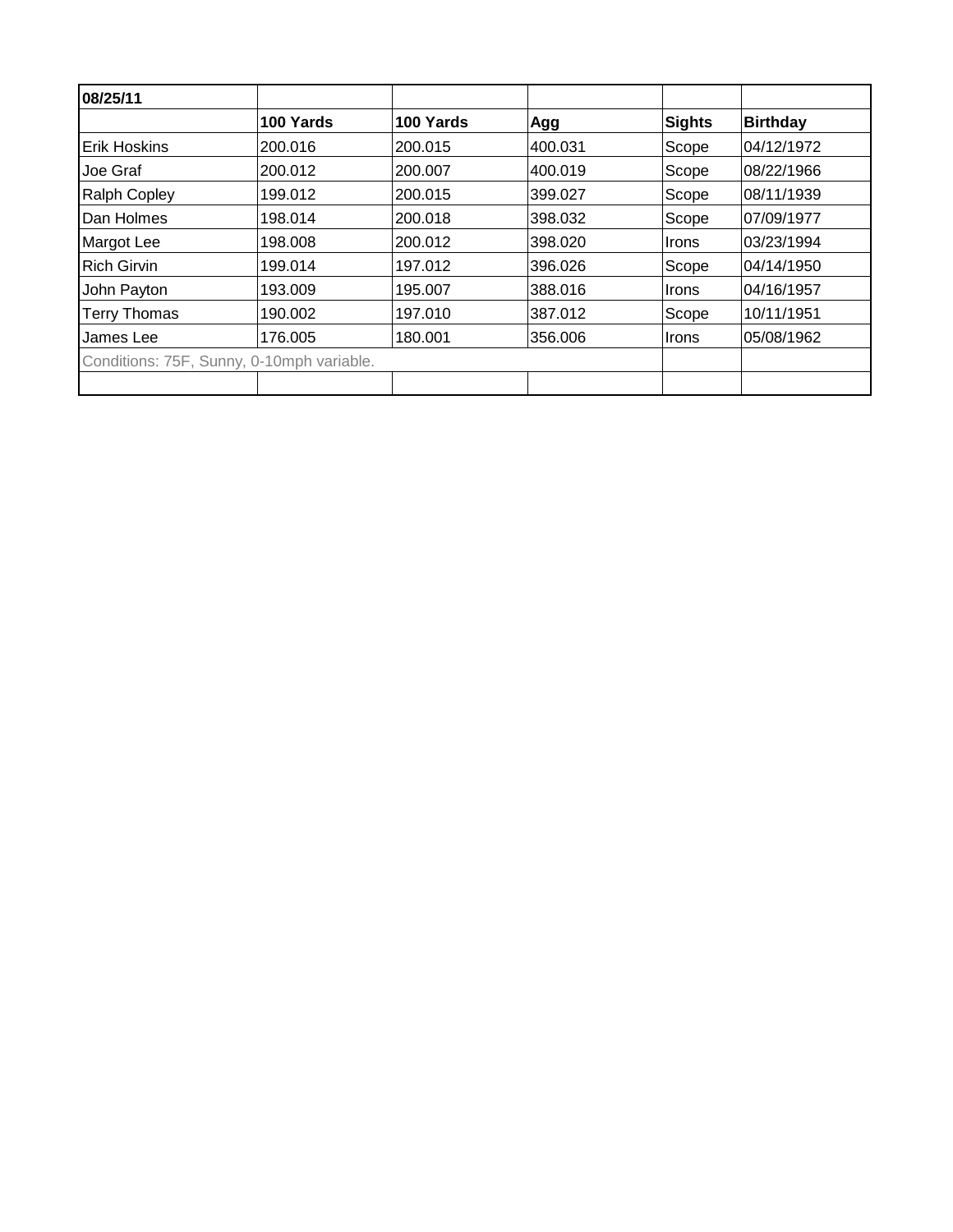| 08/18/11                                  |           |           |         |               |                 |
|-------------------------------------------|-----------|-----------|---------|---------------|-----------------|
|                                           | 100 Yards | 100 Yards | Agg     | <b>Sights</b> | <b>Birthday</b> |
| Dan Holmes                                | 200.014   | 200.015   | 400.029 | scope         | 07/09/1977      |
| Len Remaly                                | 200.012   | 200.013   | 400.025 | iron          | 04/20/1942      |
| Joe Graf                                  | 199.013   | 200.013   | 399.026 | scope         | 08/22/1966      |
| <b>Ralph Copley</b>                       | 199.014   | 199.015   | 398.029 | scope         | 08/11/1939      |
| Erik Hoskins                              | 198.011   | 200.016   | 398.027 | scope         | 04/12/1972      |
| <b>Rich Girvin</b>                        | 197.013   | 199.008   | 396.021 | scope         | 04/14/1950      |
| Michael Cameron                           | 194.006   | 195.005   | 389.011 | scope         | 07/12/1989      |
| <b>Terry Thomas</b>                       | 197.010   | 191.005   | 388.015 | scope         | 10/11/1951      |
| Michael Ocallaghan                        | 194.005   | 192.009   | 386.014 | iron          | 06/21/1961      |
| John Payton                               | 195.006   | 190.004   | 385.010 | iron          | 04/16/1957      |
| <b>Mark Tessier</b>                       | 188.005   | 192.005   | 380.010 | iron          | 06/07/1951      |
| <b>Chris Hoskins</b>                      | 180.001   | 183.000   | 363.001 | iron          | 11/10/2000      |
| Ed Moore                                  | 116.000   | 148.001   | 264.001 | iron          | 09/26/1951      |
| Conditions: 75F, Sunny, 0-10mph variable. |           |           |         |               |                 |
|                                           |           |           |         |               |                 |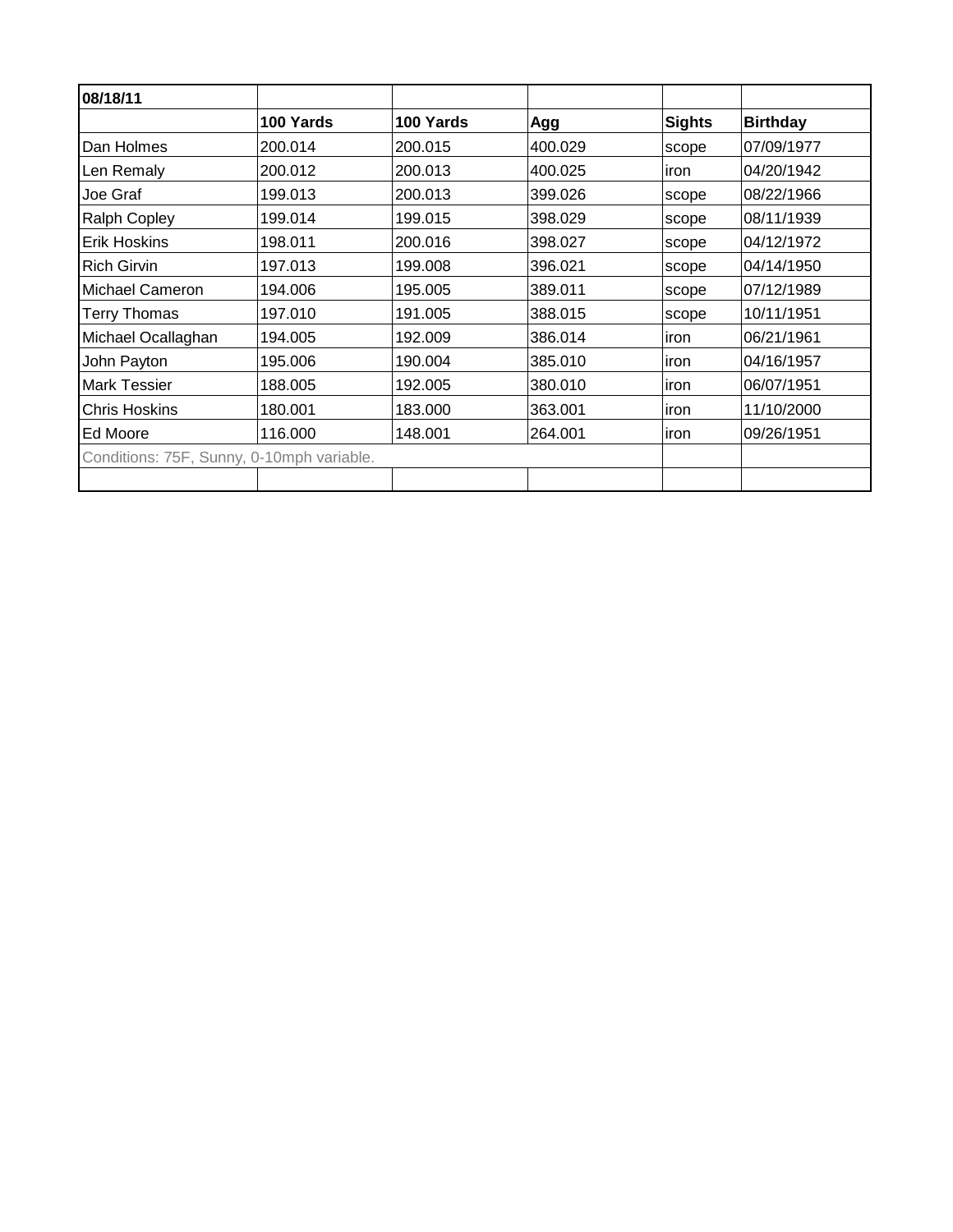| 08/11/11                                        |           |           |         |               |                 |
|-------------------------------------------------|-----------|-----------|---------|---------------|-----------------|
|                                                 | 100 Yards | 100 Yards | Agg     | <b>Sights</b> | <b>Birthday</b> |
| Dan Holmes                                      | 200.014   | 200.014   | 400.028 | scope         | 07/09/1977      |
| Joe Graf                                        | 199.018   | 200.018   | 399.036 | scope         | 08/22/1966      |
| <b>Erik Hoskins</b>                             | 199.014   | 199.016   | 398.030 | scope         | 04/12/1972      |
| <b>Rich Girvin</b>                              | 199.010   | 199.007   | 398.017 | scope         | 04/14/1950      |
| <b>Ralph Copley</b>                             | 197.011   | 199.013   | 396.024 | scope         | 08/11/1939      |
| Margot Lee                                      | 196.011   | 197.010   | 393.021 | <i>iron</i>   | 03/23/1994      |
| <b>Terry Thomas</b>                             | 197.010   | 195.005   | 392.015 | scope         | 10/11/1951      |
| John Payton                                     | 195.006   | 195.008   | 390.014 | iron          | 04/16/1957      |
| Michael Cameron                                 | 193.010   | 195.004   | 388.014 | scope         | 07/12/1989      |
| Michael Ocallaghan                              | 188.002   | 197.005   | 385.007 | <i>iron</i>   | 06/21/1961      |
| <b>Mark Tessier</b>                             | 190.007   | 190.005   | 380.012 | iron          | 06/07/1951      |
| James Lee                                       | 186.002   | 181.003   | 367.005 | iron          | 05/08/1962      |
| <b>Chris Hoskins</b>                            | 192.002   | 174.002   | 366.004 | iron          | 11/10/2000      |
| Conditions: 70F, Partly Sunny, 0-5mph variable. |           |           |         |               |                 |
|                                                 |           |           |         |               |                 |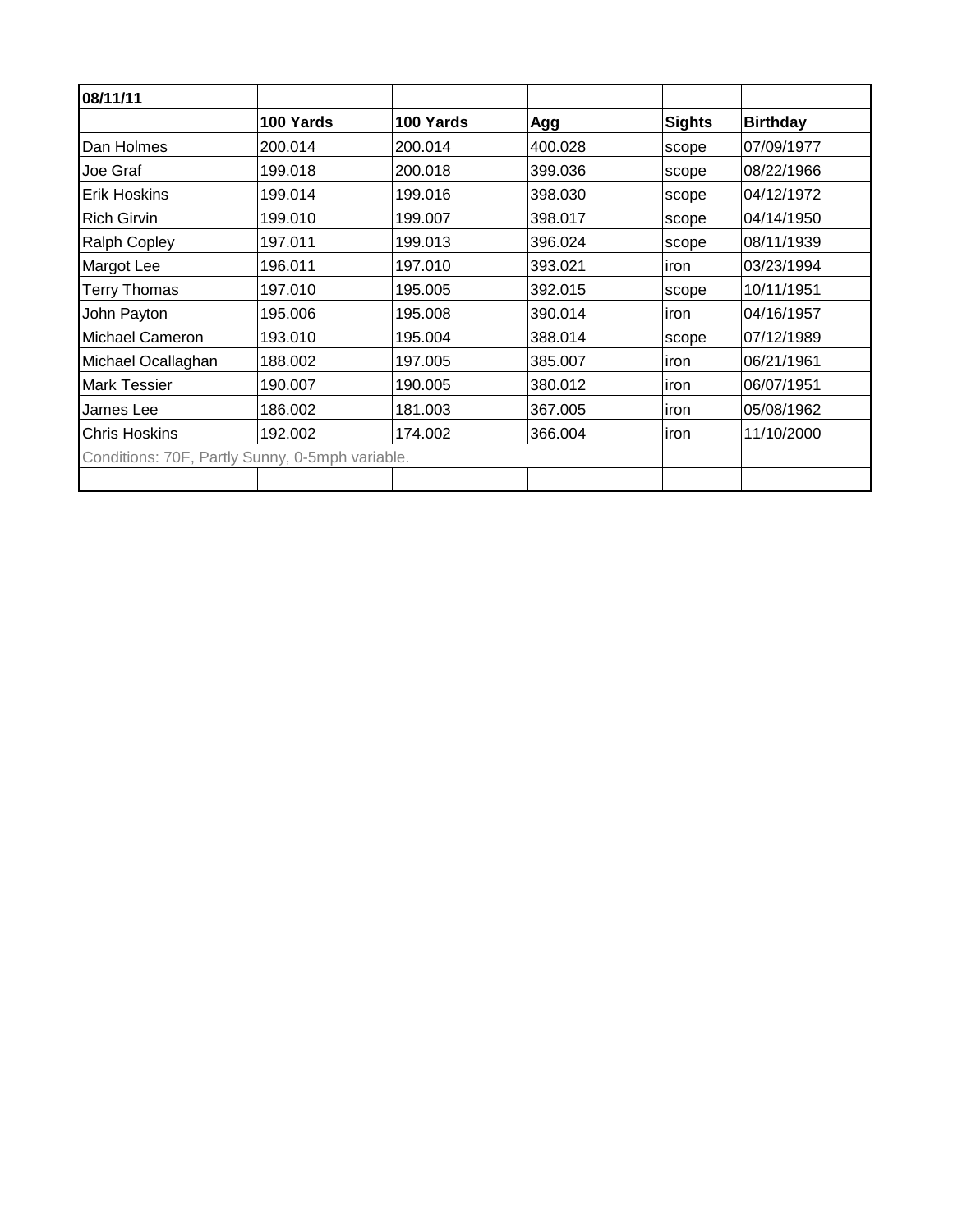| 08/04/11                                        |           |           |         |        |                 |
|-------------------------------------------------|-----------|-----------|---------|--------|-----------------|
|                                                 | 100 Yards | 100 Yards | Agg     | Sights | <b>Birthday</b> |
| Joe Graf                                        | 199.015   | 200.017   | 399.032 | scope  | 08/22/1966      |
| Dan Holmes                                      | 199.016   | 200.016   | 399.032 | scope  | 107/09/1977     |
| Erik Hoskins                                    | 199.011   | 199.011   | 398.022 | scope  | 04/12/1972      |
| <b>Ralph Copley</b>                             | 198.010   | 199.014   | 397.024 | scope  | 08/11/1939      |
| <b>Rich Girvin</b>                              | 198.010   | 199.011   | 397.021 | scope  | 04/14/1950      |
| John Payton                                     | 195.004   | 194.005   | 389.009 | iron   | 04/16/1957      |
| <b>Terry Thomas</b>                             | 191.006   | 195.011   | 386.017 | scope  | 10/11/1951      |
| Michael Cameron                                 | 188.004   | 197.006   | 385.010 | scope  | 07/12/1989      |
| Ed Moore                                        | 179.002   | 179.003   | 358.005 | scope  | 09/26/1951      |
| Michael Ocallaghan                              | 167.001   | 178,000   | 345.001 | iron   | 06/21/1961      |
| Conditions: 75F, Partly Sunny, 0-5mph variable. |           |           |         |        |                 |
|                                                 |           |           |         |        |                 |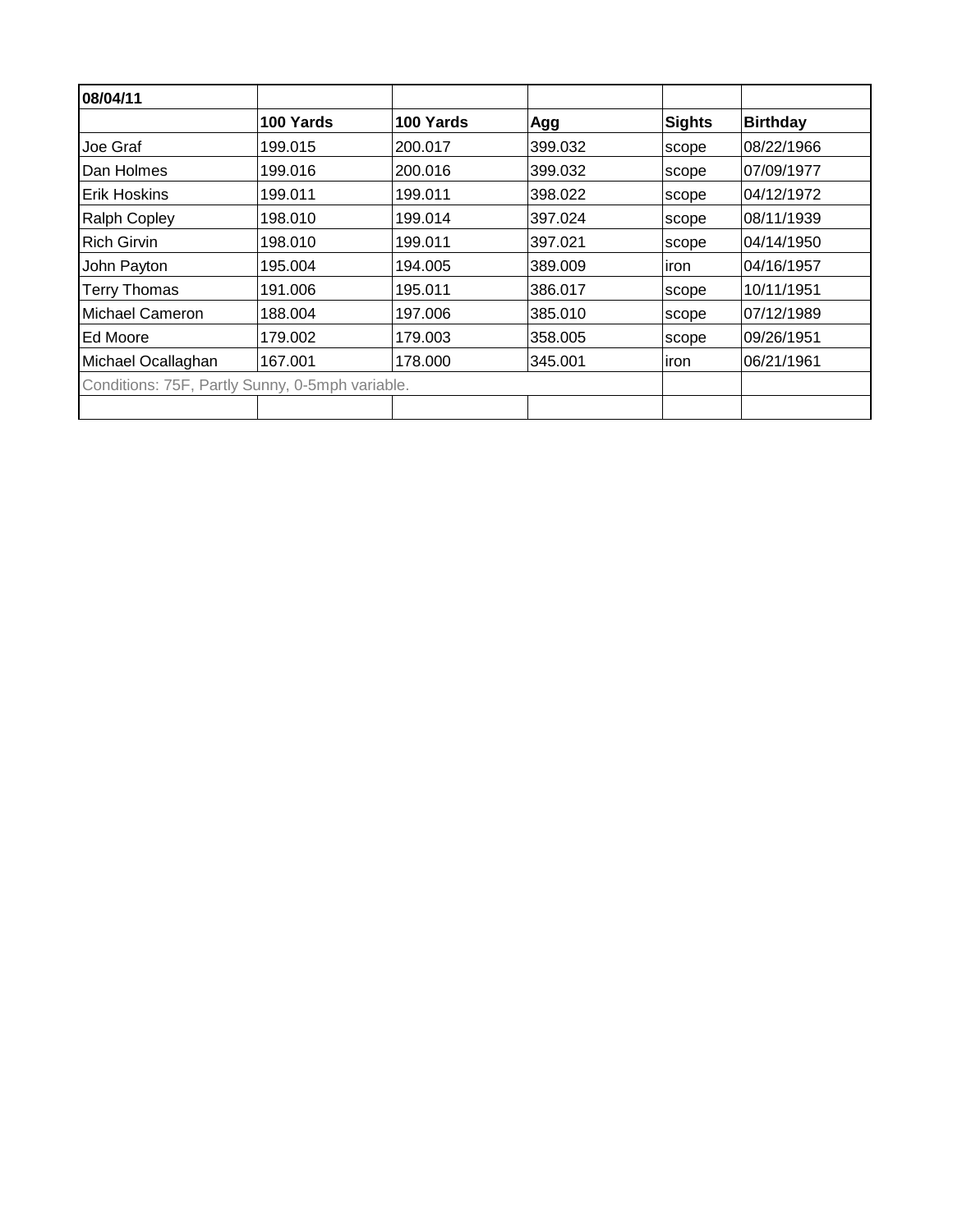| 07/14/11                                        |           |           |         |               |                 |
|-------------------------------------------------|-----------|-----------|---------|---------------|-----------------|
|                                                 | 100 Yards | 100 Yards | Agg     | <b>Sights</b> | <b>Birthday</b> |
| <b>Ralph Copley</b>                             | 200.015   | 200.016   | 400.031 | Scope         | 08/11/1939      |
| Dan Holmes                                      | 200.016   | 200.015   | 400.031 | Scope         | 07/09/1977      |
| Joe Graf                                        | 200.012   | 200.017   | 400.029 | Scope         | 08/22/1966      |
| Len Remaly                                      | 200.016   | 200.010   | 400.026 | <b>Irons</b>  | 04/20/1942      |
| Margot Lee                                      | 200.018   | 199.012   | 399.030 | <b>Irons</b>  | 03/23/1994      |
| <b>Rich Girvin</b>                              | 195.005   | 197.009   | 392.014 | Irons         | 04/14/1950      |
| <b>Terry Thomas</b>                             | 193.009   | 197.008   | 390.017 | Scope         | 10/11/1951      |
| John Payton                                     | 195.008   | 195.009   | 390.017 | AR15          | 04/16/1957      |
| Michael Ocallaghan                              | 192.006   | 194.004   | 386.010 | <b>Irons</b>  | 06/21/1961      |
| <b>Mark Tessier</b>                             | 192.006   | 191.004   | 383.010 | <b>Irons</b>  | 06/07/1959      |
| James Lee                                       | 183.002   | 188.005   | 371.007 | <b>Irons</b>  | 05/08/1962      |
| Ed Moore                                        | 178.000   | 187.004   | 365.004 | Scope         | 09/26/1951      |
| Michael Cameron                                 | 180.001   | 182.002   | 362.003 | Scope         | 07/12/1981      |
| Conditions: 75F, Partly Sunny, 0-5mph variable. |           |           |         |               |                 |
|                                                 |           |           |         |               |                 |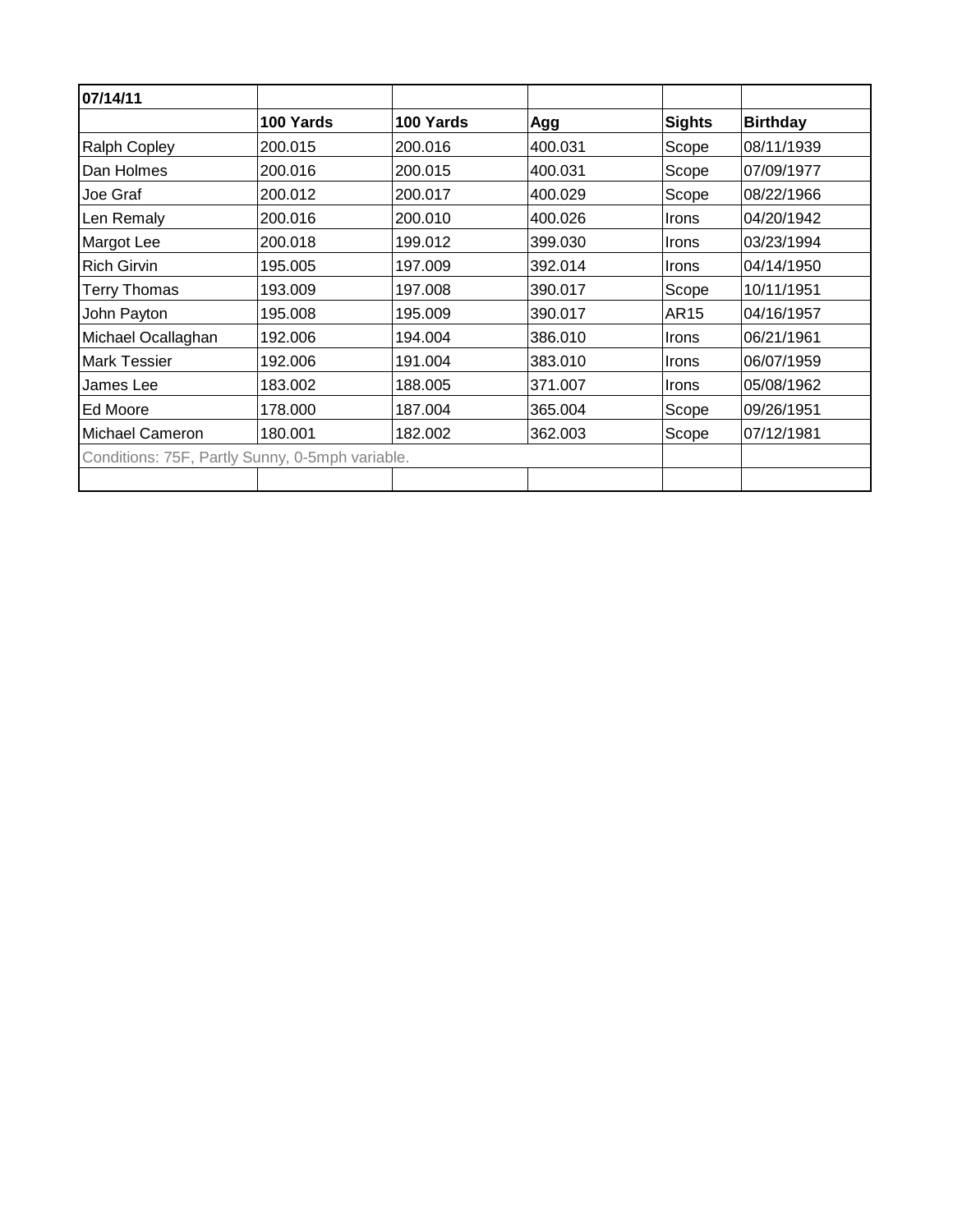| 07/07/11                                        |           |           |         |               |                 |
|-------------------------------------------------|-----------|-----------|---------|---------------|-----------------|
|                                                 | 100 Yards | 100 Yards | Agg     | <b>Sights</b> | <b>Birthday</b> |
| Dan Holmes                                      | 200.017   | 200.016   | 400.033 | Scope         | 07/09/1977      |
| George Pantazelos                               | 200.015   | 200.016   | 400.031 | Scope         | 07/28/1972      |
| <b>Erik Hoskins</b>                             | 200.014   | 200.015   | 400.029 | Scope         | 04/12/1972      |
| Len Remaly                                      | 200.010   | 200.012   | 400.022 | Irons         | 04/20/1942      |
| Chuck Cannon                                    | 199.013   | 200.019   | 399.032 | Scope         | 01/11/1937      |
| Joe Graf                                        | 198.011   | 200.014   | 398.025 | Scope         | 08/22/1966      |
| <b>Ralph Copley</b>                             | 198.009   | 195.008   | 393.017 | Scope         | 08/11/1939      |
| <b>Rich Girvin</b>                              | 197.010   | 194.007   | 391.017 | Scope         | 04/14/1950      |
| <b>Terry Thomas</b>                             | 195.002   | 196.005   | 391.007 | Scope         | 10/11/1951      |
| John Payton                                     | 194.008   | 193.006   | 387.014 | <b>Irons</b>  | 04/16/1957      |
| <b>Michael Cameron</b>                          | 184.002   | 189.007   | 373.009 | Scope         | 07/12/1981      |
| James Lee                                       | 173.001   | 181.002   | 354.003 | Irons         | 05/08/1962      |
| <b>Chris Hoskins</b>                            | 173.001   | 173.004   | 346.005 | Irons         | 11/10/2000      |
| Ed Moore                                        | 168.000   | 173.003   | 341.003 | Irons         | 09/26/1951      |
| Conditions: 80F, Partly Sunny, 0-5mph variable. |           |           |         |               |                 |
|                                                 |           |           |         |               |                 |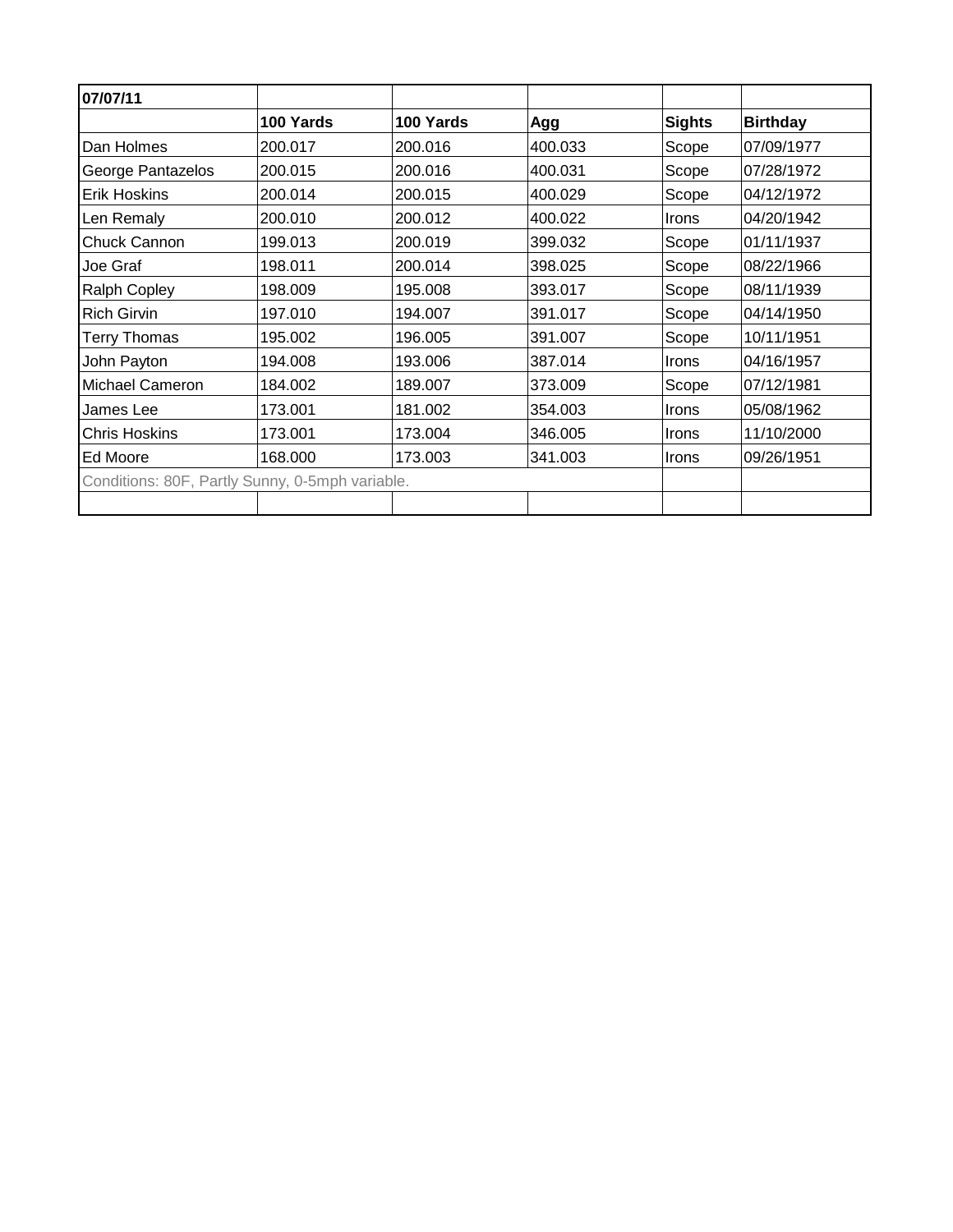| 06/30/11                                                    |           |           |         |               |                 |
|-------------------------------------------------------------|-----------|-----------|---------|---------------|-----------------|
|                                                             | 100 Yards | 100 Yards | Agg     | <b>Sights</b> | <b>Birthday</b> |
| <b>Ernie Mellor</b>                                         | 200.016   | 200.015   | 400.031 | Scope         | 11/12/1941      |
| Len Remaly                                                  | 200.012   | 200.016   | 400.028 | Irons         | 04/20/1942      |
| George Pantazelos                                           | 200.013   | 200.015   | 400.028 | Scope         | 07/28/1972      |
| Dan Holmes                                                  | 200.013   | 200.013   | 400.026 | Scope         | 07/09/1977      |
| <b>Steve Rocketto</b>                                       | 200.009   | 200.014   | 400.023 | Scope         | 06/11/1942      |
| Joe Graf                                                    | 199.017   | 200.015   | 399.032 | Scope         | 08/22/1966      |
| Chuck Cannon                                                | 198.016   | 200.018   | 398.034 | Scope         | 01/11/1937      |
| <b>Rick Johnson</b>                                         | 198.012   | 200.015   | 398.027 | Scope         | 10/05/1966      |
| Don Norris                                                  | 198.011   | 200.016   | 398.027 | Scope         | 04/06/1960      |
| <b>Rich Girvin</b>                                          | 199.010   | 199.010   | 398.020 | Scope         | 04/14/1950      |
| <b>Erik Hoskins</b>                                         | 198.015   | 199.012   | 397.027 | Scope         | 04/12/1972      |
| <b>Terry Thomas</b>                                         | 197.006   | 199.005   | 396.011 | Scope         | 10/11/1951      |
| Ralph Copley                                                | 196.008   | 199.012   | 395.020 | Scope         | 08/11/1939      |
| <b>Charlie Adams</b>                                        | 199.012   | 193.011   | 392.023 | Scope         | 08/18/1944      |
| <b>Shawn Carpenter</b>                                      | 195.006   | 197.011   | 392.017 | Scope         | 11/12/1970      |
| <b>Mark Tessier</b>                                         | 191.006   | 191.006   | 382.012 | Irons         | 06/07/1959      |
| John Payton                                                 | 190.005   | 191.005   | 381.010 | Irons         | 04/16/1957      |
| Michael Cameron                                             | 186.000   | 194.004   | 380.004 | Irons         | 07/12/1989      |
| Chris Hoskins*                                              | 180.003   | 184.002   | 364.005 | Irons         | 11/10/2000      |
| James Lee                                                   | 174.002   | 183.003   | 357.005 | <b>Irons</b>  | 05/08/1962      |
| Conditions: 75F, Partly Sunny, 0-10mph variable. * 50 yards |           |           |         |               |                 |
|                                                             |           |           |         |               |                 |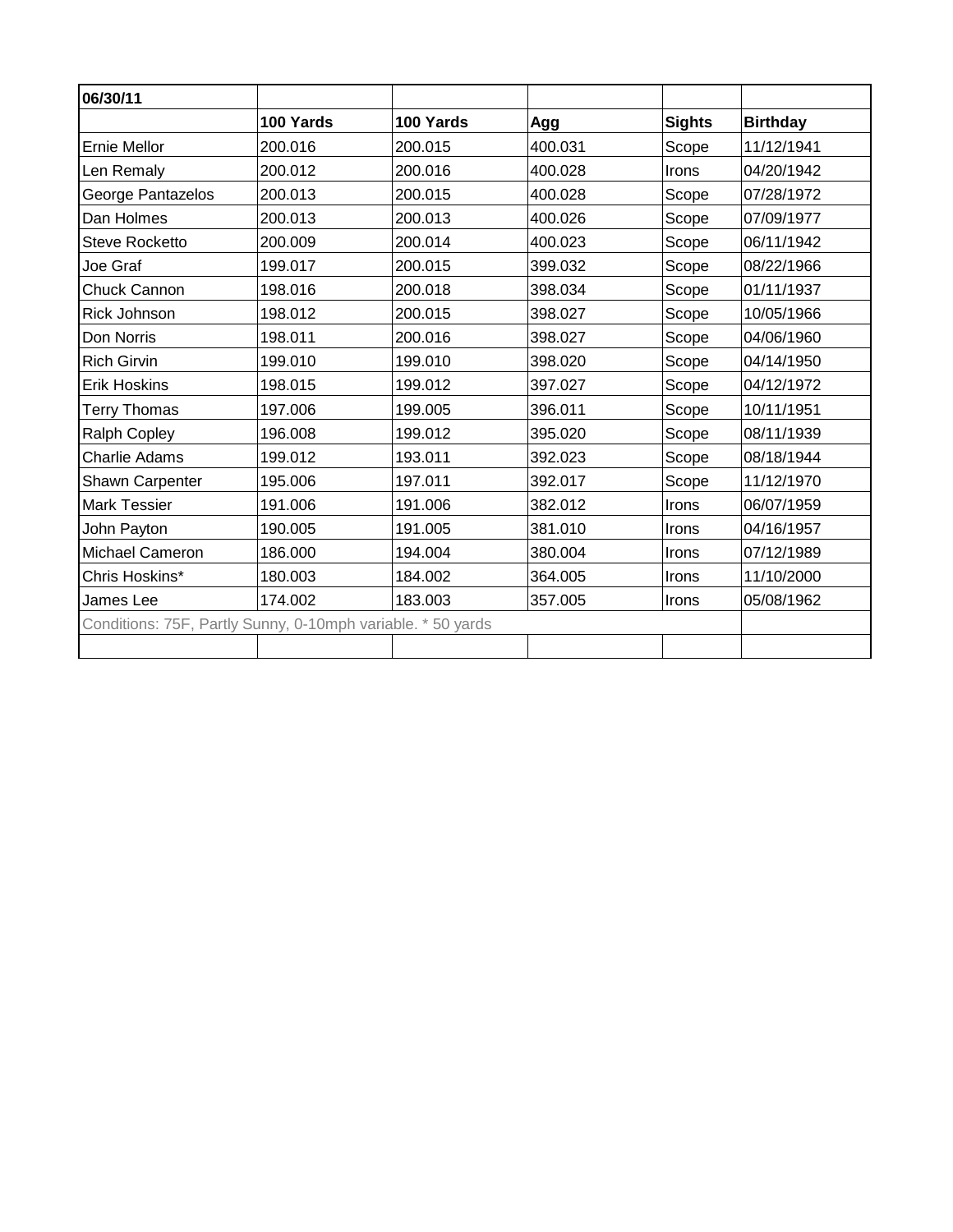| 06/23/11                                 |           |           |         |        |                 |
|------------------------------------------|-----------|-----------|---------|--------|-----------------|
|                                          | 100 Yards | 100 Yards | Agg     | Sights | <b>Birthday</b> |
| <b>Rich Girvin</b>                       | 198.010   | 199.008   | 397.018 | Scope  | 04/14/1950      |
| Dan Holmes                               | 197.012   | 199.014   | 396.026 | Scope  | 07/09/1977      |
| Chuck Cannon                             | 199.013   | 197.013   | 396.026 | Scope  | 01/11/1937      |
| Len Remaly                               | 198.007   | 197.007   | 395.014 | Irons  | 04/20/1942      |
| <b>Mark Tessier</b>                      | 191.004   | 187.005   | 378,009 | ∣Irons | 06/07/1959      |
| James Lee                                | 182.001   | 182.001   | 364.002 | ∣Irons | 05/08/1962      |
| Conditions: 60F, Rain, 0-10mph variable. |           |           |         |        |                 |
|                                          |           |           |         |        |                 |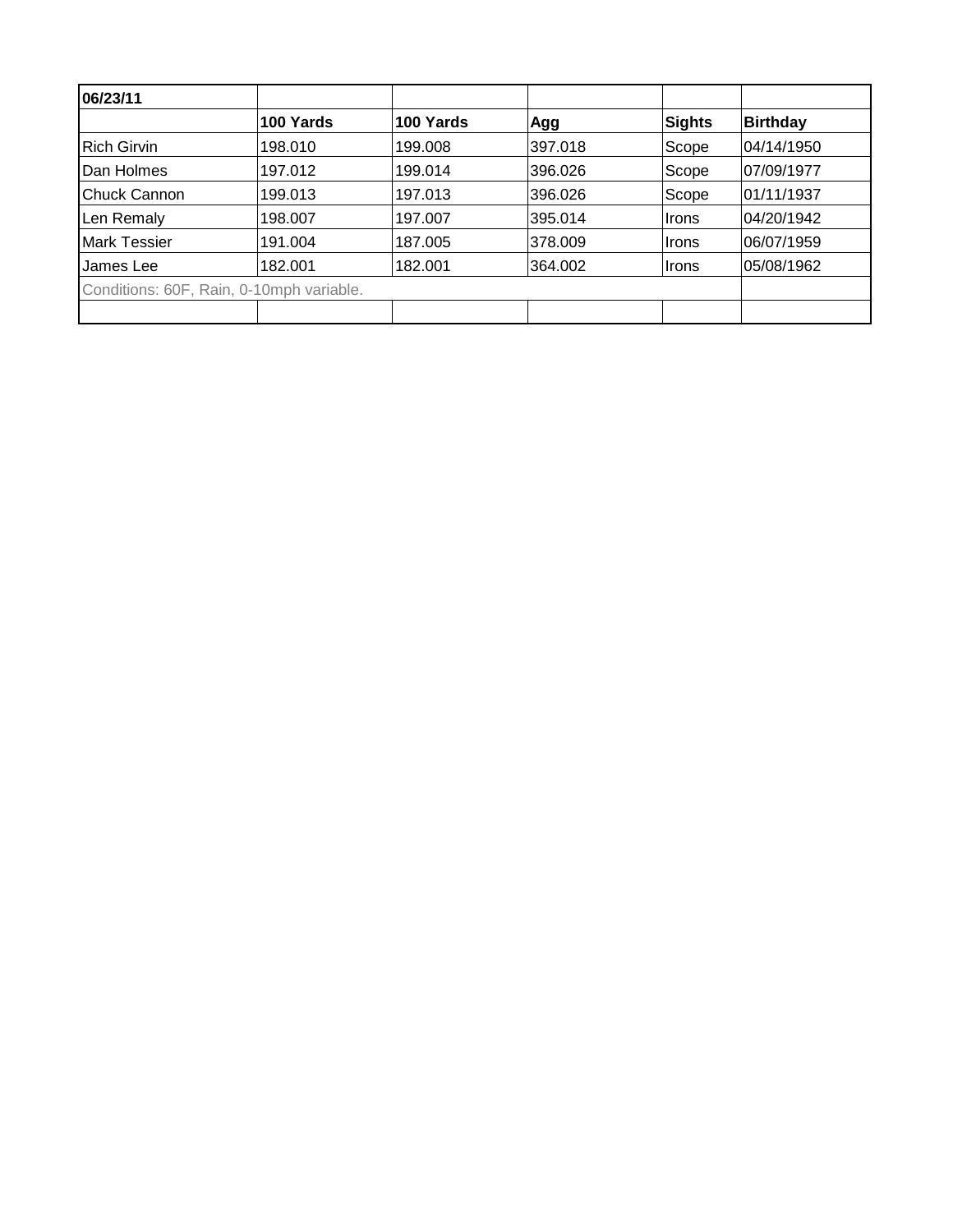| 06/16/11                        |           |           |         |               |                 |
|---------------------------------|-----------|-----------|---------|---------------|-----------------|
|                                 | 100 Yards | 100 Yards | Agg     | <b>Sights</b> | <b>Birthday</b> |
| Dan Holmes                      | 200.015   | 200.013   | 400.028 | scope         | 07/09/1977      |
| Chuck Cannon                    | 199.013   | 200.015   | 399.028 | scope         | 01/11/1937      |
| <b>Rich Girvin</b>              | 200.008   | 199.014   | 399.022 | scope         | 04/14/1950      |
| Joe Graf                        | 200.015   | 198.007   | 398.022 | irons         | 08/22/1966      |
| Len Remaly                      | 197.010   | 199.013   | 396.023 | irons         | 04/20/1942      |
| Margot Lee                      | 198.009   | 198.014   | 396.023 | irons         | 03/23/1994      |
| <b>Ralph Copley</b>             | 199.009   | 197.013   | 396.022 | scope         | 08/11/1939      |
| <b>Terry Thomas</b>             | 196.009   | 194.005   | 390.014 | scope         | 10/11/1951      |
| <b>Mark Tessier</b>             | 193.006   | 188.002   | 381.008 | irons         | 06/07/1959      |
| James Lee                       | 180.002   | 179.003   | 359.005 | irons         | 05/08/1962      |
| Michael Cameron                 | 187.003   | 166.007   | 353.010 | scope         | 07/12/1989      |
| Conditions: 80F, Sunny, no wind |           |           |         |               |                 |
|                                 |           |           |         |               |                 |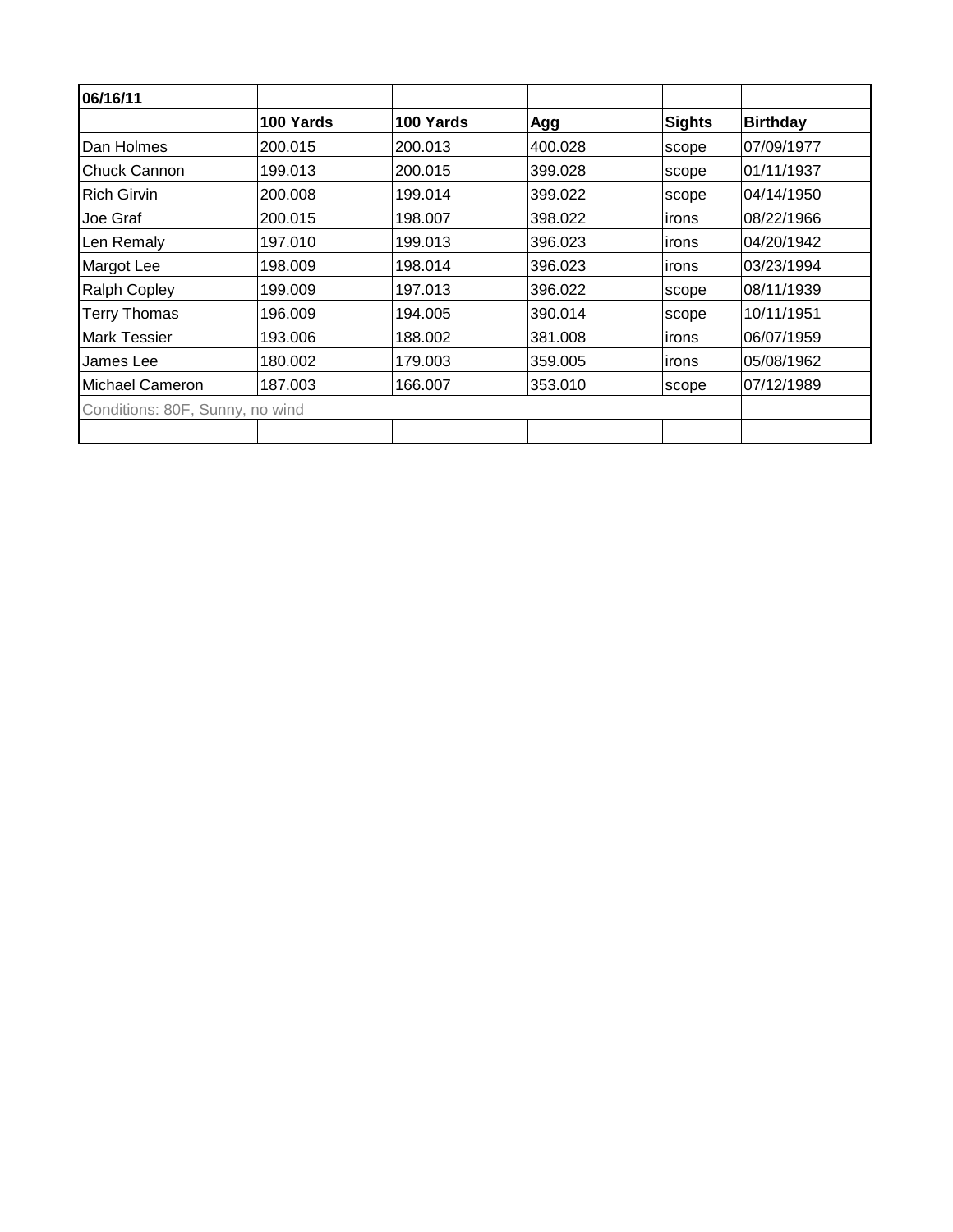| 06/09/11                                                           |           |           |         |        |                 |
|--------------------------------------------------------------------|-----------|-----------|---------|--------|-----------------|
|                                                                    | 100 Yards | 100 Yards | Agg     | Sights | <b>Birthday</b> |
| Dan Holmes                                                         | 200.016   | 200.014   | 400.030 | scope  | 07/09/1977      |
| Joe Graf                                                           | 200.015   | 198.010   | 398.025 | scope  | 08/22/1966      |
| George Pantazelos                                                  | 199.010   | 199.011   | 398.021 | scope  | 07/28/1972      |
| Chuck Cannon                                                       | 197.008   | 198.013   | 395.021 | scope  | 01/11/1937      |
| <b>Ralph Copley</b>                                                | 194.005   | 200.012   | 394.017 | scope  | 08/11/1939      |
| <b>Mark Tessier</b>                                                | 191.005   | 187.004   | 378.009 | liron  | 06/07/1959      |
| Michael Cameron                                                    | 184.002   | 184.002   | 368,004 | scope  | 07/12/1989      |
| James Lee                                                          | 172.001   | 126.000   | 298.001 | liron  | 05/08/1962      |
| Conditions: 75F, Cloudy with heavy rain and thunderstorms, no wind |           |           |         |        |                 |
|                                                                    |           |           |         |        |                 |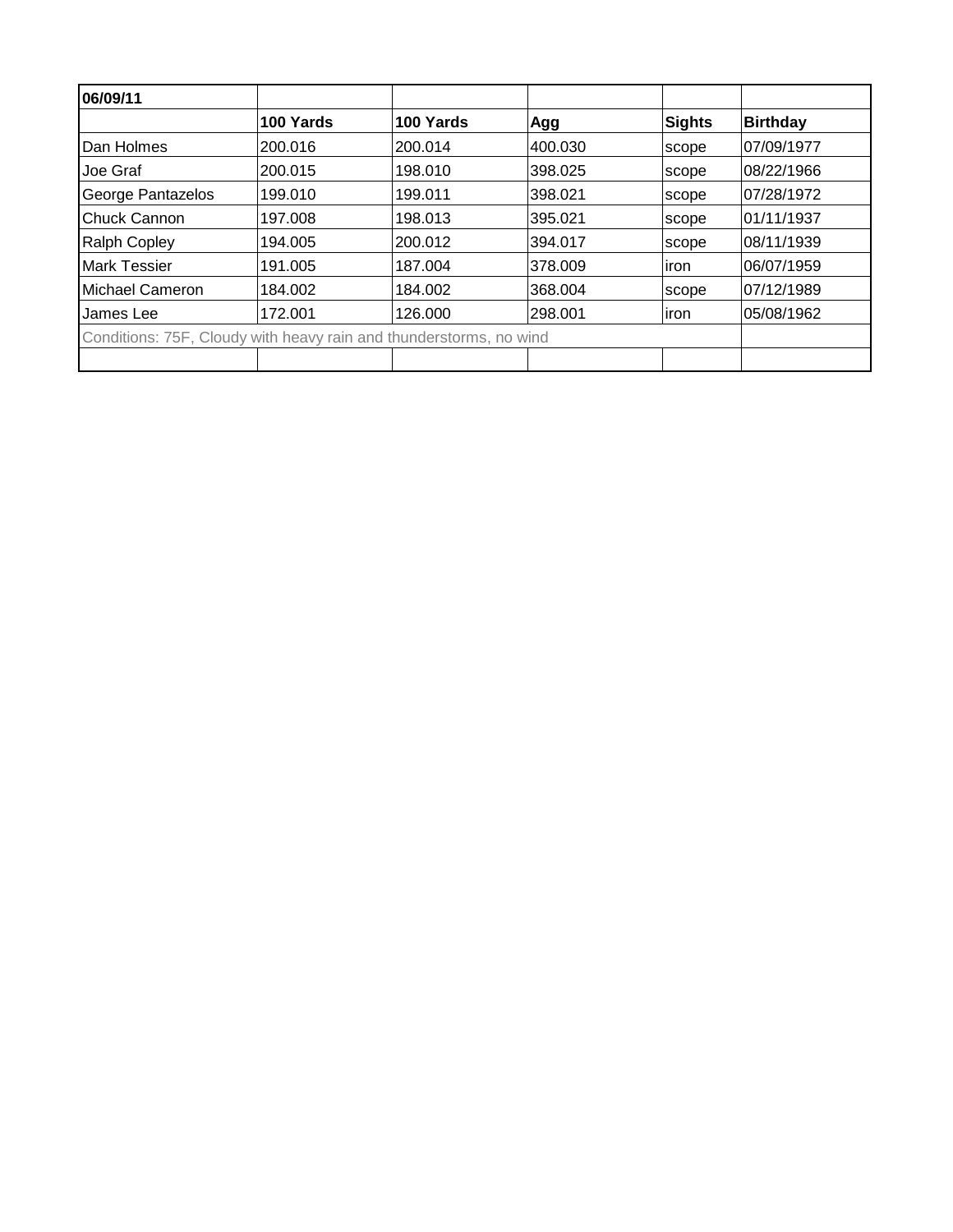| 06/02/11            |                                                             |           |         |        |            |
|---------------------|-------------------------------------------------------------|-----------|---------|--------|------------|
|                     | 100 Yards                                                   | 100 Yards | Agg     | Sights | Birthday   |
| <b>Chuck Cannon</b> | 198.010                                                     | 198.011   | 396.021 | scope  | 01/11/1937 |
| Dan Holmes          | 199.013                                                     | 195.007   | 394.020 | scope  | 07/09/1977 |
| Joe Graf            | 197.011                                                     | 196.010   | 393.021 | scope  | 08/22/1966 |
| Len Remaly          | 194.008                                                     | 196.010   | 390.018 | scope  | 04/20/1942 |
| <b>Ralph Copley</b> | 193.008                                                     | 194.003   | 387.011 | scope  | 08/11/1939 |
| <b>Rich Girvin</b>  | 194.009                                                     | 191.005   | 385.014 | scope  | 04/14/1950 |
| <b>Mark Tessier</b> | 183.003                                                     | 187.006   | 370.009 | iron   | 06/07/1959 |
| <b>Greg Bokis</b>   | 163.002                                                     | 181.004   | 344.006 | scope  | 03/02/1975 |
|                     | Conditions: 60F, Mostly Cloudy, 10-20 mph gusting to 30 mph |           |         |        |            |
|                     |                                                             |           |         |        |            |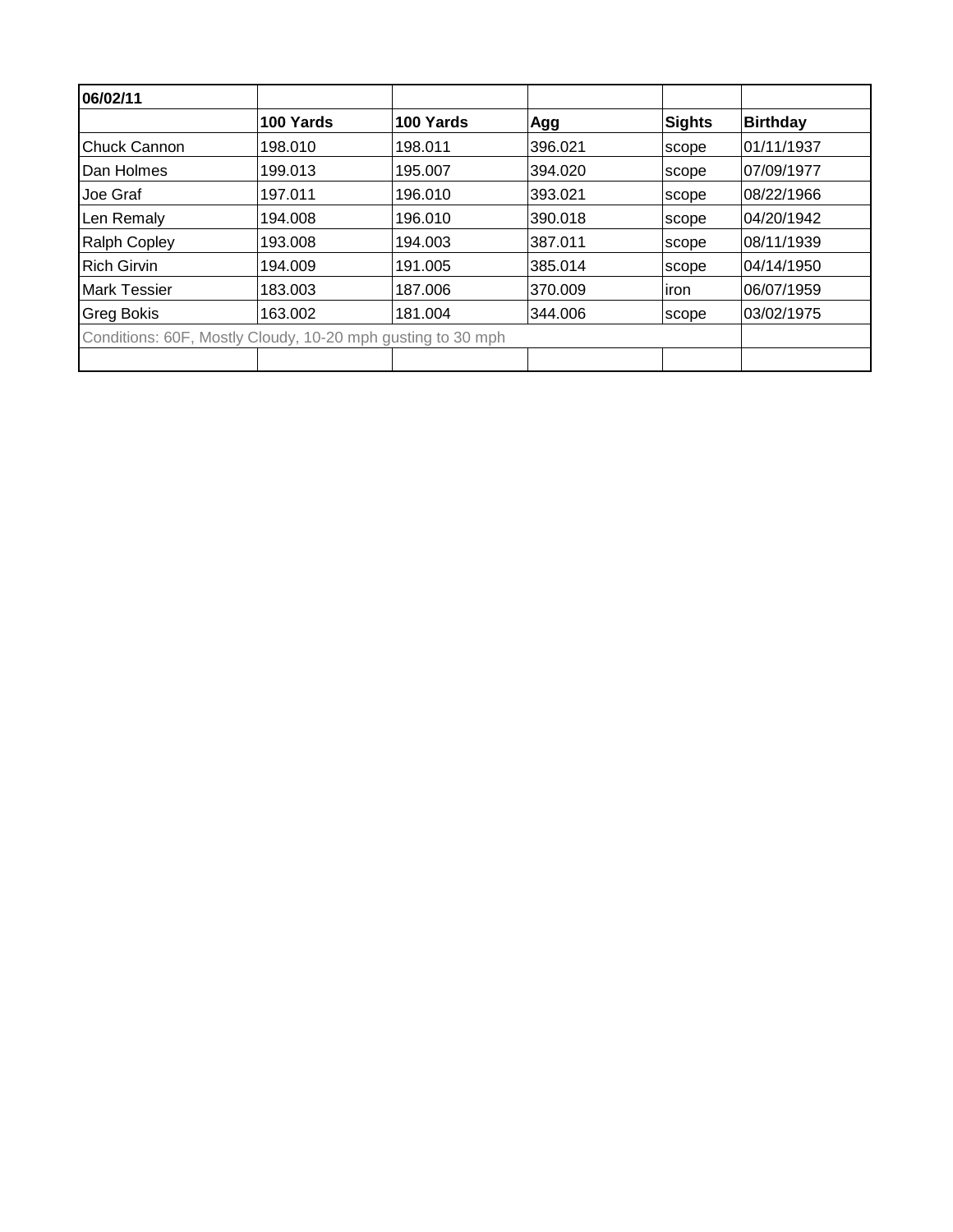| 05/26/11                                 |           |           |         |               |                 |
|------------------------------------------|-----------|-----------|---------|---------------|-----------------|
|                                          | 100 Yards | 100 Yards | Agg     | <b>Sights</b> | <b>Birthday</b> |
| George Pantazelos                        | 198.011   | 199.016   | 397.027 | scope         | 07/29/1972      |
| Joe Graf                                 | 197.010   | 200.013   | 397.023 | iron          | 08/22/1966      |
| Margot Lee                               | 197.007   | 198.014   | 395.021 | iron          | 03/23/1994      |
| <b>Ralph Copley</b>                      | 197.008   | 198.009   | 395.017 | scope         | 08/11/1939      |
| Chuck Cannon                             | 197.008   | 195.004   | 392.012 | scope         | 01/11/1937      |
| <b>Terry Thomas</b>                      | 194.008   | 197.006   | 391.014 | scope         | 10/11/1951      |
| <b>Rich Girvin</b>                       | 193.008   | 196.008   | 389.016 | scope         | 04/14/1950      |
| <b>Mark Tessier</b>                      | 190.004   | 193.005   | 383.009 | iron          | 06/07/1959      |
| Michael Carver                           | 184.002   | 178.000   | 362.002 | scope         | 07/12/1989      |
| James Lee                                | 172.001   | 179.001   | 351.002 | iron          | 05/08/1962      |
| <b>Chris Hoskins</b>                     | 180.004   |           | 180.004 | iron          | 10/11/2000      |
| Conditions: 75F, Sunny, variable 0-10mph |           |           |         |               |                 |
|                                          |           |           |         |               |                 |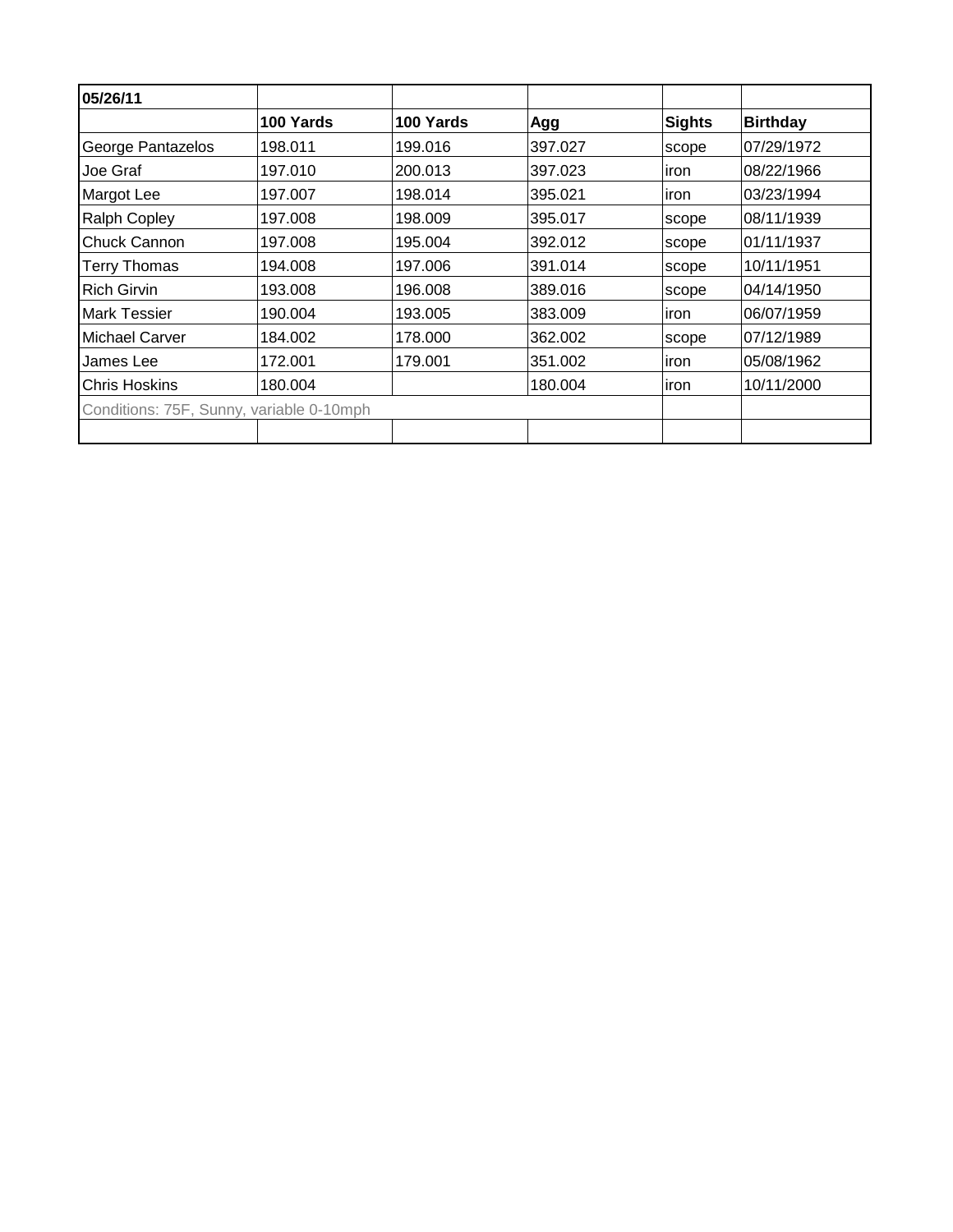| 05/19/11                                  |           |           |         |        |                 |
|-------------------------------------------|-----------|-----------|---------|--------|-----------------|
|                                           | 100 Yards | 100 Yards | Agg     | Sights | <b>Birthday</b> |
| Dan Holmes                                | 200.013   | 199.012   | 399.025 | Scope  | 07/09/1977      |
| Joe Graf                                  | 199.012   | 198.011   | 397.023 | Scope  | 08/22/1966      |
| Margot Lee                                | 198.006   | 199.009   | 397.015 | Irons  | 03/23/1994      |
| James Lee                                 | 179.003   | 162.003   | 341.006 | ∣Irons | 05/08/1962      |
| Conditions: 60F, Cloudy, variable 0-10mph |           |           |         |        |                 |
|                                           |           |           |         |        |                 |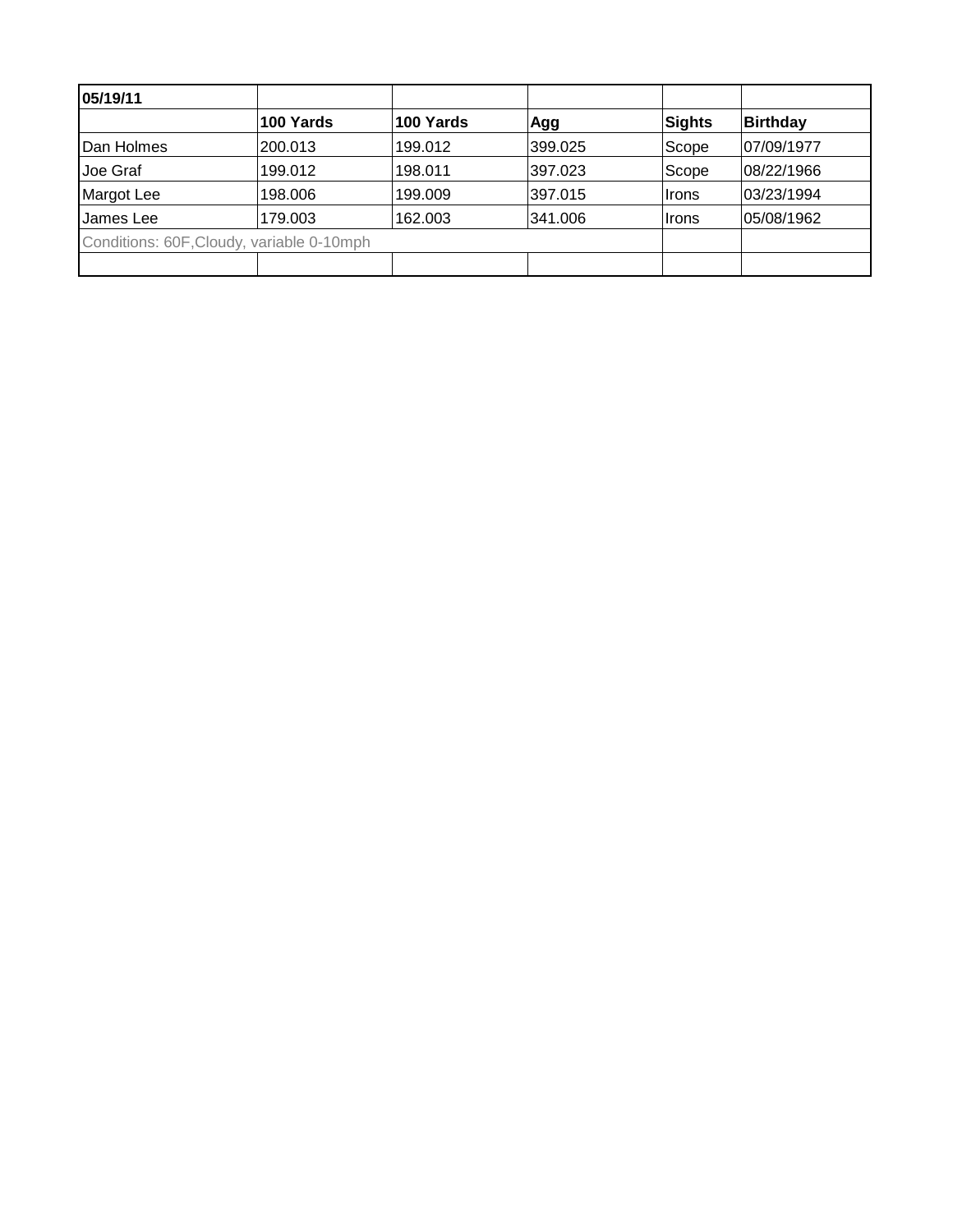| 05/12/11                                 |           |           |         |               |                 |
|------------------------------------------|-----------|-----------|---------|---------------|-----------------|
|                                          | 100 Yards | 100 Yards | Agg     | <b>Sights</b> | <b>Birthday</b> |
| Dan Holmes                               | 200.017   | 199.015   | 399.032 | Scope         | 07/09/1977      |
| Rich Girvin                              | 199.015   | 200.010   | 399.025 | Scope         | 04/14/1950      |
| Chuck Cannon                             | 198.010   | 200.014   | 398.024 | Scope         | 01/11/1937      |
| Len Remaly                               | 198.014   | 199.010   | 397.024 | Scope         | 04/20/1942      |
| Joe Graf                                 | 198.005   | 199.014   | 397.019 | iron          | 08/22/1966      |
| <b>Ralph Copley</b>                      | 196.012   | 200.010   | 396.022 | Scope         | 08/11/1939      |
| kevin winters                            | 195.006   | 197.012   | 392.018 | Scope         | 08/29/1968      |
| John Payton                              | 194.006   | 196.007   | 390.013 | ∣iron         | 04/16/1957      |
| <b>Terry Thomas</b>                      | 197.011   | 192.007   | 389.018 | Scope         | 10/11/1951      |
| Michael O Callaghan                      | 184.004   | 194.007   | 378.011 | iron          | 06/29/1961      |
| <b>Chris Hoskins</b>                     | 174.001   | 188.002   | 362.003 | iron          | 11/10/2000      |
| Conditions: 60F, Clear, variable 0-10mph |           |           |         |               |                 |
|                                          |           |           |         |               |                 |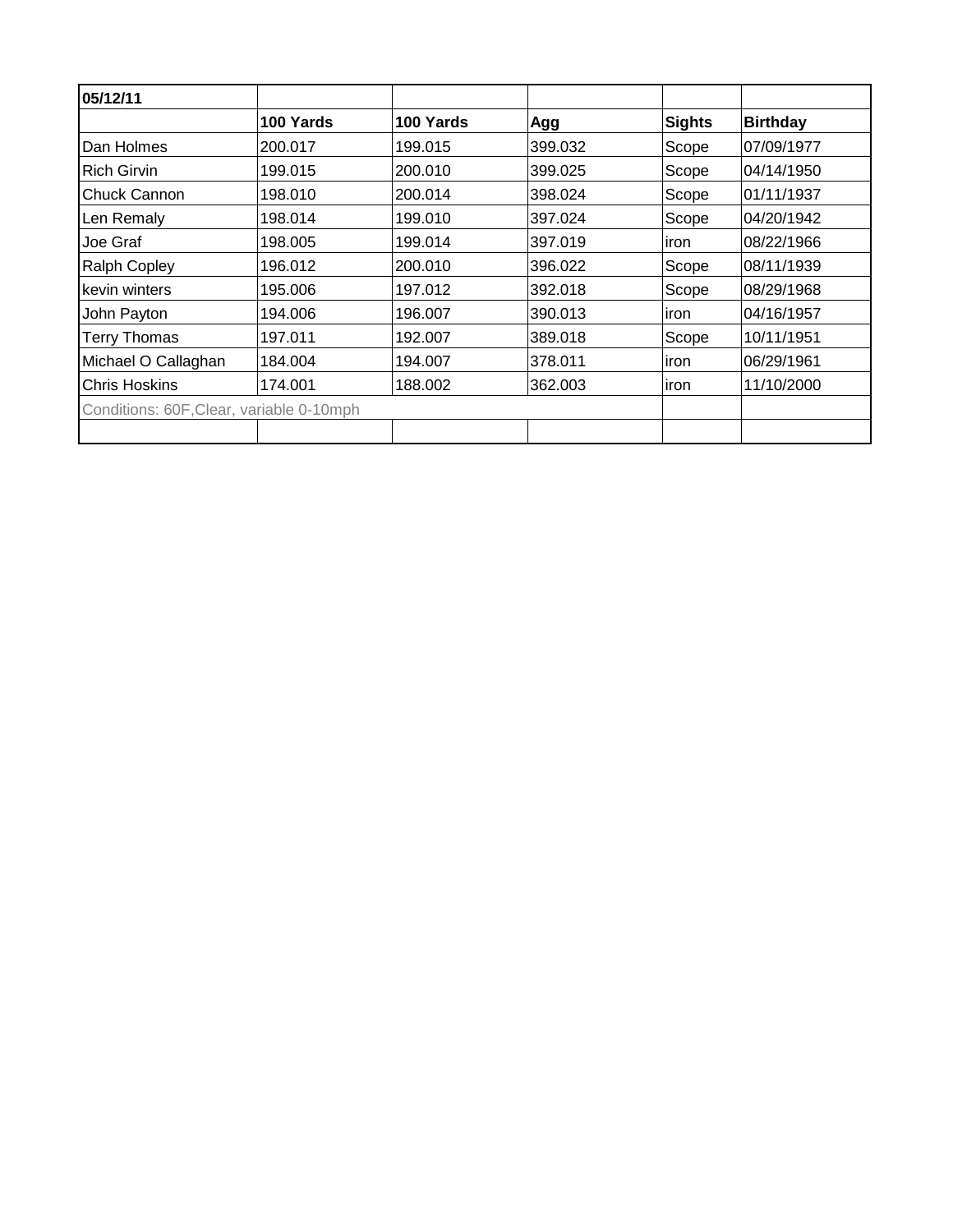| 05/05/11             |                                                  |           |         |        |                 |
|----------------------|--------------------------------------------------|-----------|---------|--------|-----------------|
|                      | 100 Yards                                        | 100 Yards | Agg     | Sights | <b>Birthday</b> |
| Dan Holmes           | 197.011                                          | 200.015   | 397.026 | Scope  | 07/09/1977      |
| <b>Ralph Copley</b>  | 198.007                                          | 196.010   | 394.017 | Scope  | 08/11/1939      |
| <b>IChuck Cannon</b> | 197.008                                          | 196.007   | 393.015 | Scope  | 01/11/1937      |
| Len Remaly           | 194.008                                          | 197.011   | 391.019 | Scope  | 04/20/1942      |
| Margot Lee           | 194.008                                          | 197.008   | 391.016 | ∣Irons | 03/23/1994      |
| Joe Graf             | 192.008                                          | 194.006   | 386.014 | ∣Irons | 05/08/1962      |
| James Lee            | 161.000                                          | 149.001   | 310.001 | Scope  | 08/22/1966      |
|                      | Conditions: 45F, Squalls, Wind variable 10-20mph |           |         |        |                 |
|                      |                                                  |           |         |        |                 |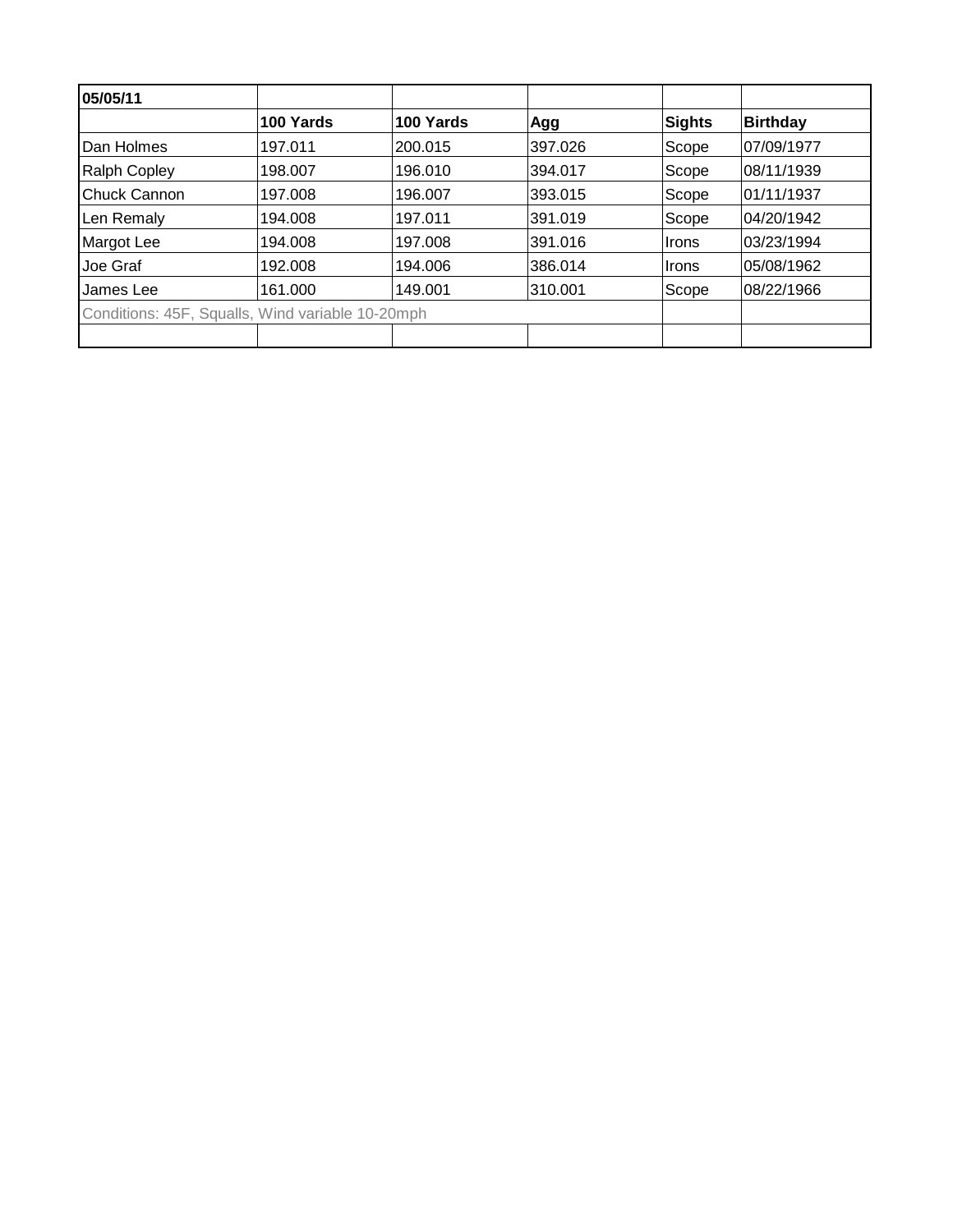| 04/28/11           |                                                          |           |         |        |                 |
|--------------------|----------------------------------------------------------|-----------|---------|--------|-----------------|
|                    | 100 Yards                                                | 100 Yards | Agg     | Sights | <b>Birthday</b> |
| <b>IDan Holmes</b> | 198.011                                                  | 200.012   | 398.023 | Scope  | 07/09/1977      |
| Joe Graf           | 199.015                                                  | 198.011   | 397.026 | Scope  | 08/22/1966      |
| <b>Rich Girvin</b> | 196.008                                                  | 198.003   | 394.011 | Scope  | 04/14/1950      |
| Len Remaly         | 197.010                                                  | 196.011   | 393.021 | Scope  | 04/20/1942      |
|                    | Conditions: 65F, Cloudy with Mist, Wind variable 5-10mph |           |         |        |                 |
|                    |                                                          |           |         |        |                 |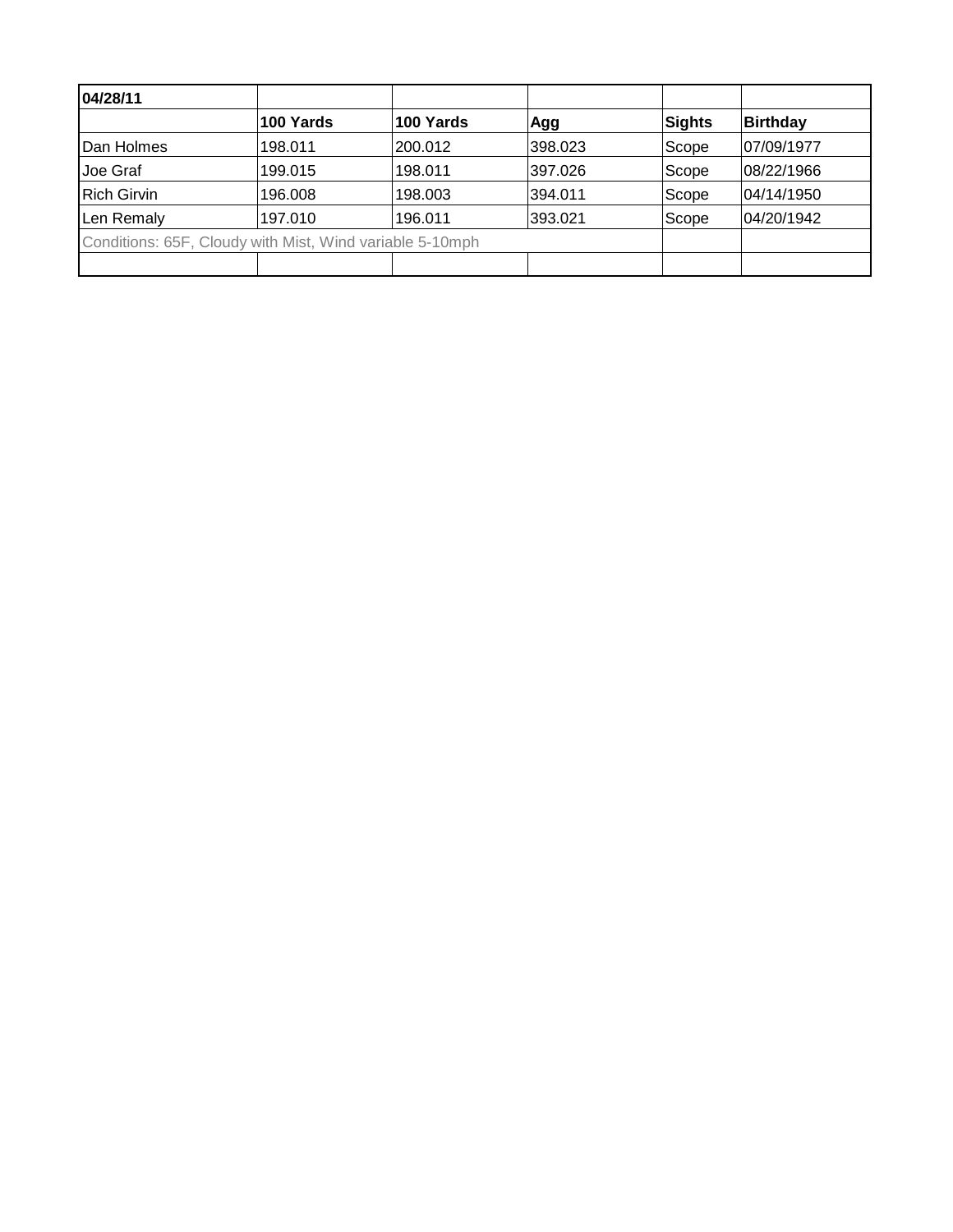| 01/02/11                                                          |           |           |         |               |                 |
|-------------------------------------------------------------------|-----------|-----------|---------|---------------|-----------------|
|                                                                   | 100 Yards | 100 Yards | Agg     | <b>Sights</b> | <b>Birthday</b> |
| Dan Holmes                                                        | 200.015   | 200.012   | 400.027 | Scope         | 07/09/1977      |
| Len Remaly                                                        | 199.004   | 200.010   | 399.014 | Scope         | 04/20/1942      |
| <b>Erik Hoskins</b>                                               | 197.005   | 198.014   | 395.019 | F-Class       | 04/12/1972      |
| Chuck Cannon                                                      | 197.010   | 195.010   | 392.020 | Scope         | 01/11/1937      |
| Margot Lee                                                        | 193.004   | 193.007   | 386.011 | Irons         | 03/23/1994      |
| <b>Mark Tessier</b>                                               | 189.003   | 193.002   | 382.005 | Irons         | 06/07/1959      |
| Rich Girvin                                                       | 177.003   | 177.004   | 354.007 | Sporter       | 04/14/1950      |
| <b>Chris Hoskins</b>                                              | 174.002   | 175.003   | 349.005 | F-Class       | 11/10/2000      |
| James Lee                                                         | ?         | ?         | ?       | Irons         | 05/08/1962      |
| Conditions Dense Fog 45F, 8 inches of snow on ground. Wind 0-5mph |           |           |         |               |                 |
|                                                                   |           |           |         |               |                 |
|                                                                   |           |           |         |               |                 |
|                                                                   |           |           |         |               |                 |
|                                                                   |           |           |         |               |                 |
|                                                                   |           |           |         |               |                 |
|                                                                   |           |           |         |               |                 |
|                                                                   |           |           |         |               |                 |
|                                                                   |           |           |         |               |                 |
|                                                                   |           |           |         |               |                 |
|                                                                   |           |           |         |               |                 |
|                                                                   |           |           |         |               |                 |
|                                                                   |           |           |         |               |                 |
|                                                                   |           |           |         |               |                 |
|                                                                   |           |           |         |               |                 |
|                                                                   |           |           |         |               |                 |
|                                                                   |           |           |         |               |                 |
|                                                                   |           |           |         |               |                 |
|                                                                   |           |           |         |               |                 |
|                                                                   |           |           |         |               |                 |
|                                                                   |           |           |         |               |                 |
|                                                                   |           |           |         |               |                 |
|                                                                   |           |           |         |               |                 |
|                                                                   |           |           |         |               |                 |
|                                                                   |           |           |         |               |                 |
|                                                                   |           |           |         |               |                 |
|                                                                   |           |           |         |               |                 |
|                                                                   |           |           |         |               |                 |
|                                                                   |           |           |         |               |                 |
|                                                                   |           |           |         |               |                 |
|                                                                   |           |           |         |               |                 |
|                                                                   |           |           |         |               |                 |
|                                                                   |           |           |         |               |                 |